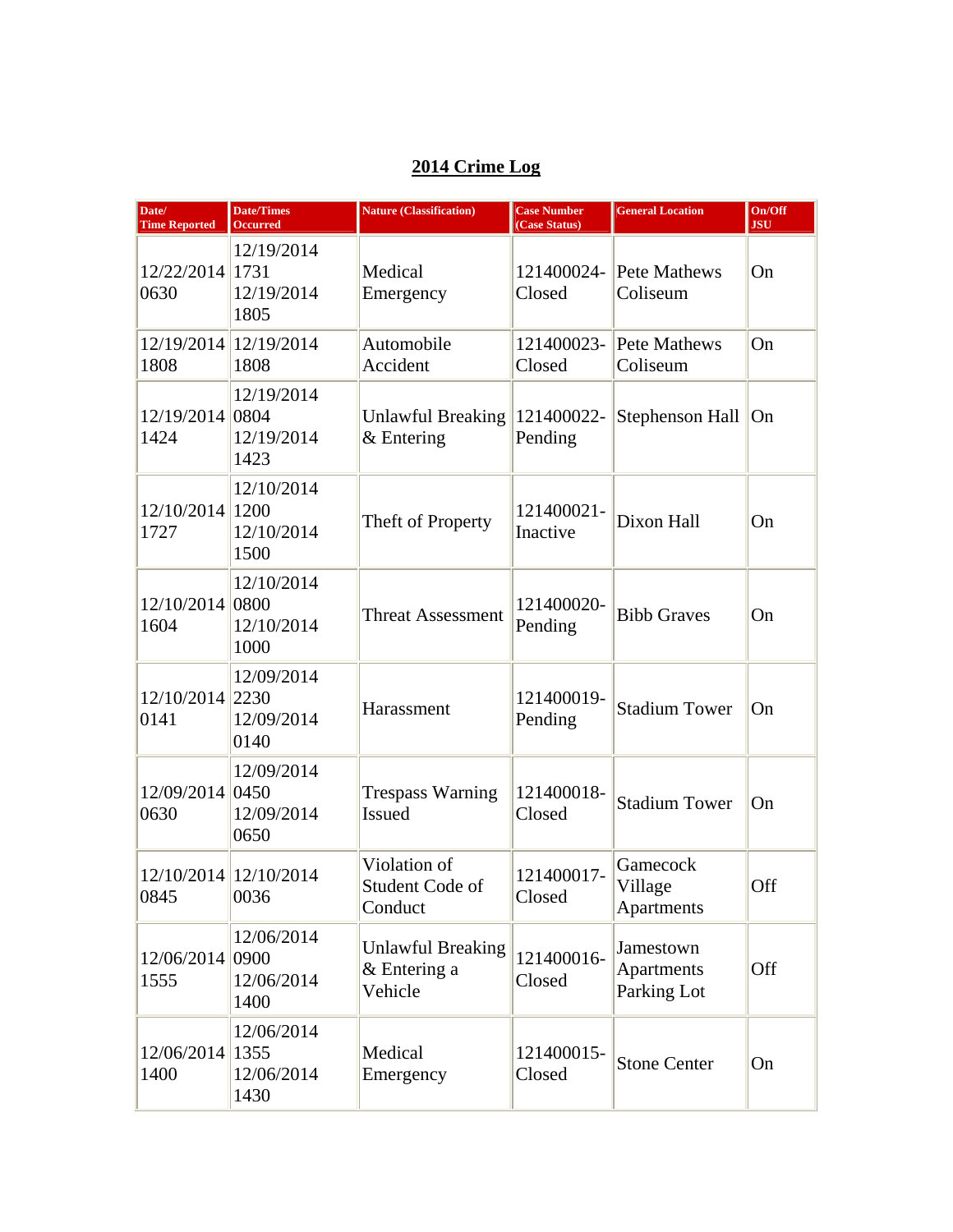| 1251                    | 12/07/2014 12/06/2014<br>1250    | Medical<br>Emergency                       | 121400014-<br>Closed  | <b>JSU Stadium</b>                      | On        |
|-------------------------|----------------------------------|--------------------------------------------|-----------------------|-----------------------------------------|-----------|
| 12/06/2014 1030<br>1121 | 12/06/2014<br>12/06/2014<br>1137 | <b>Information Report</b>                  | 121400013-<br>Pending | <b>Stadium Tower</b><br>Parking Lot     | On        |
| 12/06/2014 2325<br>2332 | 12/05/2014<br>12/05/2014<br>2332 | <b>Information Report</b>                  | 121400012-<br>Closed  | <b>Crow Hall</b>                        | On        |
| 12/05/2014 1750<br>1802 | 12/05/2014<br>12/05/2014<br>1822 | Medical<br>Emergency                       | 121400011-<br>Closed  | Logan Hall<br>Parking Lot               | On        |
| 12/05/2014 0000<br>1105 | 12/01/2014<br>12/04/2014<br>1100 | Theft of Property                          | 121400010-<br>Pending | <b>Visitor Center</b><br>Parking Lot    | On        |
| 12/05/2014 1030<br>1034 | 12/05/2014<br>12/05/2014<br>1040 | Violation of<br>Student Code of<br>Conduct | 121400009-<br>Pending | <b>Stadium Tower</b><br>Parking Lot     | On        |
| 12/05/2014 0100<br>0203 | 12/05/2014<br>12/05/2014<br>0203 | Medical<br>Emergency                       | 121400008-<br>Closed  | <b>Stadium Tower</b>                    | On        |
| 12/04/2014 1010<br>1016 | 12/04/2014<br>12/04/2014<br>1025 | Medical<br>Emergency                       | 121400007-<br>Closed  | <b>Mason Hall</b>                       | On        |
| 12/04/2014 0800<br>0934 | 11/28/2014<br>12/01/2014<br>1200 | <b>Threat Assessment</b>                   | 121400006-<br>Pending | Ramona Wood                             | On        |
| 12/04/2014 1200<br>0840 | 11/22/2014<br>11/22/2014<br>1210 | <b>Burglary</b>                            | 121400005-<br>Pending | <b>Stadium Tower</b>                    | <b>On</b> |
| 12/03/2014 0719<br>0719 | 12/03/2014<br>12/03/2014<br>0734 | Medical<br>Emergency                       | 121400004-<br>Closed  | Theron<br>Montgomery<br><b>Building</b> | On        |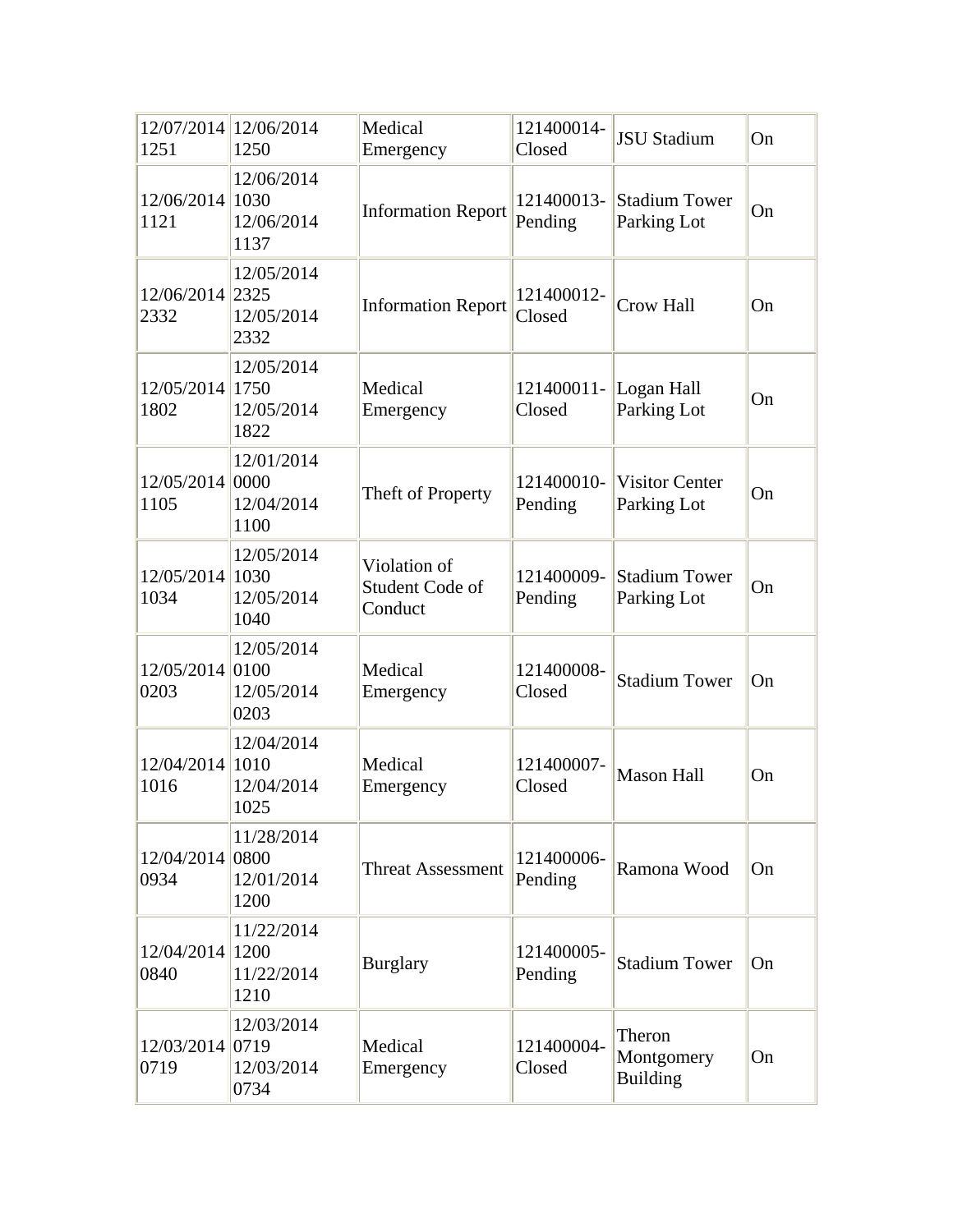| 12/02/2014 2300<br>2309 | 12/02/2014<br>12/02/2014<br>1150          | <b>Information Report</b>                  | 121400003-<br>Pending | <b>Crow Hall</b>                  | On            |
|-------------------------|-------------------------------------------|--------------------------------------------|-----------------------|-----------------------------------|---------------|
| 12/02/2014 0000<br>1150 | 04/01/2013<br>12/02/2014<br>1150          | <b>Identity Theft</b>                      | 121400002-<br>Pending | <b>Off Campus</b>                 | Off<br>Campus |
| 12/01/2014 1645<br>1656 | 12/01/2014<br>12/01/2014<br>1705          | Violation of<br>Student Code of<br>Conduct | 121400001-<br>Closed  | Crow Hall                         | On            |
| 11/30/2014<br>1500      | 11/05/2014<br> 1200<br>11/07/2014<br>1200 | Theft of Property                          | 111400043-<br>Pending | <b>Mason Hall</b>                 | On            |
| 11/22/2014<br>1130      | 11/21/2014<br>0500<br>11/21/2014<br>0510  | <b>Criminal Trespass</b>                   | 111400042-<br>Pending | <b>Jack Hopper</b><br>Dining Hall | On            |
| 11/21/2014<br>0904      | 11/13/2014<br> 0731<br>11/21/2014<br>1121 | <b>Booted Vehicle</b>                      | 111400041-<br>Closed  | <b>Rock House</b>                 | On            |
| 11/21/2014<br>0600      | 11/21/2014<br> 0200<br>11/21/2014<br>0300 | <b>Information Report</b>                  | 111400040-<br>Closed  | <b>JSU Housing</b>                | On            |
| 11/20/2014 1520<br>1525 | 11/20/2014<br>11/20/2014<br>1539          | <b>Trespass Warning</b>                    | 111400039-<br>Closed  | Dixon Hall                        | On            |
| 11/19/2014<br>1941      | 11/19/2014<br>1940                        | <b>Found Property</b>                      | 111400038-<br>Pending | <b>Martin Hall</b>                | On            |
| 11/19/2014<br>1901      | 11/19/2014<br>1845<br>11/19/2014<br>1939  | <b>Information Report</b>                  | 111400037-<br>Closed  | Campus Inn<br><b>Apartments</b>   | On            |
| 11/18/2014<br>1721      | 11/18/2014<br>1430                        | <b>Threat Assessment</b>                   | 111400036-<br>Pending | <b>Ayers Hall</b>                 | On            |
| 11/18/2014<br>1030      | 11/18/2014<br>0900                        | <b>Assist Other Law</b><br>Enforcement     | 111400035-<br>Closed  | Pannell Hall                      | On            |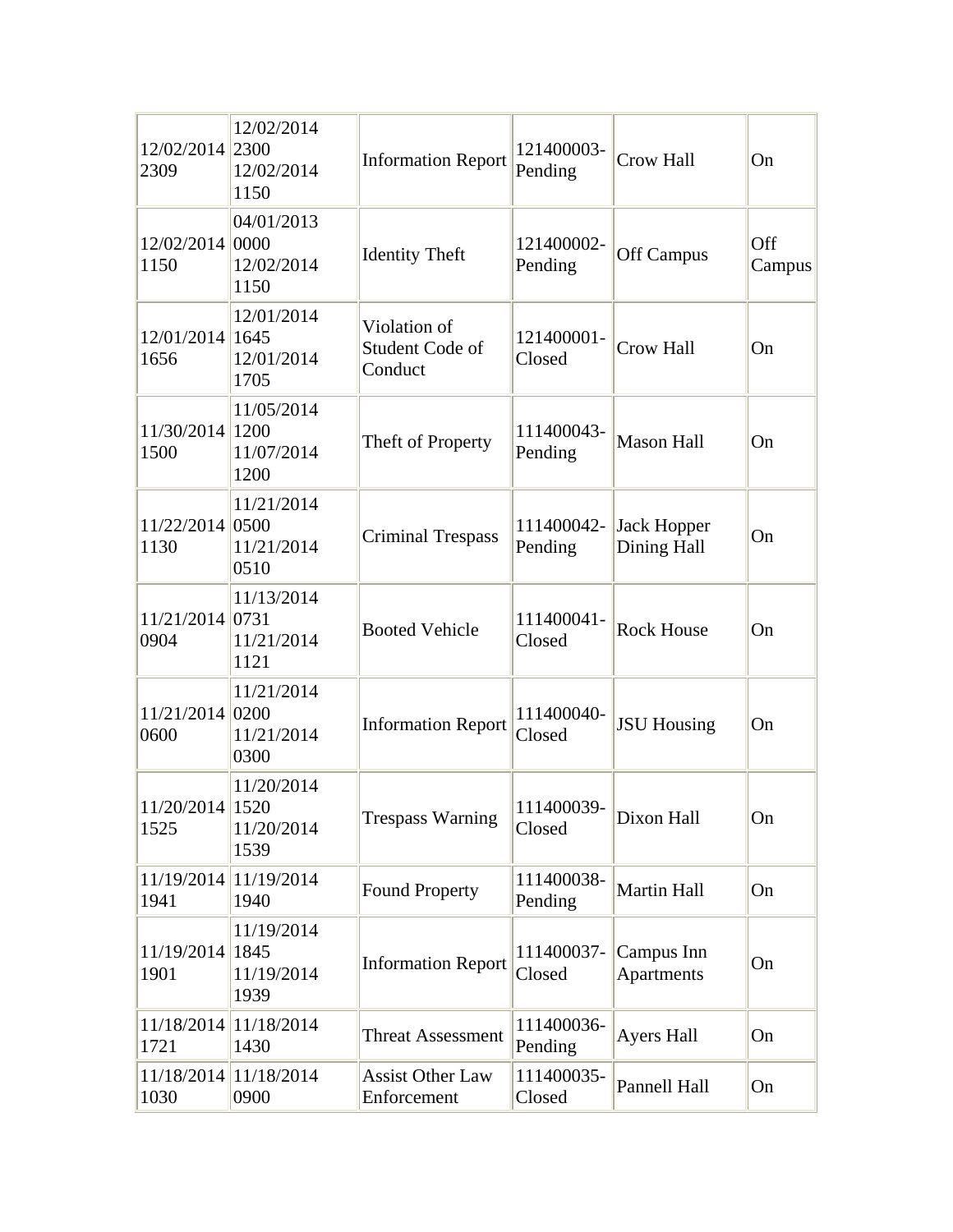|                         | 11/18/2014<br>0930               | Agency                                                              |                           |                                         |           |
|-------------------------|----------------------------------|---------------------------------------------------------------------|---------------------------|-----------------------------------------|-----------|
| 11/16/2014 1917<br>2005 | 11/16/2014<br>11/16/2014<br>1950 | Theft of Property                                                   | 111400034-<br>Pending     | Stephenson Hall On                      |           |
| 11/16/2014 1950<br>1952 | 11/16/2014<br>11/16/2014<br>2012 | Medical<br>Emergency                                                | 111400033-<br>Closed      | Theron<br>Montgomery<br><b>Building</b> | On        |
| 1435                    | 11/15/2014 11/15/2014<br>1435    | Arrest-<br>Consumption of<br>Alcohol by a<br>Minor                  | 111400032-<br>1<br>Closed | <b>Miller Street</b>                    | On        |
| 11/15/2014 0250<br>0314 | 11/15/2014<br>11/15/2014<br>0314 | <b>Suspicious Persons</b>                                           | 111400031-<br>Pending     | <b>Patterson Hall</b>                   | On        |
| 11/14/2014 0000<br>1608 | 08/28/2014<br>08/29/2014<br>0000 | <b>Information Report</b>                                           | 111400030-<br>Closed      | <b>Off Campus</b>                       | Off       |
| 11/14/2014 0000<br>1604 | 01/01/2009<br>11/14/2014<br>1603 | <b>Criminal Mischief</b>                                            | 111400029-<br>Closed      | The Quad                                | On        |
| 11/14/2014 1600<br>1315 | 11/01/2014<br>11/01/2014<br>1630 | Vehicle Accident                                                    | 111400028-<br>Closed      | <b>Stadium Tower</b><br>Parking Lot     | On        |
| 11/14/2014 2313<br>0028 | 11/13/2014<br>11/13/2014<br>2359 | <b>Assist Other Law</b><br>Enforcement<br>Agency                    | 111400027-<br>Closed      | <b>Ayers Hall</b>                       | <b>On</b> |
| 11/12/2014 2240<br>2245 | 11/11/2014<br>11/11/2014<br>2349 | <b>Assist Other Law</b><br>Enforcement<br>Agency                    | 111400026-<br>Closed      | Coliseum<br>Apartments                  | Off       |
| 1539                    | 11/11/2014 11/11/2014<br>1539    | <b>Arrest-Possession</b><br>of Marijuana &<br>Drug<br>Paraphernalia | 111400025-<br>1<br>Closed | <b>Mason Hall</b><br>Parking Lot        | On        |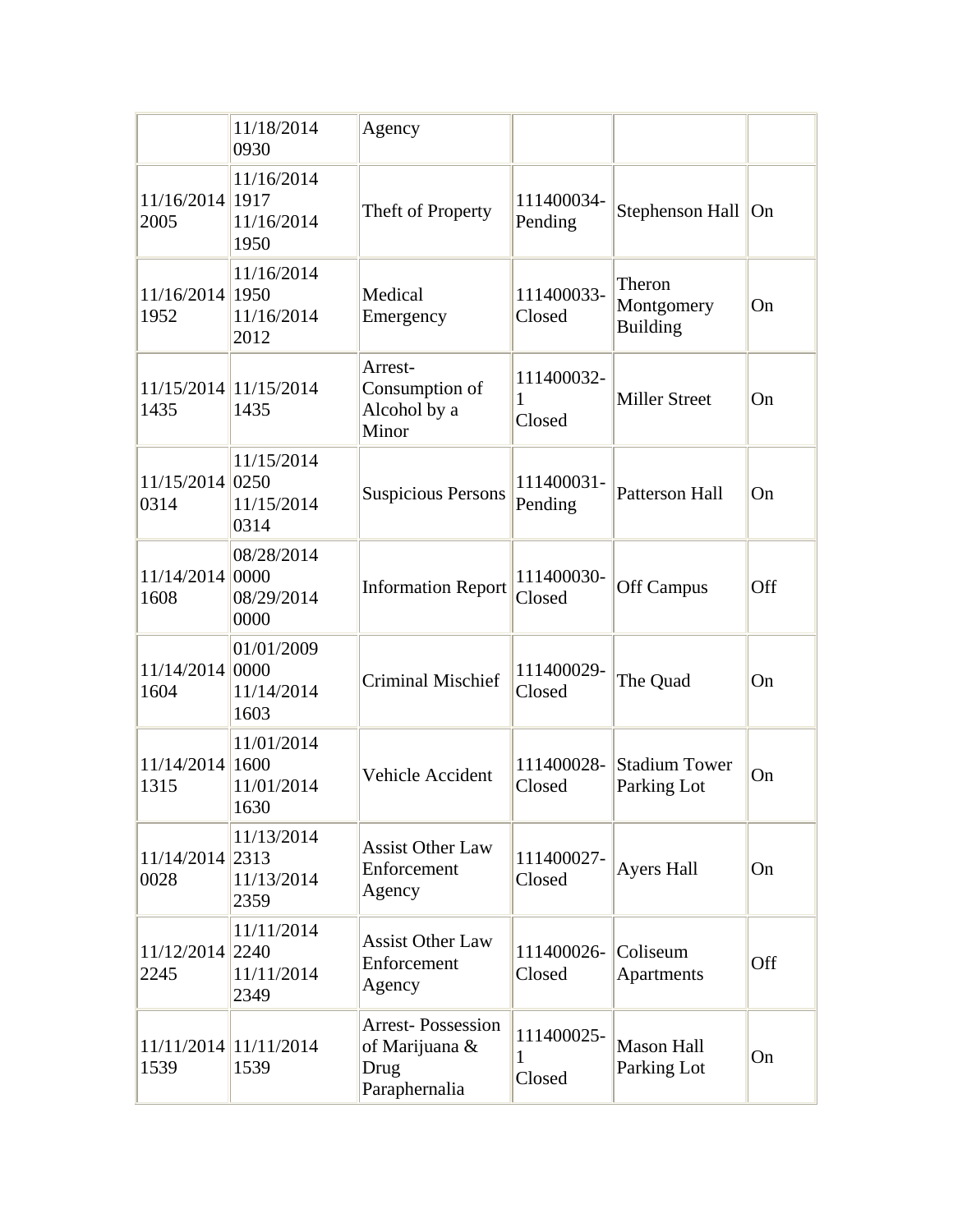| 11/10/2014 0950<br>0950 | 11/10/2014<br>11/10/2014<br>1006          | Medical<br>Emergency                                | 111400024-<br>Closed  | <b>JSU Student</b><br><b>Health Center</b>     | On         |
|-------------------------|-------------------------------------------|-----------------------------------------------------|-----------------------|------------------------------------------------|------------|
| 11/09/2014 1345<br>1559 | 11/09/2014<br>11/09/2014<br>1350          | <b>Assist Other Law</b><br>Enforcement<br>Agency    | 111400023-<br>Pending | <b>Miller Farms</b>                            | <b>Off</b> |
| 11/08/2014 0900<br>2312 | 11/07/2014<br>11/07/2014<br>2200          | <b>Unlawful Breaking</b><br>& Entering a<br>Vehicle | 111400022-<br>Pending | <b>Pete Mathews</b><br>Coliseum<br>Parking Lot | On         |
| 11/08/2014<br>2222      | 11/07/2014<br>0900<br>11/08/2014<br>2200  | <b>Unlawful Breaking</b><br>& Entering a<br>Vehicle | 111400021-<br>Pending | Pete Mathews<br>Coliseum<br>Parking Lot        | On         |
| 11/08/2014<br>0613      | 11/08/2014<br>0000<br>11/08/2014<br>0645  | <b>Brush Fire</b>                                   | 111400020-<br>Closed  | College<br><b>Apartments</b>                   | On         |
| 11/07/2014<br>1257      | 11/07/2014<br> 1255<br>11/07/2014<br>1315 | Medical<br>Emergency                                | 111400019-<br>Closed  | <b>Mason Hall</b>                              | On         |
| 11/07/2014<br>0720      | 11/07/2014<br>0100<br>11/07/2014<br>0400  | <b>Sexual Abuse</b>                                 | 111400018-<br>Pending | <b>Stadium Tower</b>                           | On         |
| 11/06/2014 0730<br>1442 | 11/04/2014<br>11/04/2014<br>1800          | <b>Property Damage</b>                              | 111400017-<br>Closed  | Dixon Hall                                     | On         |
| 1416                    | 11/06/2014 11/06/2014<br>1416             | Automobile<br>Accident                              | 111400016-<br>Closed  | <b>Stone Center</b><br>Parking Lot             | On         |
| 1219                    | 11/17/2014 11/17/2014<br>1219             | Automobile<br>Accident                              | 111400015-<br>Closed  | <b>Stadium Tower</b><br>Parking Lot            | On         |
| 11/05/2014<br>1541      | 11/03/2014<br>1000<br>11/05/2014<br>1535  | <b>Burglary</b>                                     | 111400014-<br>Closed  | <b>Fitzpatrick Hall</b>                        | On         |
| 1529                    | 11/05/2014 09/01/2014<br>1700             | Violation of<br>Student Code of                     | 111400013-<br>Closed  | <b>Off Campus</b>                              | Off        |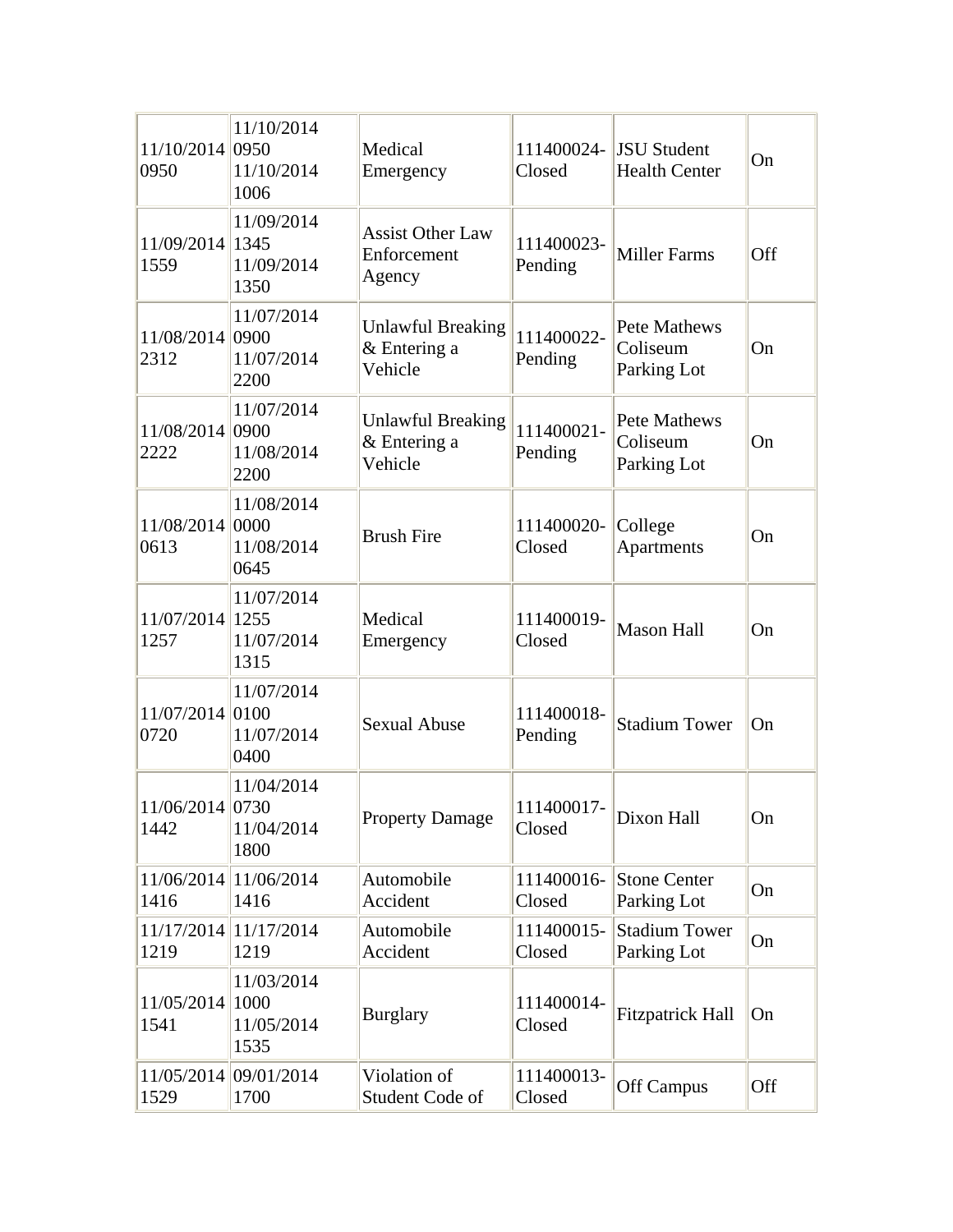|                         | 10/30/2014<br>2300               | Conduct                                                       |                       |                                    |    |
|-------------------------|----------------------------------|---------------------------------------------------------------|-----------------------|------------------------------------|----|
| 11/05/2014 2300<br>2307 | 11/04/2014<br>11/04/2014<br>2348 | Information<br><b>Report-Suspicious</b><br>Person/Trespassing | 111400012-<br>Pending | <b>Curtiss Hall</b>                | On |
| 11/04/2014 2230<br>1330 | 08/10/2014<br>11/04/2014<br>1349 | Information<br><b>Report-Property</b><br>Dispute              | 111400011-<br>Closed  | <b>Curtiss Hall</b>                | On |
| 11/03/2014 1445<br>1626 | 11/03/2014<br>11/03/2014<br>1625 | <b>Property Damage</b>                                        | 111400010-<br>Closed  | <b>Brewer Hall</b>                 | On |
| 11/03/2014 1630<br>1245 | 10/28/2014<br>10/29/2014<br>0100 | <b>Criminal Mischief</b>                                      | 111400009-<br>Closed  | Ramona Wood<br>Parking Lot         | On |
| 1110                    | 11/03/2014 11/03/2014<br>1110    | Automobile<br>Accident                                        | 111400008-<br>Closed  | <b>Stone Center</b>                | On |
| 11/02/2014 1400<br>1346 | 11/01/2014<br>11/02/2014<br>1345 | <b>Burglary</b>                                               | 111400007-<br>Pending | Dixon Hall                         | On |
| 11/02/2014 2100<br>0747 | 11/01/2014<br>11/01/2014<br>0745 | Duty Upon<br>Striking an<br>Unattended<br>Vehicle             | 111400006-<br>Pending | <b>Colonial Arms</b><br>Apartments | On |
| 11/02/2014 2030<br>0141 | 11/01/2014<br>11/02/2014<br>0130 | Theft of Property                                             | 111400005-<br>Pending | <b>Stadium Tower</b>               | On |
| 1550                    | 11/01/2014 11/01/2014<br>1550    | Arrest-<br>Consumption of<br>Alcohol by a<br>Minor            | 111400004-<br>Closed  | <b>JSU Stadium</b>                 | On |
| 1305                    | 11/01/2014 11/01/2014<br>1305    | Medical<br>Emergency                                          | 111400003-<br>Closed  | Cole Drive                         | On |
| 11/01/2014 1213<br>1215 | 11/01/2014<br>11/01/2014<br>1234 | Medical<br>Emergency                                          | 111400002-<br>Closed  | Jack Hopper<br>Dining Hall         | On |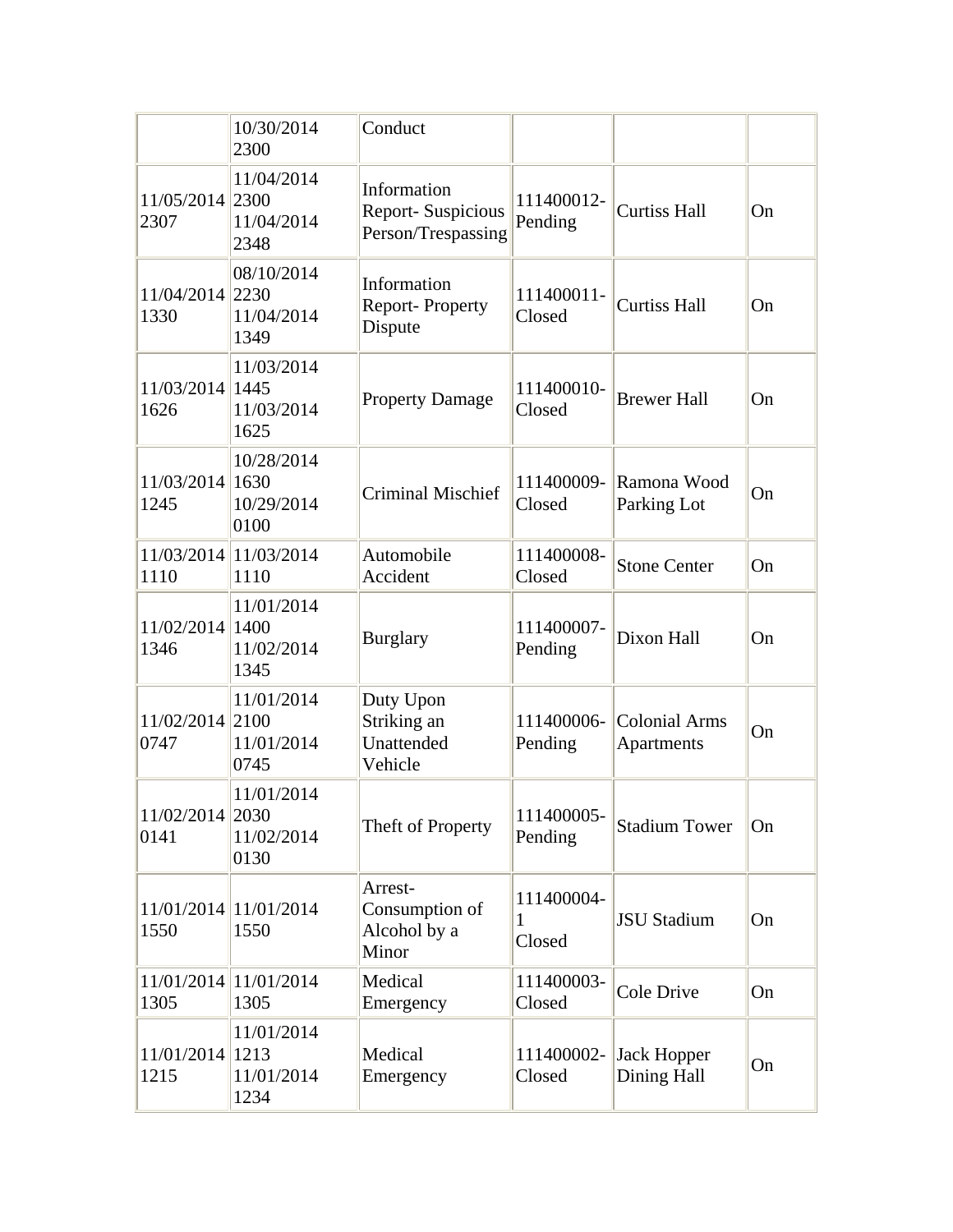| 11/01/2014 0020<br>0031 | 11/01/2014<br>11/01/2014<br>0052         | Medical<br>Emergency                             | 111400001-<br>Closed  | <b>Fitzpatrick Hall</b>                       | On                      |
|-------------------------|------------------------------------------|--------------------------------------------------|-----------------------|-----------------------------------------------|-------------------------|
| 0812                    | 10/31/2014 10/31/2014<br>0812            | Automobile<br>Accident                           | 101400073-<br>Closed  | <b>Houston Cole</b><br>Library<br>Parking Lot | On                      |
| 0625                    | 10/30/2014 10/30/2014<br>1701            | <b>Assist Other Law</b><br>Enforcement<br>Agency | 101400072-<br>Closed  | <b>Mountain Street</b>                        | $\overline{\text{Off}}$ |
| 10/30/2014 1400<br>1408 | 10/30/2014<br>10/30/2014<br>1419         | Violation of<br>Student Code of<br>Conduct       | 101400071-<br>Closed  | <b>Church Avenue</b>                          | Off                     |
| 10/29/2014 0400<br>0955 | 10/22/2014<br>10/22/2014<br>0700         | <b>Unlawful Breaking</b><br>$&$ Entering         | 101400070-<br>Pending | <b>Stadium Tower</b><br>Parking Lot           | On                      |
| 10/28/2014 1910<br>1915 | 10/28/2014<br>10/28/2014<br>1921         | Medical<br>Emergency                             | 101400069-<br>Closed  | Kennamer Hall                                 | On                      |
| 10/28/2014 1245<br>1910 | 10/27/2014<br>10/27/2014<br>1910         | <b>Lost Property</b>                             | 101400068-<br>Closed  | Sparkman Hall<br>Parking Lot                  | On                      |
| 10/28/2014 0000<br>1100 | 10/01/2014<br>10/28/2014<br>0000         | Duty to Report                                   | 101400067-<br>Pending | <b>JSU Housing</b>                            | On                      |
| 10/28/2014 0930<br>0940 | 10/28/2014<br>10/28/2014<br>0935         | <b>Assist Other Law</b><br>Enforcement<br>Agency | 101400066-<br>Closed  | Jack Hopper<br>Dining Hall                    | On                      |
| 10/28/2014<br>0900      | 10/28/2014<br>0845<br>10/28/2014<br>0846 | <b>Assist Other Law</b><br>Enforcement<br>Agency | 101400065-<br>Closed  | <b>Jack Hopper</b><br>Dining Hall             | On                      |
| 10/27/2014<br>1616      | 10/27/2014<br>1616<br>10/27/2014<br>1747 | <b>Assist Other Law</b><br>Enforcement           | 101400064-<br>Closed  | <b>Trustee Circle</b>                         | On                      |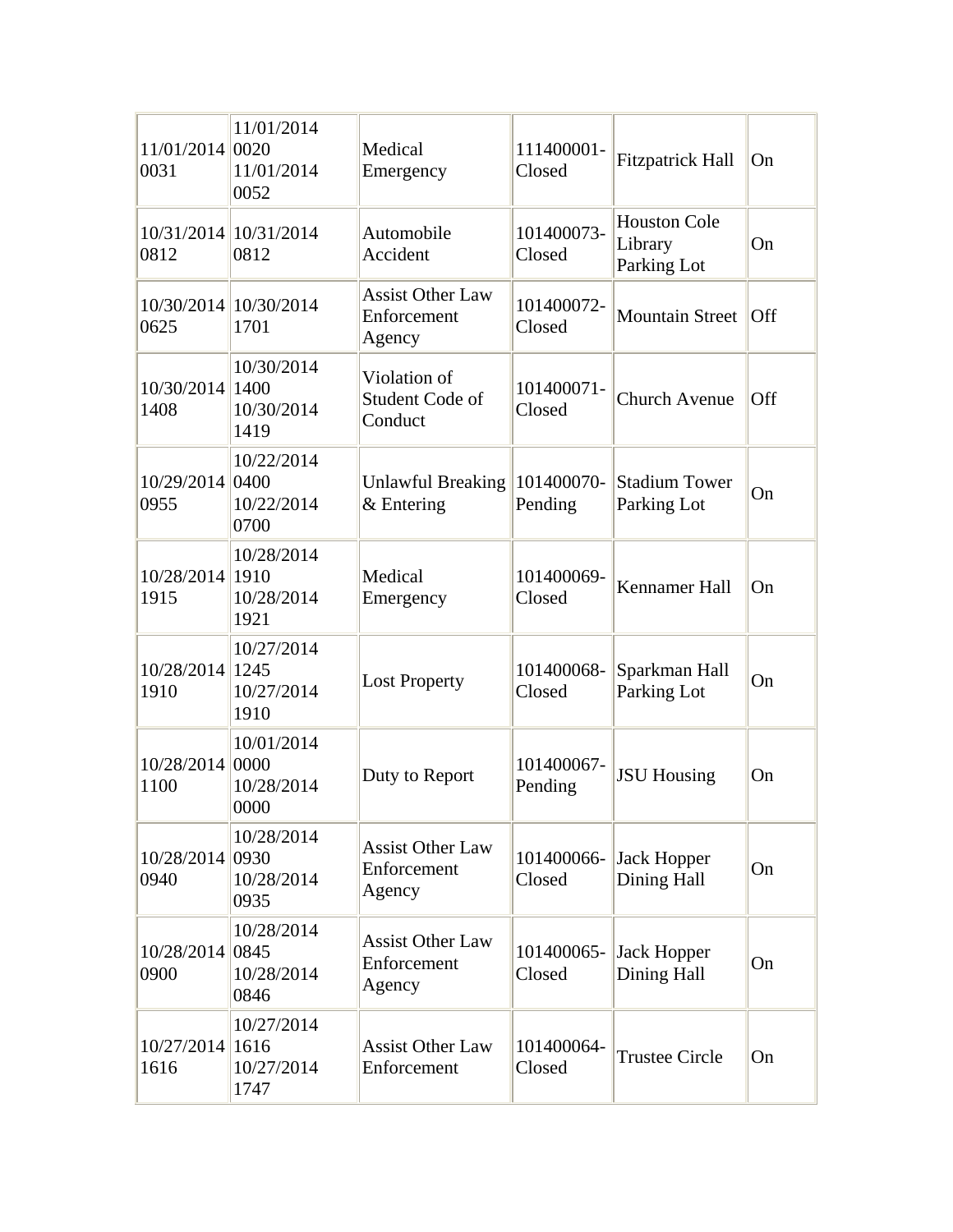| 10/27/2014 1224<br>1224 | 10/27/2014<br>10/27/2014<br>1245          | Medical<br>Emergency                                    | 101400063-<br>Closed  | <b>Mason Hall</b>                 | On |
|-------------------------|-------------------------------------------|---------------------------------------------------------|-----------------------|-----------------------------------|----|
| 10/27/2014 0910<br>1029 | 10/27/2014<br>10/27/2014<br>1045          | Medical<br>Emergency                                    | 101400062-<br>Closed  | <b>Houston Cole</b><br>Library    | On |
| 1558                    | 10/25/2014 10/25/2014<br>1558             | Medical<br>Emergency                                    | 101400061-<br>Closed  | <b>JSU Stadium</b>                | On |
| 2230                    | 10/26/2014 10/26/2014<br>2230             | Automobile<br>Accident                                  | 101400060-<br>Closed  | <b>Bibb Graves</b><br>Parking Lot | On |
| 10/25/2014 2345<br>2345 | 10/25/2014<br>10/25/2014<br>2359          | Violation of<br>Student Code of<br>Conduct              | 101400059-<br>Closed  | Crow Hall                         | On |
| 1845                    | 10/25/2014 10/25/2014<br>1700             | Medical<br>Emergency                                    | 101400058-<br>Closed  | <b>JSU Stadium</b>                | On |
| 10/25/2014 1140<br>1151 | 10/25/2014<br>10/25/2014<br>1214          | Medical<br>Emergency                                    | 101400057-<br>Closed  | <b>Stone Center</b>               | On |
| 10/24/2014<br>1036      | 10/24/2014<br> 1036<br>10/24/2014<br>1105 | <b>Assist Other</b><br><b>Agency-Warrant</b><br>Service | 101400056-<br>Closed  | College<br>Apartments             | On |
| 10/23/2014 1301<br>1500 | 10/23/2014<br>10/23/2014<br>1346          | <b>Information Report</b>                               | 101400055-<br>Closed  | Daugette Hall                     | On |
| 10/23/2014 2000<br>1410 | 10/21/2014<br>10/22/2014<br>1830          | <b>Unlawful Breaking</b><br>& Entering a<br>Vehicle     | 101400054-<br>Closed  | Curtiss Hall<br>Parking Lot       | On |
| 10/22/2014 1515<br>1424 | 10/21/2014<br>10/21/2014<br>1745          | Theft of Property                                       | 101400053-<br>Pending | <b>Field House</b>                | On |
| 10/22/2014 1515<br>1424 | 10/21/2014<br>10/21/2014<br>1745          | Theft of Property                                       | 101400052-<br>Pending | <b>Field House</b>                | On |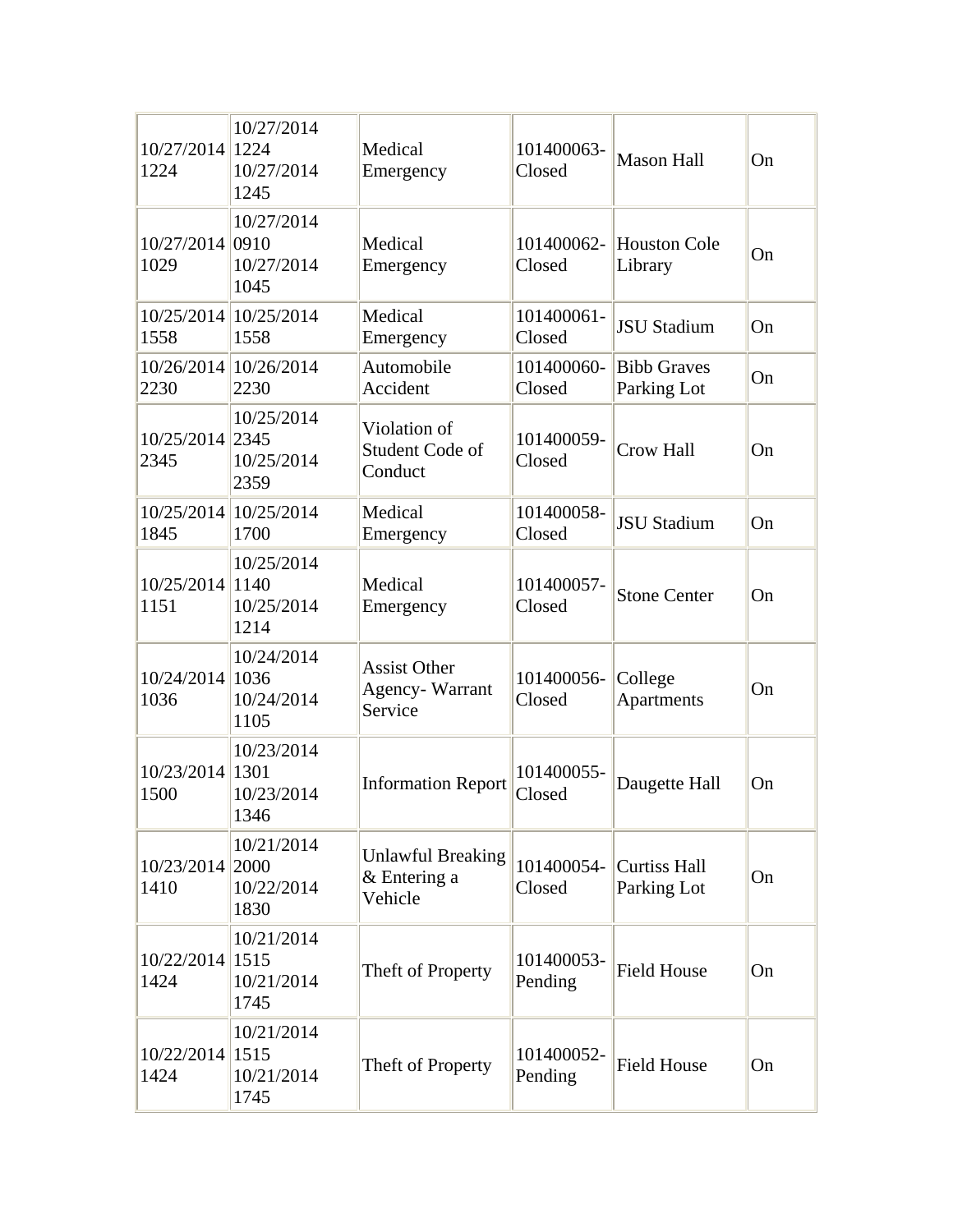| 10/22/2014 2000<br>0815 | 10/20/2014<br>10/21/2014<br>1200 | <b>Unlawful Breaking</b><br>& Entering a<br>Vehicle                                          | 101400051-<br>Pending                  | <b>Jax Apartments</b><br>Parking Lot               | On |
|-------------------------|----------------------------------|----------------------------------------------------------------------------------------------|----------------------------------------|----------------------------------------------------|----|
| 10/21/2014 1958<br>1432 | 10/20/2014<br>10/20/2014<br>1959 | <b>Information Report</b>                                                                    | 101400050-<br>Closed                   | <b>Bibb Graves</b>                                 | On |
| 10/20/2014 1015<br>1126 | 10/20/2014<br>10/20/2014<br>1050 | Medical<br>Emergency                                                                         | 101400049-<br>Closed                   | Pete Mathews<br>Coliseum                           | On |
| 10/20/2014 0020<br>0020 | 10/20/2014<br>10/20/2014<br>0036 | Medical<br>Emergency                                                                         | 101400048-<br>Closed                   | Dixon Hall                                         | On |
| 2121                    | 10/19/2014 10/19/2014<br>2121    | <b>Arrest-Possession</b><br>of Marijuana                                                     | 101400047-<br>1<br>Closed              | Daugette Hall                                      | On |
| 10/17/2014 1154<br>1156 | 10/17/2014<br>10/17/2014<br>1218 | Medical<br>Emergency                                                                         | 101400046-<br>Closed                   | <b>Bibb Graves</b>                                 | On |
| 0115                    | 10/17/2014 10/17/2014<br>0115    | <b>Arrest-Possession</b><br>of Marijuana &<br>Drug<br>Paraphernalia                          | 1<br>Closed                            | 101400045- Pete Mathews<br>Coliseum<br>Parking Lot | On |
| 1922                    | 10/16/2014 10/16/2014<br>1922    | <b>Arrest-Possession</b><br>of Marijuana,<br>Controlled<br>Substance & Drug<br>Paraphernalia | 101400044-<br>$\overline{2}$<br>Closed | <b>Chimney Peak</b><br>Tower                       | On |
| 1922                    | 10/16/2014 10/16/2014<br>1922    | <b>Arrest-Possession</b><br>of Marijuana &<br>Drug<br>Paraphernalia                          | 101400044-<br>1<br>Closed              | <b>Chimney Peak</b><br>Tower                       | On |
| 1630                    | 10/15/2014 10/15/2014<br>1630    | Automobile<br>Accident                                                                       | 101400043-<br>Closed                   | <b>Miller Street</b>                               | On |
| 10/15/2014 1305<br>1305 | 10/15/2014<br>10/15/2014<br>1345 | <b>Information Report</b>                                                                    | 101400042-<br>Closed                   | <b>Bibb Graves</b>                                 | On |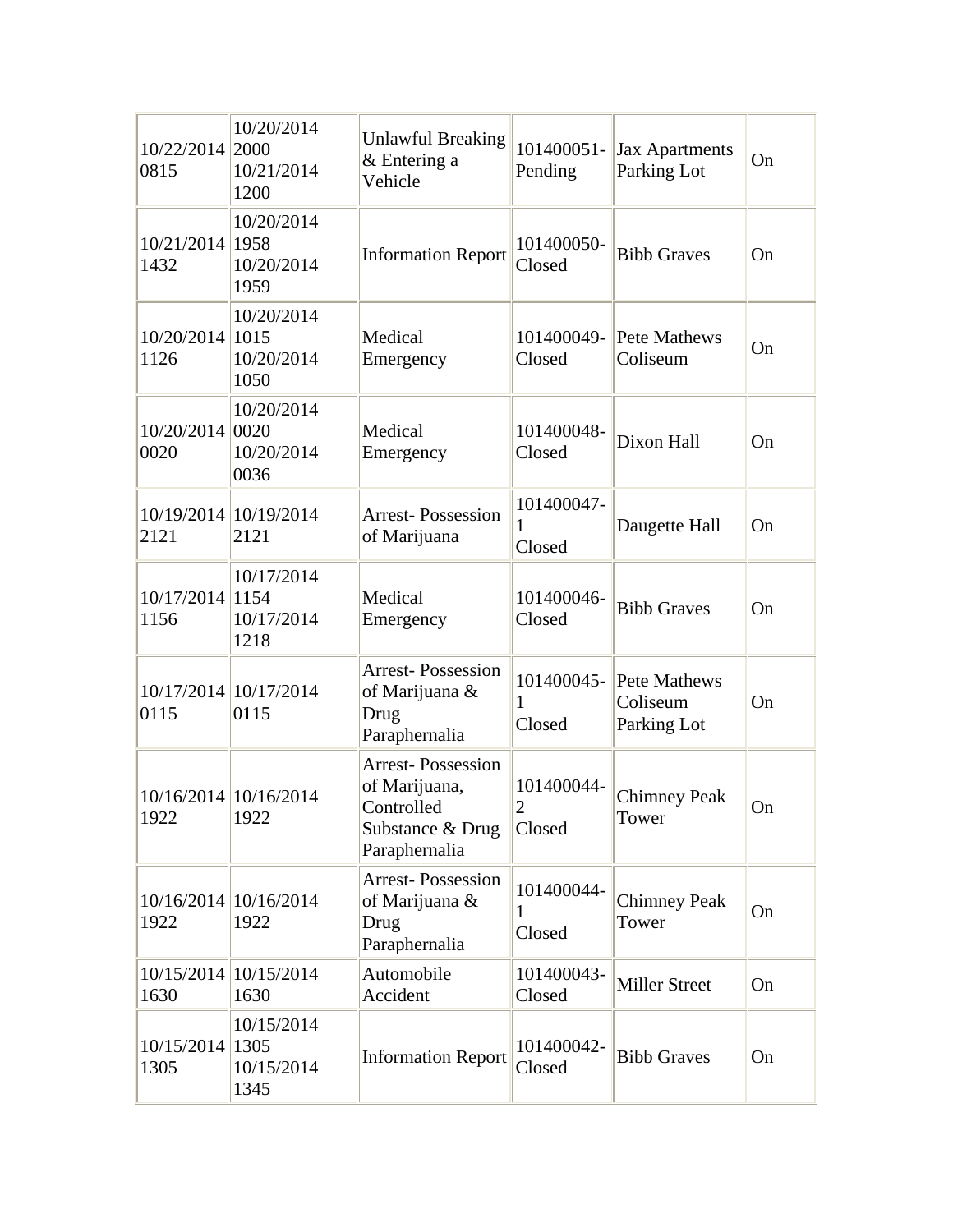| 10/15/2014 1300<br>1130 | 10/09/2014<br>10/12/2014<br>1200         | <b>Arrest-Fraudulent</b><br>Use of Debit Card      | 101400041-<br>$\mathbf{1}$<br>Closed | <b>Off Campus</b>                                      | Off |
|-------------------------|------------------------------------------|----------------------------------------------------|--------------------------------------|--------------------------------------------------------|-----|
| 10/15/2014 1300<br>1032 | 10/14/2014<br>10/14/2014<br>1600         | Theft of Property                                  | 101400040-<br>Closed                 | <b>Stadium Tower</b>                                   | On  |
| 1104                    | 10/14/2014 10/14/2014<br>1104            | Medical<br>Emergency                               | 101400039-<br>Closed                 | <b>Stone Center</b>                                    | On  |
| 10/14/2014 1039<br>1039 | 10/14/2014<br>10/14/2014<br>1047         | <b>Criminal Trespass</b><br>& Criminal<br>Mischief | 101400038-<br>Closed                 | Forney Hall                                            | On  |
| 10/14/2014 1700<br>1035 | 10/13/2014<br>10/13/2014<br>1705         | Harassing<br>Communications                        | 101400037-<br>Pending                | <b>Stadium Tower</b>                                   | On  |
| 10/14/2014 0419<br>0419 | 10/14/2014<br>10/14/2014<br>0422         | <b>Information Report</b>                          | 101400036-<br>Closed                 | <b>Fitzpatrick Hall</b>                                | On  |
| 10/14/2014 2222<br>0223 | 10/14/2014<br>10/14/2014<br>2237         | Fire Alarm                                         | 101400035-<br>Closed                 | Pannell Hall                                           | On  |
| 10/13/2014 1900<br>2102 | 10/13/2014<br>10/13/2014<br>2101         | Information<br>Report-Welfare<br>Check             | 101400034-<br>Closed                 | Dixon Hall                                             | On  |
| 10/13/2014<br>1545      | 10/13/2014<br>1520<br>10/13/2014<br>1600 | <b>Lost Property</b>                               | 101400033-<br>Closed                 | Sparkman Hall                                          | On  |
| 10/13/2014<br>1510      | 10/13/2014<br>1510                       | Automobile<br>Accident                             | 101400032-<br>Closed                 | University<br>Circle                                   | On  |
| 1220                    | 10/13/2014 10/13/2014<br>1220            | Automobile<br>Accident                             | 101400031-<br>Closed                 | Theron<br>Montgomery<br><b>Building</b><br>Parking Lot | On  |
| 10/13/2014<br>0600      | 10/11/2014<br>0536                       | Violation of<br>Student Code of                    | 101400030-<br>Closed                 | Jacksonville<br>Public Square                          | Off |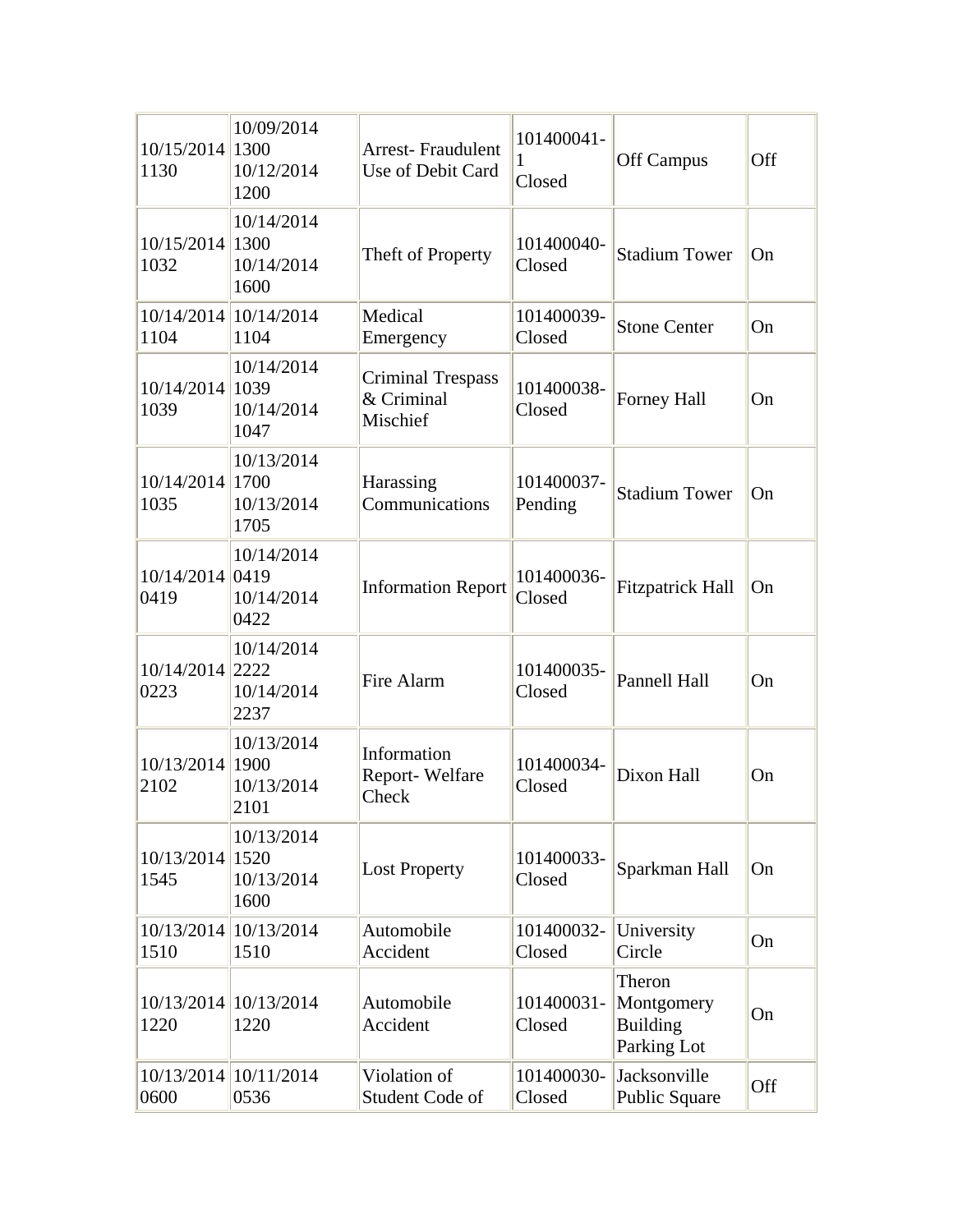|                         |                                          | Conduct                                      |                       |                                     |     |
|-------------------------|------------------------------------------|----------------------------------------------|-----------------------|-------------------------------------|-----|
| 0550                    | 10/13/2014 10/10/2014<br>0248            | Violation of<br>Student Code of<br>Conduct   | 101400029-<br>Closed  | The Gamecock<br>Village             | Off |
| 10/12/2014 1225<br>1225 | 10/12/2014<br>10/12/2014<br>1304         | <b>Welfare Check</b>                         | 101400028-<br>Closed  | Dixon Hall                          | On  |
| 10/11/2014 1930<br>1941 | 10/11/2014<br>10/11/2014<br>1940         | Medical<br>Emergency                         | 101400027-<br>Closed  | Stephenson Hall                     | On  |
| 10/11/2014 1900<br>1903 | 10/11/2014<br>10/11/2014<br>1920         | Medical<br>Emergency                         | 101400026-<br>Closed  | Stephenson Hall On                  |     |
| 10/11/2014 0805<br>0833 | 10/10/2014<br>10/10/2014<br>1500         | Obstruction of<br>Governmental<br>Operations | 101400025-<br>Closed  | Forney Avenue                       | Off |
| 10/10/2014 1456<br>1457 | 10/10/2014<br>10/10/2014<br>1531         | Medical<br>Emergency                         | 101400024-<br>Closed  | Sparkman Hall                       | On  |
| 1110                    | 10/10/2014 10/10/2014<br>1110            | Automobile<br>Accident                       | 101400023-<br>Closed  | <b>Curtiss Hall</b><br>Parking Lot  | On  |
| 10/09/2014<br>1628      | 10/07/2014<br>1635<br>10/07/2014<br>1700 | <b>Burglary</b>                              | 101400022-<br>Pending | <b>Mason Hall</b>                   | On  |
| 10/08/2014<br>1600      | 10/08/2014<br>1600                       | Automobile<br>Accident                       | 101400021-<br>Closed  | <b>Stadium Tower</b><br>Parking Lot | On  |
| 10/07/2014<br>1415      | 10/07/2014<br>1415                       | Automobile<br>Accident                       | 101400020-<br>Closed  | <b>Curtiss Hall</b><br>Parking Lot  | On  |
| 10/07/2014<br>1135      | 10/07/2014<br>1130<br>10/07/2014<br>1145 | Medical<br>Emergency                         | 101400019-<br>Closed  | <b>Brewer Hall</b>                  | On  |
| 10/07/2014<br>1055      | 10/07/2014<br>1055                       | Automobile<br>Accident                       | 101400018-<br>Closed  | <b>Millican Street</b>              | On  |
| 10/07/2014              | 10/07/2014                               | <b>Trespass Issued</b>                       | 101400017-            | <b>Houston Cole</b>                 | On  |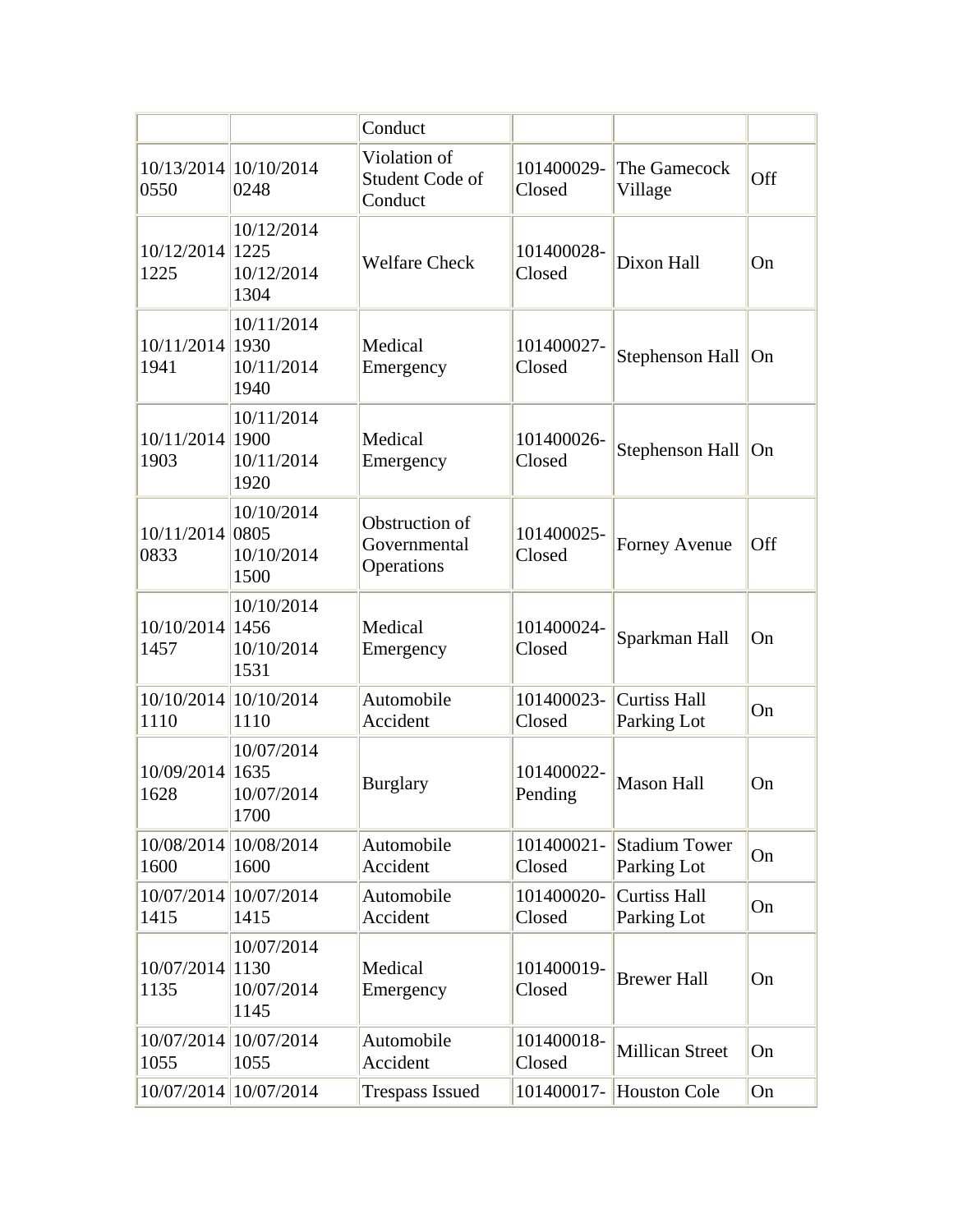| 0827                    | 0827<br>10/07/2014<br>0840       |                                                                                     | Closed                | Library                                 |           |
|-------------------------|----------------------------------|-------------------------------------------------------------------------------------|-----------------------|-----------------------------------------|-----------|
| 10/06/2014 2241<br>2236 | 10/06/2014<br>10/06/2014<br>2245 | <b>Eluding Law</b><br>Enforcement &<br>Obstruction of<br>Governmental<br>Operations | 101400016-<br>Pending | Jack Hopper<br>Dining Hall              | On        |
| 0930                    | 10/06/2014 10/06/2014<br>0830    | <b>Information Report</b>                                                           | 101400015-<br>Closed  | Theron<br>Montgomery<br><b>Building</b> | On        |
| 10/05/2014 0155<br>0157 | 10/05/2014<br>10/05/2014<br>0157 | <b>Information Report</b>                                                           | 101400014-<br>Closed  | <b>Fitzpatrick Hall</b>                 | On        |
| 0720                    | 10/06/2014 10/06/2014<br>0720    | Automobile<br>Accident                                                              | 101400013-<br>Closed  | <b>Rowe Hall</b>                        | On        |
| 10/05/2014 2119<br>2121 | 10/05/2014<br>10/05/2014<br>2141 | Theft of Property<br>& Criminal<br><b>Trespass</b>                                  | 101400012-<br>Pending | <b>JSU Stadium</b>                      | On        |
| 10/05/2014 1200<br>1930 | 10/05/2014<br>10/05/2014<br>1930 | Violation of<br>Student Code of<br>Conduct                                          | 101400011-<br>Closed  | The Reserve<br>Apartments               | Off       |
| 10/04/2014 1300<br>2037 | 10/04/2014<br>10/04/2014<br>1930 | Theft of Property                                                                   | 101400010-<br>Closed  | JSU Field<br>House                      | On        |
| 1638                    | 10/04/2014 10/04/2014<br>1638    | Arrest-<br>Consumption of<br>Alcohol by a<br>Minor & Public<br>Intoxication         | 101400009-<br>Closed  | <b>JSU Stadium</b>                      | <b>On</b> |
| 10/04/2014 1440<br>1446 | 10/04/2014<br>10/04/2014<br>1456 | Medical<br>Emergency                                                                | 101400008-<br>Closed  | <b>JSU Stadium</b>                      | On        |
| 10/03/2014 1645<br>1654 | 10/03/2014<br>10/03/2014<br>1710 | Medical<br>Emergency                                                                | 101400007-<br>Closed  | <b>JSU Stadium</b>                      | On        |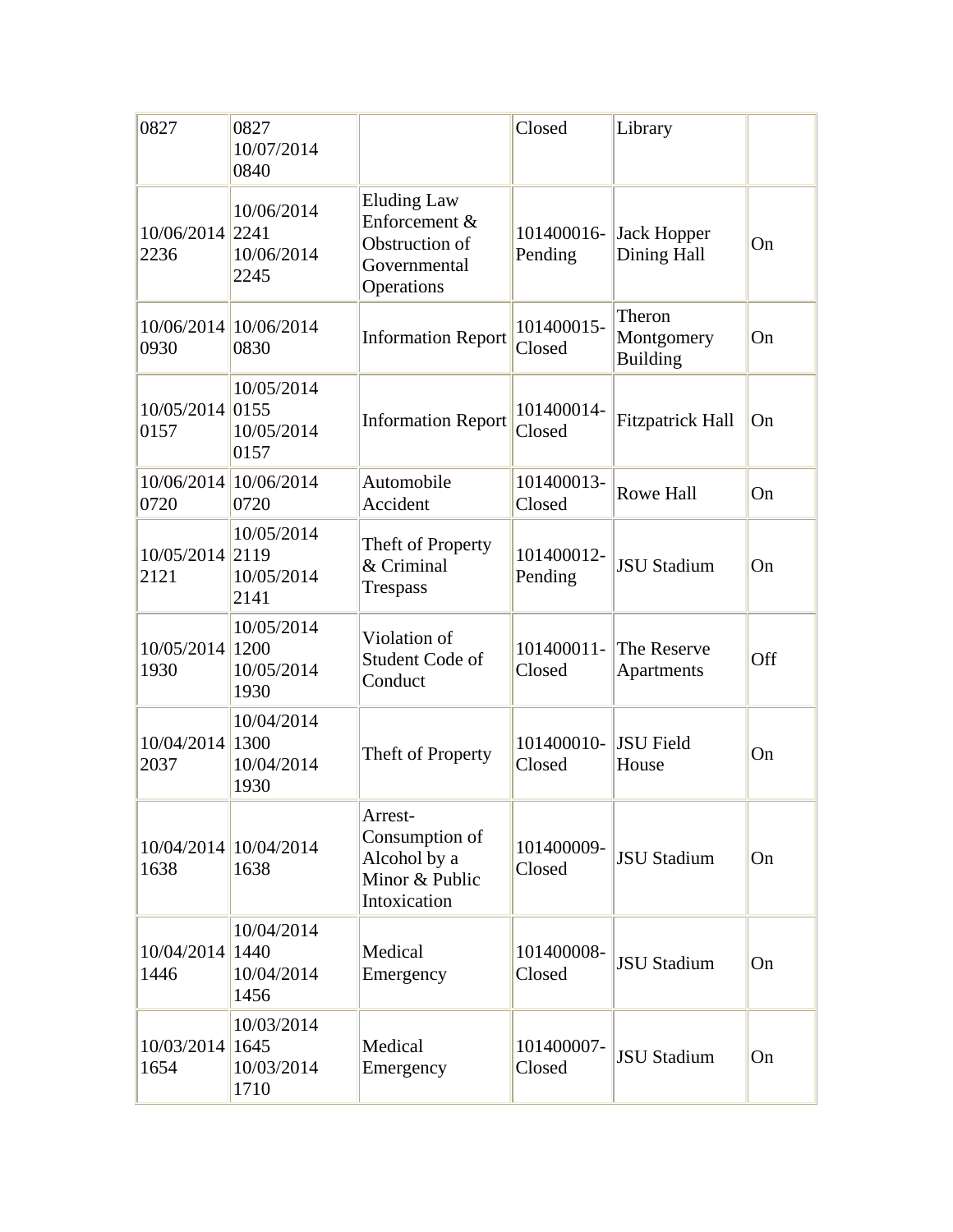| 10/03/2014 1300<br>1354       | 10/03/2014<br>10/03/2014<br>1345          | Duty Upon<br>Striking an<br>Unattended<br>Vehicle | 101400006-<br>Closed   | Gamecock<br>Diner<br>Parking Lot        | On  |
|-------------------------------|-------------------------------------------|---------------------------------------------------|------------------------|-----------------------------------------|-----|
| 10/03/2014 1700<br>0858       | 10/01/2014<br>10/02/2014<br>1535          | <b>Information Report</b>                         | 101400005-<br>Pending  | <b>Off Campus</b>                       | Off |
| 10/03/2014 10/03/2014<br>0110 | 0110                                      | Automobile<br>Accident                            | 101400004-<br>Closed   | <b>Stadium Tower</b><br>Parking Lot     | On  |
| 10/02/2014 1645<br>1658       | 10/02/2014<br>10/02/2014<br>1657          | <b>Lost Property</b>                              | 101400003-<br>Closed   | Campus Inn<br><b>Apartments</b>         | On  |
| 10/01/2014 1740<br>1746       | 10/01/2014<br>10/01/2014<br>1816          | <b>Assist Other Law</b><br>Enforcement<br>Agency  | 101400002-<br>Closed   | Paul Carpenter<br>Village               | On  |
| 10/01/2014 1254<br>1254       | 10/01/2014<br>10/01/2014<br>1311          | <b>Information Report</b>                         | 101400001-<br>Closed   | <b>Bibb Graves</b>                      | On  |
| 09/30/2014 1400<br>1008       | 09/24/2014<br>09/24/2014<br>1410          | <b>Information Report</b>                         | 091400069-<br>Closed   | Kennamer Hall                           | On  |
| 09/30/2014 09/19/2014<br>0645 | 0000                                      | <b>Information Report</b>                         | 091400068-<br>Inactive | Theron<br>Montgomery<br><b>Building</b> | On  |
| 09/30/2014 0030<br>0038       | 09/30/2014<br>09/30/2014<br>0042          | <b>Criminal Mischief</b>                          | 091400067-<br>Closed   | Penn House<br>Apartments                | On  |
| 09/29/2014<br>1240            | 09/29/2014<br> 0000<br>09/29/2014<br>1246 | <b>Information Report</b>                         | 091400066-<br>Closed   | Off Campus                              | Off |
| 09/27/2014<br>1859            | 09/27/2014<br>1850<br>09/27/2014<br>1908  | Medical<br>Emergency                              | 091400065-<br>Closed   | <b>JSU</b> Tennis<br>Courts             | On  |
| 09/27/2014 09/27/2014         |                                           | Information Report 091400064- Paul Carpenter      |                        |                                         | On  |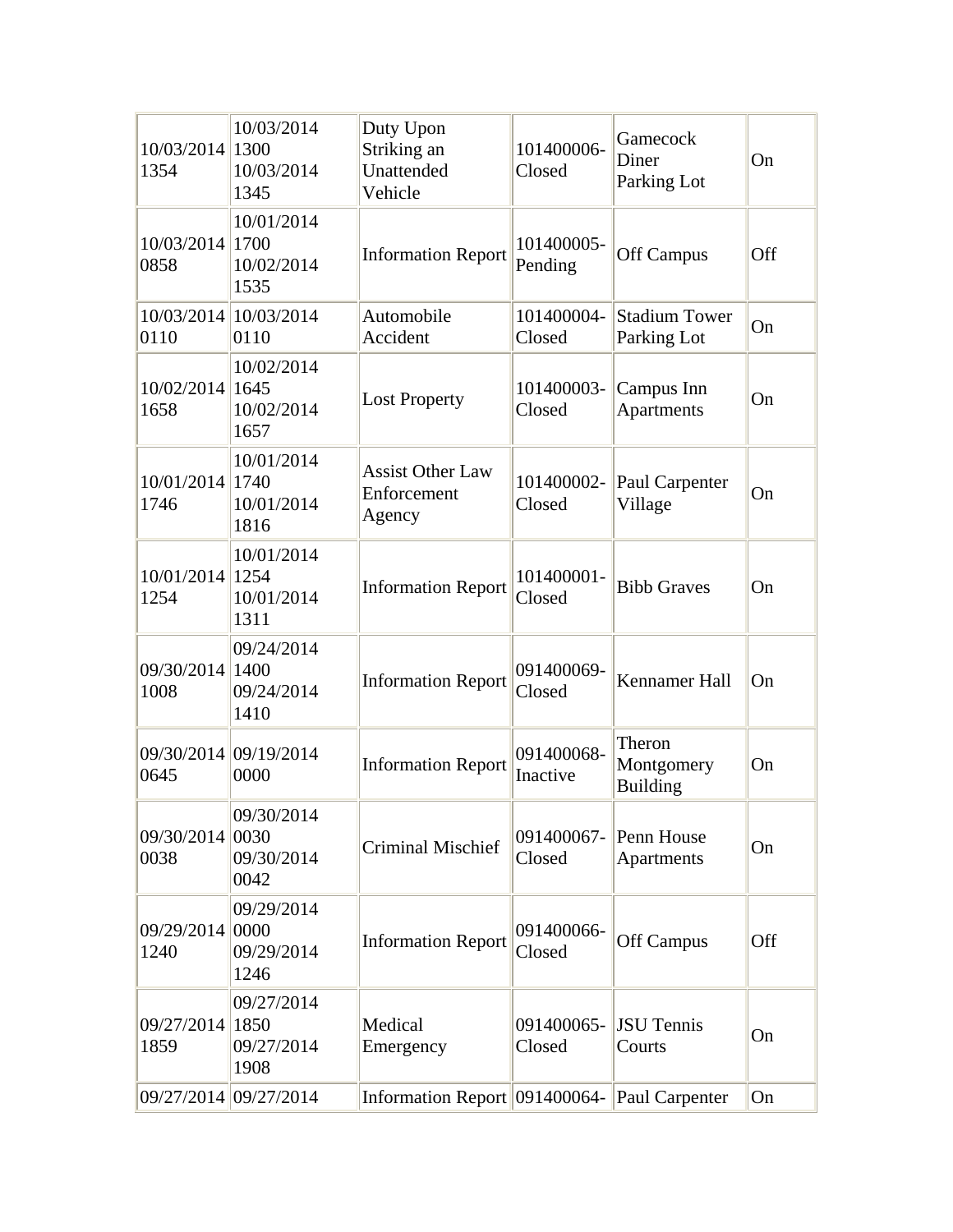| 0250                    | 0245<br>09/27/2014<br>0250               |                                                   | Closed               | Village                                       |     |
|-------------------------|------------------------------------------|---------------------------------------------------|----------------------|-----------------------------------------------|-----|
| 09/26/2014 1725<br>1725 | 09/26/2014<br>09/26/2014<br>1755         | <b>Assist Other Law</b><br>Enforcement<br>Agency  | 091400063-<br>Closed | Waffle House                                  | On  |
| 09/28/2014 0526<br>1350 | 08/18/2014<br>09/24/2014<br>1929         | <b>Information Report</b>                         | 091400062-<br>Closed | <b>Off Campus</b>                             | Off |
| 09/26/2014 0955<br>0957 | 09/26/2014<br>09/26/2014<br>1007         | <b>Information Report</b>                         | 091400061-<br>Closed | Merrill Hall                                  | On  |
| 0912                    | 09/26/2014 09/24/2014<br>1043            | <b>Threat Assessment</b>                          | 091400060-<br>Closed | <b>Bibb Graves</b>                            | On  |
| 09/25/2014 2028<br>2032 | 09/25/2014<br>09/25/2014<br>2045         | Medical<br>Emergency                              | 091400059-<br>Closed | Stephenson Hall On                            |     |
| 09/25/2014 1800<br>1836 | 09/25/2014<br>09/25/2014<br>1835         | Harassment                                        | 091400058-<br>Closed | <b>Ayers Hall</b>                             | On  |
| 09/24/2014 2120<br>2245 | 09/24/2014<br>09/24/2014<br>2240         | <b>Criminal Mischief</b>                          | 091400057-<br>Closed | <b>Houston Cole</b><br>Library<br>Parking Lot | On  |
| 09/24/2014 1800<br>1625 | 09/22/2014<br>09/24/2014<br>1646         | <b>Information Report</b>                         | 091400056-<br>Closed | <b>Curtiss Hall</b>                           | On  |
| 1450                    | 09/24/2014 09/24/2014<br>1450            | Automobile<br>Accident                            | 091400055-<br>Closed | <b>Brewer Hall</b><br>Parking Lot             | On  |
| 09/24/2014<br>1132      | 09/24/2014<br>0845<br>09/24/2014<br>0945 | Duty Upon<br>Striking an<br>Unattended<br>Vehicle | 091400054-<br>Closed | <b>Brewer Hall</b><br>Parking Lot             | On  |
| 09/23/2014<br>1400      | 09/23/2014<br>1400                       | Automobile<br>Accident                            | 091400053-<br>Closed | <b>Brewer Hall</b><br>Parking Lot             | On  |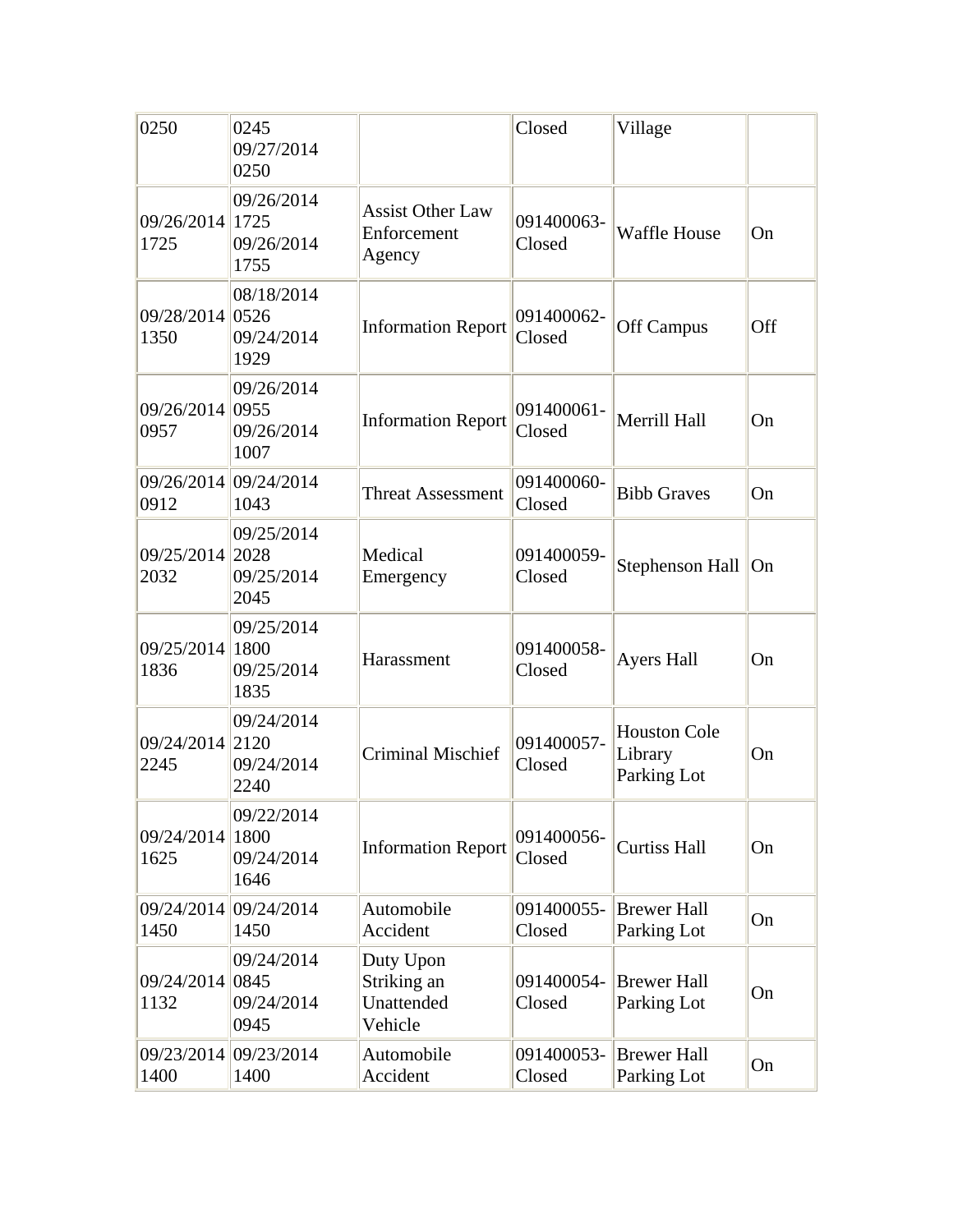| 09/22/2014 2200<br>2259 | 09/22/2014<br>09/22/2014<br>2300         | <b>Arrest-Menacing</b><br>& Violation of<br>Student Code of<br>Conduct | 091400052-<br>1<br>Closed | <b>Curtiss Hall</b>     | On |
|-------------------------|------------------------------------------|------------------------------------------------------------------------|---------------------------|-------------------------|----|
| 09/22/2014 1320<br>1500 | 09/22/2014<br>09/22/2014<br>1325         | <b>Lost Property</b>                                                   | 091400051-<br>Closed      | <b>Ayers Hall</b>       | On |
| 09/22/2014 0830<br>1418 | 09/22/2014<br>09/22/2014<br>1417         | <b>Property Damage</b>                                                 | 091400050-<br>Closed      | <b>Ayers Hall</b>       | On |
| 1430                    | 09/22/2014 09/19/2014<br>0300            | <b>Identity Theft</b>                                                  | 091400049-<br>Closed      | Pelham Road             | On |
| 09/21/2014 1600<br>0410 | 09/20/2014<br>09/20/2014<br>1830         | Medical<br>Emergency                                                   | 091400048-<br>Closed      | <b>JSU Stadium</b>      | On |
| 09/21/2014 2318<br>2323 | 09/21/2014<br>09/21/2014<br>2323         | Medical<br>Emergency                                                   | 091400047-<br>Closed      | <b>Crow Hall</b>        | On |
| 09/22/2014 0001<br>0013 | 09/22/2014<br>09/22/2014<br>0016         | <b>Information Report</b>                                              | 091400046-<br>Closed      | <b>Fitzpatrick Hall</b> | On |
| 09/21/2014 2300<br>1715 | 09/20/2014<br>09/21/2014<br>0800         | Theft of Property                                                      | 091400045-<br>Pending     | Kennamer Hall           | On |
| 1529                    | 09/21/2014 09/21/2014<br>1529            | Automobile<br>Accident                                                 | 091400044-<br>Closed      | Russell Parkway         | On |
| 09/21/2014<br>0106      | 09/21/2014<br>0106<br>09/21/2014<br>0116 | Medical<br>Emergency                                                   | 091400043-<br>Pending     | Salls Hall              | On |
| 09/20/2014<br>1742      | 09/20/2014<br>1742<br>09/20/2014<br>1754 | Medical<br>Emergency                                                   | 091400042-<br>Closed      | <b>JSU Stadium</b>      | On |
| 1552                    | 09/20/2014 09/20/2014<br>1550            | Medical<br>Emergency                                                   | 091400041-<br>Closed      | <b>JSU Stadium</b>      | On |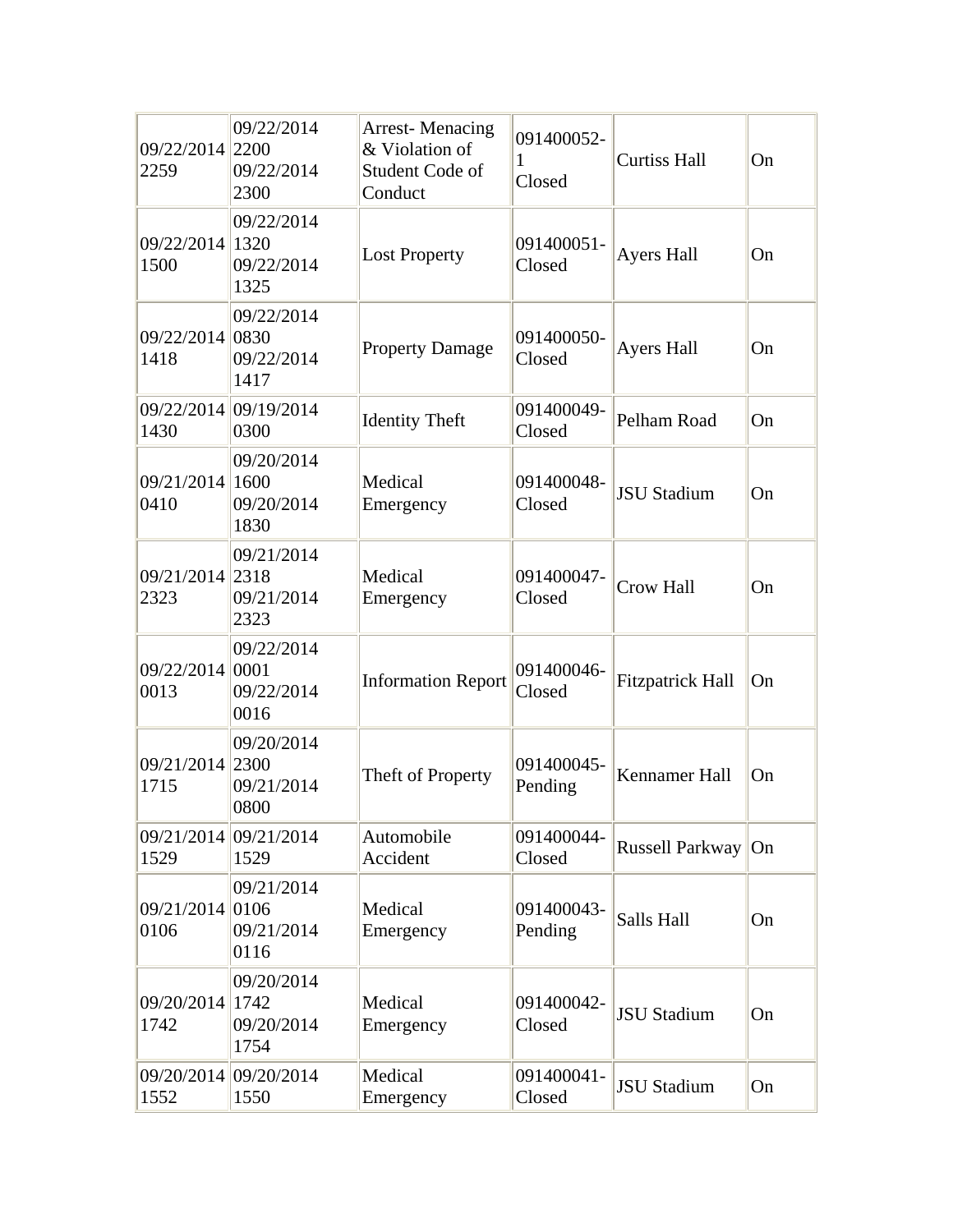|                         | 09/20/2014<br>1604               |                                                                     |                                        |                          |     |
|-------------------------|----------------------------------|---------------------------------------------------------------------|----------------------------------------|--------------------------|-----|
| 09/19/2014 1200<br>1355 | 01/01/2013<br>09/19/2014<br>1355 | <b>Identity Theft</b>                                               | 091400040-<br>Closed                   | Campus Inn<br>Apartments | On  |
| 09/19/2014 1220<br>1256 | 09/19/2014<br>09/19/2014<br>1230 | Information<br>Report-<br>Automobile<br>Accident                    | 091400039-<br>Closed                   | Harwell Avenue           | On  |
| 09/19/2014 0828<br>0851 | 09/19/2014<br>09/19/2014<br>0855 | <b>Assist Other Law</b><br>Enforcement<br>Agency                    | 091400038-<br>Closed                   | <b>Mountain Street</b>   | Off |
| 2316                    | 09/18/2014 09/18/2014<br>2316    | Arrest-Minor in<br>Possession of<br>Alcohol                         | 091400037-<br>$\overline{2}$<br>Closed | Gayle Avenue             | Off |
| 2316                    | 09/18/2014 09/18/2014<br>2316    | Arrest-Minor in<br>Possession of<br>Alcohol                         | 091400037-<br>1<br>Closed              | Gayle Avenue             | Off |
| 1742                    | 09/18/2014 09/18/2014<br>1742    | Automobile<br>Accident                                              | 091400036-<br>Closed                   | <b>Jax Apartments</b>    | On  |
| 09/18/2014 0000<br>1248 | 09/15/2014<br>09/18/2014<br>1250 | Arrest-Identity<br>Theft                                            | 091400035-<br>1<br>Closed              | <b>JSU</b> Campus        | On  |
| 09/18/2014 0610<br>0611 | 09/18/2014<br>09/18/2014<br>0625 | Medical<br>Emergency                                                | 091400034-<br>Closed                   | <b>Curtiss Hall</b>      | On  |
| 09/18/2014 0001<br>0145 | 09/18/2014<br>09/18/2014<br>0155 | Medical<br>Emergency                                                | 091400033-<br>Closed                   | Dixon Hall               | On  |
| 09/18/2014 2155<br>2200 | 09/07/2014<br>09/07/2014<br>2200 | Violation of<br>Student Code of<br>Conduct                          | 091400032-<br>Closed                   | <b>Stadium Tower</b>     | On  |
| 09/15/2014 2003<br>2003 | 09/15/2014<br>09/15/2014<br>2023 | <b>Arrest-Possession</b><br>of Marijuana &<br>Drug<br>Paraphernalia | 091400031-<br>1<br>Closed              | Sparkman Hall            | On  |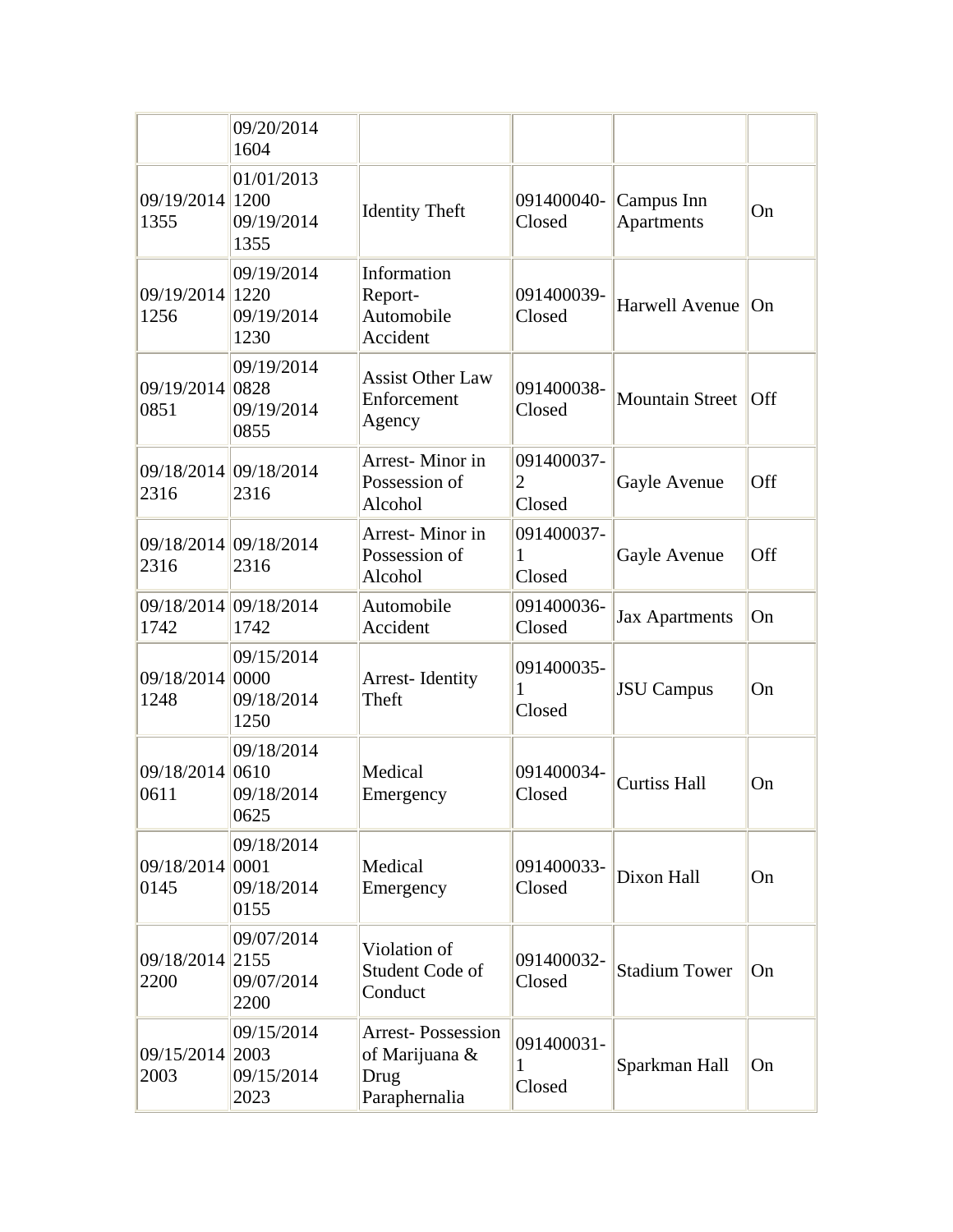| 09/12/2014 1330<br>1330 | 09/12/2014<br>09/12/2014<br>1445 | <b>Unlawful Breaking</b><br>& Entering a<br>Vehicle                   | 091400030-<br>Pending                  | Logan Hall<br>Parking Lot           | On  |
|-------------------------|----------------------------------|-----------------------------------------------------------------------|----------------------------------------|-------------------------------------|-----|
| 1250                    | 09/12/2014 09/12/2014<br>1251    | <b>Unlawful Breaking</b><br>& Entering a<br>Vehicle                   | 091400029-<br>Pending                  | Logan Hall<br>Parking Lot           | On  |
| 09/12/2014 0750<br>1155 | 09/12/2014<br>09/12/2014<br>1250 | <b>Booted Vehicle</b>                                                 | 091400028-<br>Closed                   | <b>Stadium Tower</b><br>Parking Lot | On  |
| 0111                    | 09/12/2014 09/12/2014<br>0111    | Arrest-<br>Consumption of<br>Alcohol by a<br>Minor                    | 091400027-<br>$\overline{4}$<br>Closed | <b>Mountain Street</b>              | Off |
| 0111                    | 09/12/2014 09/12/2014<br>0111    | Arrest-<br>Consumption of<br>Alcohol by a<br>Minor                    | 091400027-<br>3<br>Closed              | <b>Mountain Street</b>              | Off |
| 0111                    | 09/12/2014 09/12/2014<br>0111    | Arrest-<br>Consumption of<br>Alcohol by a<br>Minor                    | 091400027-<br>$\overline{2}$<br>Closed | <b>Mountain Street</b>              | Off |
| 0111                    | 09/12/2014 09/12/2014<br>0111    | Arrest-<br>Consumption of<br>Alcohol by a<br>Minor                    | 091400027-<br>1<br>Closed              | <b>Mountain Street</b>              | Off |
| 2355                    | 09/11/2014 09/11/2014<br>2355    | Arrest-Open<br>Container                                              | 091400026-<br>2<br>Closed              | Paul Carpenter<br>Village           | On  |
| 2355                    | 09/11/2014 09/11/2014<br>2355    | Arrest-Open<br>Container &<br>Consumption of<br>Alcohol by a<br>Minor | 091400026-<br>1<br>Closed              | Paul Carpenter<br>Village           | On  |
| 09/11/2014 2225<br>2241 | 09/11/2014<br>09/11/2014<br>2241 | Duty Upon<br>Striking an<br>Unattended<br>Vehicle                     | 091400025-<br>Closed                   | <b>Stadium Tower</b><br>Parking Lot | On  |
| 1742                    | 09/11/2014 09/11/2014<br>1742    | Automobile<br>Accident                                                | 091400024-<br>Closed                   | <b>Stadium Tower</b><br>Parking Lot | On  |
|                         | 09/12/2014 09/12/2014            | Fire                                                                  | 091400023- Dixon Hall                  |                                     | On  |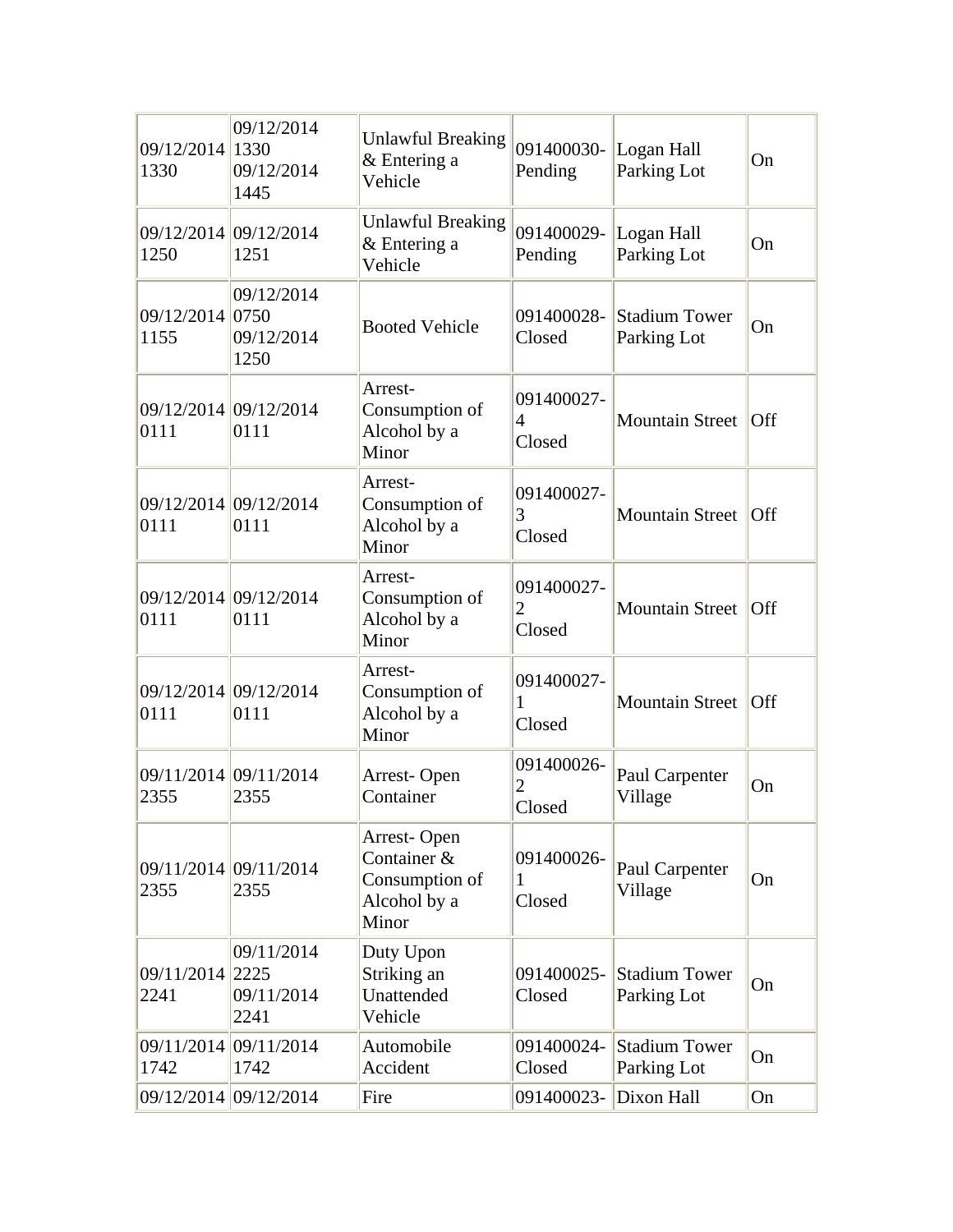| 1100                    | 1036<br>09/12/2014<br>1047               |                                                                               | Closed                    |                                 |     |
|-------------------------|------------------------------------------|-------------------------------------------------------------------------------|---------------------------|---------------------------------|-----|
| 1005                    | 09/11/2014 09/10/2014<br>1511            | Harassing<br>Communications                                                   | 091400022-<br>Closed      | Anniston, AL                    | Off |
| 09/09/2014<br>1747      | 09/09/2014<br>1747<br>09/09/2014<br>1750 | <b>Found Property</b>                                                         | 091400021-<br>Closed      | Chief Ladiga<br>Trail           | Off |
| 1209                    | 09/09/2014 09/09/2014<br>1209            | <b>Arrest-Domestic</b><br>Violence                                            | 091400020-<br>1<br>Closed | <b>Crow Hall</b><br>Parking Lot | On  |
| 09/06/2014<br>1521      | 09/05/2014<br>1422<br>09/06/2014<br>1542 | <b>Information Report</b>                                                     | 091400019-<br>Closed      | <b>Curtiss Hall</b>             | On  |
| 1003                    | 09/06/2014 09/06/2014<br>0000            | Theft of Property                                                             | 091400018-<br>Pending     | Patterson Hall                  | On  |
| 09/06/2014<br>0845      | 09/05/2014<br>1200<br>09/06/2014<br>0845 | Duty Upon<br>Striking an<br>Unattended<br>Vehicle                             | 091400017-<br>Closed      | Pannell Hall                    | On  |
| 1130                    | 09/05/2014 09/05/2014<br>1000            | <b>Information Report</b>                                                     | 091400016-<br>Closed      | Campus Inn<br>Apartments        | On  |
| 0845                    | 09/05/2014 09/05/2014<br>0845            | Automobile<br>Accident                                                        | 091400015-<br>Closed      | <b>Nelson Avenue</b>            | On  |
| 0050                    | 09/05/2014 09/05/2014<br>0050            | Arrest-Open<br>Container &<br>Consumption of<br>Alcohol by a<br>Minor         | 091400014-<br>1<br>Closed | Paul Carpenter<br>Village       | On  |
| 2245                    | 09/04/2014 09/04/2014<br>2245            | Arrest-Fleeing<br>Law Enforcement<br>& Possession of<br>Alcohol by a<br>Minor | 091400013-<br>1<br>Closed | Paul Carpenter<br>Village       | On  |
| 09/04/2014 0800<br>1609 | 06/01/2014<br>06/30/2014<br>1630         | <b>Violation Student</b><br>Code of Conduct                                   | 091400012-<br>Pending     | <b>Bibb Graves</b>              | On  |
|                         | 09/04/2014 09/04/2014                    | <b>Assist Other Law</b>                                                       | 091400011-                | Theron                          | On  |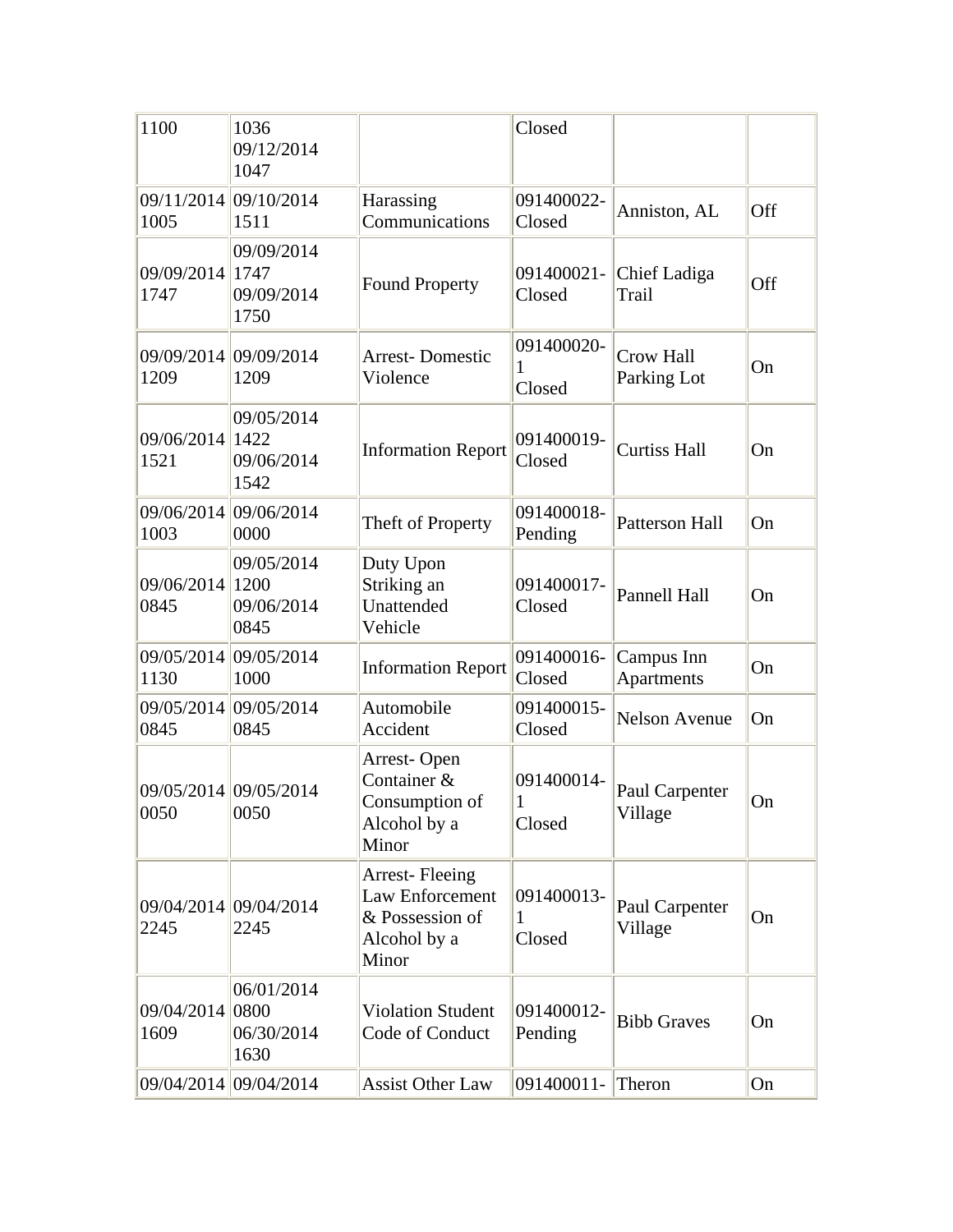| 1415                    | 1410<br>09/04/2014<br>1440               | Enforcement<br>Agency                                               | Closed                             | Montgomery<br><b>Building</b>           |     |
|-------------------------|------------------------------------------|---------------------------------------------------------------------|------------------------------------|-----------------------------------------|-----|
| 09/04/2014 1200<br>1200 | 09/04/2014<br>09/04/2014<br>1205         | <b>Accident Report</b>                                              | 091400010-<br>Closed               | <b>Trustee Circle</b>                   | On  |
| 1030                    | 09/04/2014 09/03/2014<br>0835            | Harassing<br>Communication                                          | 091400009-<br>Pending              | <b>Fitzpatrick Hall</b>                 | On  |
| 09/03/2014 0800<br>0830 | 09/02/2014<br>09/02/2014<br>1500         | <b>Threat Assessment</b>                                            | 091400008-<br>Pending              | <b>Bibb Graves</b>                      | On  |
| 09/04/2014 0000<br>0000 | 09/04/2014<br>09/04/2014<br>0032         | Medical<br>Emergency                                                | 091400007-<br>Closed               | <b>Patterson Hall</b>                   | On  |
| 09/03/2014 1515<br>1006 | 09/03/2014<br>09/03/2014<br>1640         | <b>Threat Assessment</b>                                            | 091400006-<br>Pending              | <b>Stone Center</b>                     | On  |
| 09/03/2014 0700<br>1240 | 09/03/2014<br>09/03/2014<br>1200         | <b>Lost Property</b>                                                | 091400005-<br>Closed               | Boaz, Alabama                           | Off |
| 09/03/2014 1430<br>0840 | 09/02/2014<br>09/02/2014<br>1700         | Theft of Property                                                   | 091400004-<br>Closed-<br>Unfounded | Theron<br>Montgomery<br><b>Building</b> | On  |
| 1934                    | 09/02/2014 09/02/2014<br>1934            | <b>Arrest-Possession</b><br>of Marijuana &<br>Drug<br>Paraphernalia | 091400003-<br>1<br>Closed          | Dixon Hall                              | On  |
| 09/02/2014<br>1650      | 09/02/2014<br>1650<br>09/02/2014<br>1710 | Medical<br>Emergency                                                | 091400002-<br>Closed               | <b>Pate Mathews</b><br>Coliseum         | On  |
| 1448                    | 09/02/2014 09/02/2014<br>1448            | <b>Trespass Warning</b><br>Issued                                   | 091400001-<br>Closed               | Campus Inn<br>Apartments                | On  |
| 08/29/2014<br>1430      | 08/23/2014<br>1200<br>08/29/2014         | <b>Information Report</b>                                           | 081400046-<br>Closed               | <b>JSU</b> Campus                       | On  |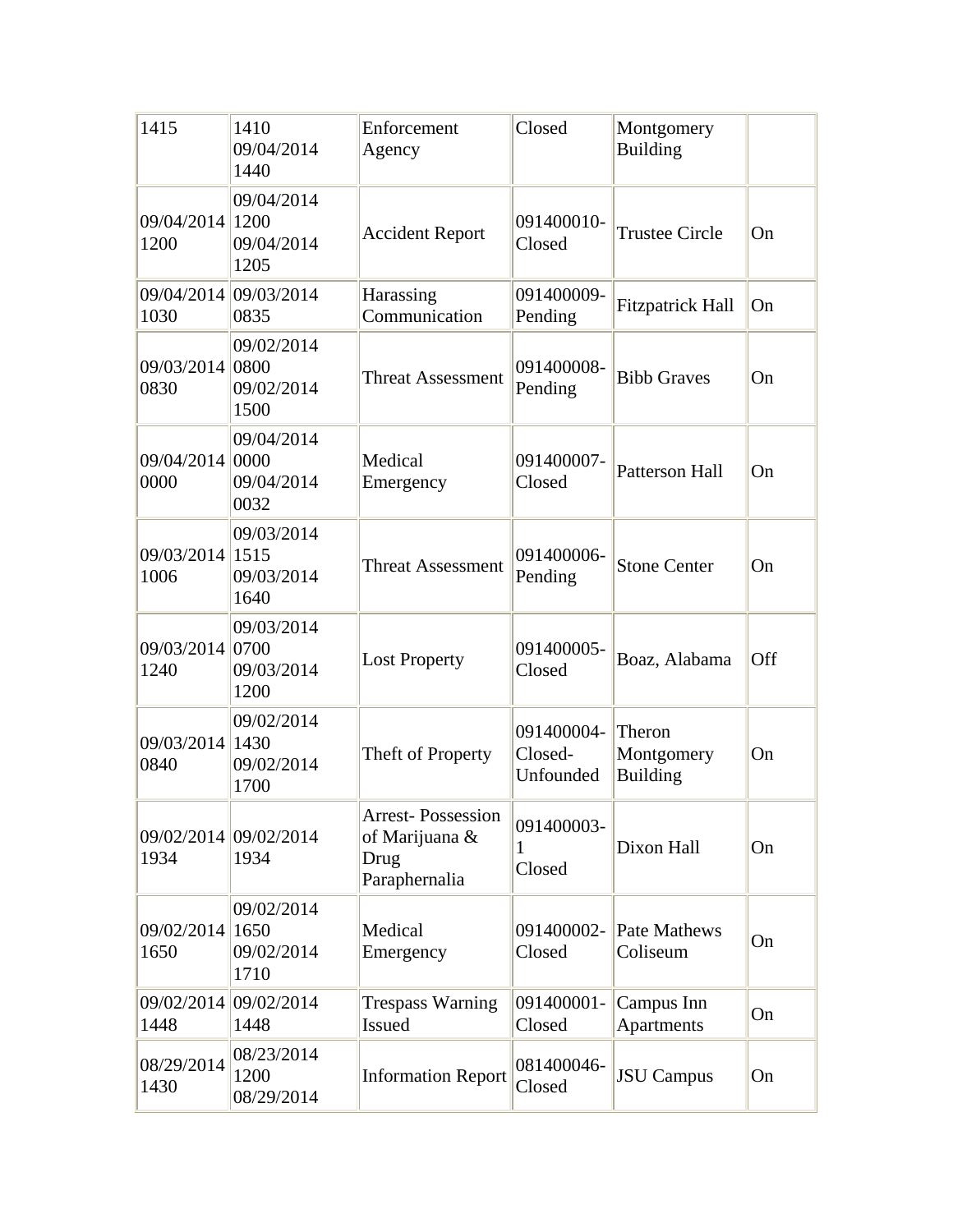|                         | 1450                                     |                                                                                     |                                        |                                                       |            |
|-------------------------|------------------------------------------|-------------------------------------------------------------------------------------|----------------------------------------|-------------------------------------------------------|------------|
| 08/29/2014 1200<br>1350 | 08/20/2014<br>08/27/2014<br>1500         | Harassment                                                                          | 081400045-<br>Closed                   | Sparkman Hall                                         | On         |
| 08/29/2014 1230<br>1248 | 08/29/2014<br>08/29/2014<br>1250         | Harassment                                                                          | 081400044-<br>Pending                  | <b>JSU</b> Building<br><b>Services</b><br>Parking Lot | On         |
| 1124                    | 08/29/2014 08/29/2014<br>1124            | Automobile<br>Accident                                                              | 081400043-<br>Closed                   | <b>Bennett</b><br>Boulevard                           | On         |
| 0226                    | 08/29/2014 08/29/2014<br>0226            | <b>Arrest-Possession</b><br>of Marijuana &<br>Drug<br>Paraphernalia                 | 081400042-<br>$\overline{2}$<br>Closed | <b>Curtiss Hall</b><br>Parking Lot                    | On         |
| 0226                    | 08/29/2014 08/29/2014<br>0226            | <b>Arrest-Possession</b><br>of Marijuana &<br>Drug<br>Paraphernalia                 | 081400042-<br>1<br>Closed              | <b>Curtiss Hall</b><br>Parking Lot                    | On         |
| 1500                    | 08/29/2014 08/29/2014<br>1500            | <b>Arrest-Possession</b><br>of Marijuana &<br>Carrying a Pistol<br>Without a Permit | 081400041-<br>1<br>Closed              | <b>Trustee Circle</b>                                 | On         |
| 08/28/2014 1134<br>1144 | 08/28/2014<br>08/28/2014<br>1144         | <b>Domestic Violence</b><br>& Trespass Issued                                       | 081400040-<br>Pending                  | <b>Fitzpatrick Hall</b>                               | On         |
| 08/28/2014 0700<br>0840 | 07/19/2014<br>08/16/2014<br>1200         | <b>Lost Property</b>                                                                | 081400039-<br>Closed                   | <b>Brewer Hall</b>                                    | On         |
| 08/28/2014<br>0041      | 08/27/2014<br>2230<br>08/27/2014<br>2233 | Harassing<br>Communications                                                         | 081400038-<br>Pending                  | Sparkman Hall                                         | On         |
| 08/27/2014<br>1654      | 08/27/2014<br>1654<br>08/27/2014<br>1715 | Medical<br>Emergency                                                                | 081400037-<br>Closed                   | <b>Houston Cole</b><br>Library                        | On         |
| 08/27/2014<br>0920      | 08/27/2014<br>0800<br>08/27/2014         | <b>Information Report</b>                                                           | 081400036-<br>Closed                   | <b>Coffee Street</b>                                  | <b>Off</b> |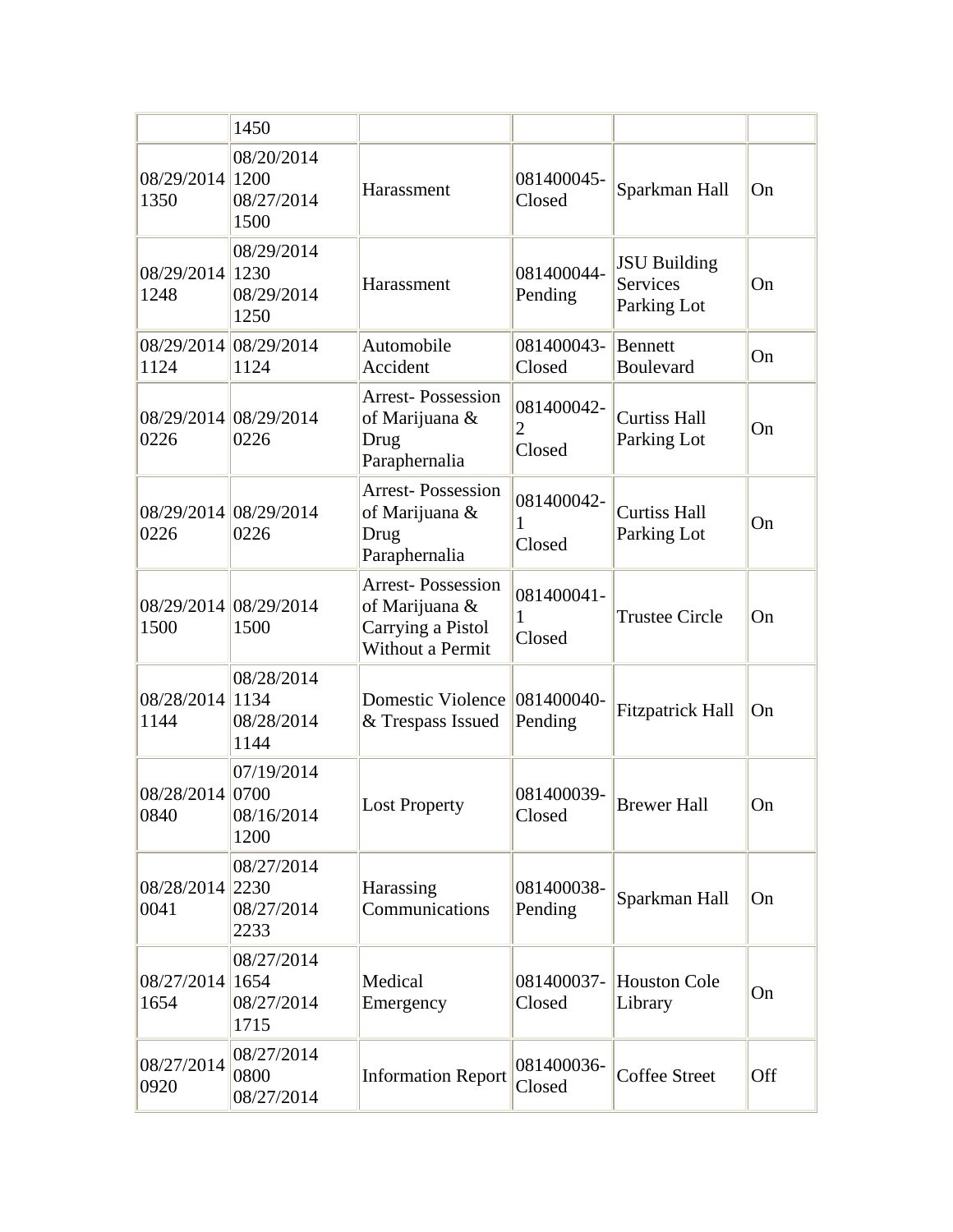|                    | 0920                                      |                                                   |                           |                                         |    |
|--------------------|-------------------------------------------|---------------------------------------------------|---------------------------|-----------------------------------------|----|
| 08/20/2014<br>1430 | 08/20/2014<br>1430                        | Automobile<br>Accident                            | 081400035-<br>Closed      | <b>Bibb Graves</b>                      | On |
| 08/20/2014<br>1720 | 08/20/2014<br>1720                        | Automobile<br>Accident                            | 081400034-<br>Closed      | <b>Beck Circle</b>                      | On |
| 08/25/2014<br>2212 | 08/25/2014<br>2000<br>08/25/2014<br>2015  | Theft of Lost<br>Property                         | 081400033-<br>Pending     | Dixon Hall                              | On |
| 08/25/2014<br>1750 | 08/24/2014<br>2100<br>08/25/2014<br>0630  | <b>Arrest-Receiving</b><br><b>Stolen Property</b> | 081400032-<br>1<br>Closed | <b>Stadium Tower</b><br>Parking Lot     | On |
| 08/23/2014<br>0810 | 08/21/2014<br>2030<br>08/21/2014<br>2045  | Automobile<br>Accident                            | 081400031-<br>Closed      | Kennamer Hall<br>Parking Lot            | On |
| 0800               | 08/22/2014 08/20/2014<br>0918             | <b>Threat Assessment</b>                          | 081400030-<br>Pending     | <b>Bibb Graves</b>                      | On |
| 08/21/2014<br>1500 | 08/19/2014<br>1500<br>08/21/2014<br>1430  | Information<br><b>Report-Property</b><br>Damage   | 081400029-<br>Closed      | <b>Stadium Tower</b><br>Parking Lot     | On |
| 1415               | 08/21/2014 08/21/2014<br>1415             | Information<br><b>Report-Property</b><br>Damage   | 081400028-<br>Closed      | Pete Mathews<br>Coliseum<br>Parking Lot | On |
| 08/21/2014<br>1300 | 08/20/2014<br>1900<br>08/21/2014<br>1300  | <b>Criminal Mischief</b>                          | 081400027-<br>Pending     | Pannell Hall<br>Parking Lot             | On |
| 08/20/2014<br>1505 | 08/18/2014<br> 1403<br>08/20/2014<br>1512 | <b>Information Report</b>                         | 081400026-<br>Closed      | Dixon Hall                              | On |
| 08/20/2014<br>1200 | 08/20/2014<br>1130<br>08/20/2014<br>1135  | <b>Assist Other Law</b><br>Enforcement<br>Agency  | 081400025-<br>Closed      | Sodexco                                 | On |
| 08/20/2014<br>0231 | 08/20/2014<br>0231<br>08/20/2014          | Possession of<br>Marijuana                        | 081400024-<br>Closed      | <b>Stadium Tower</b><br>Parking Lot     | On |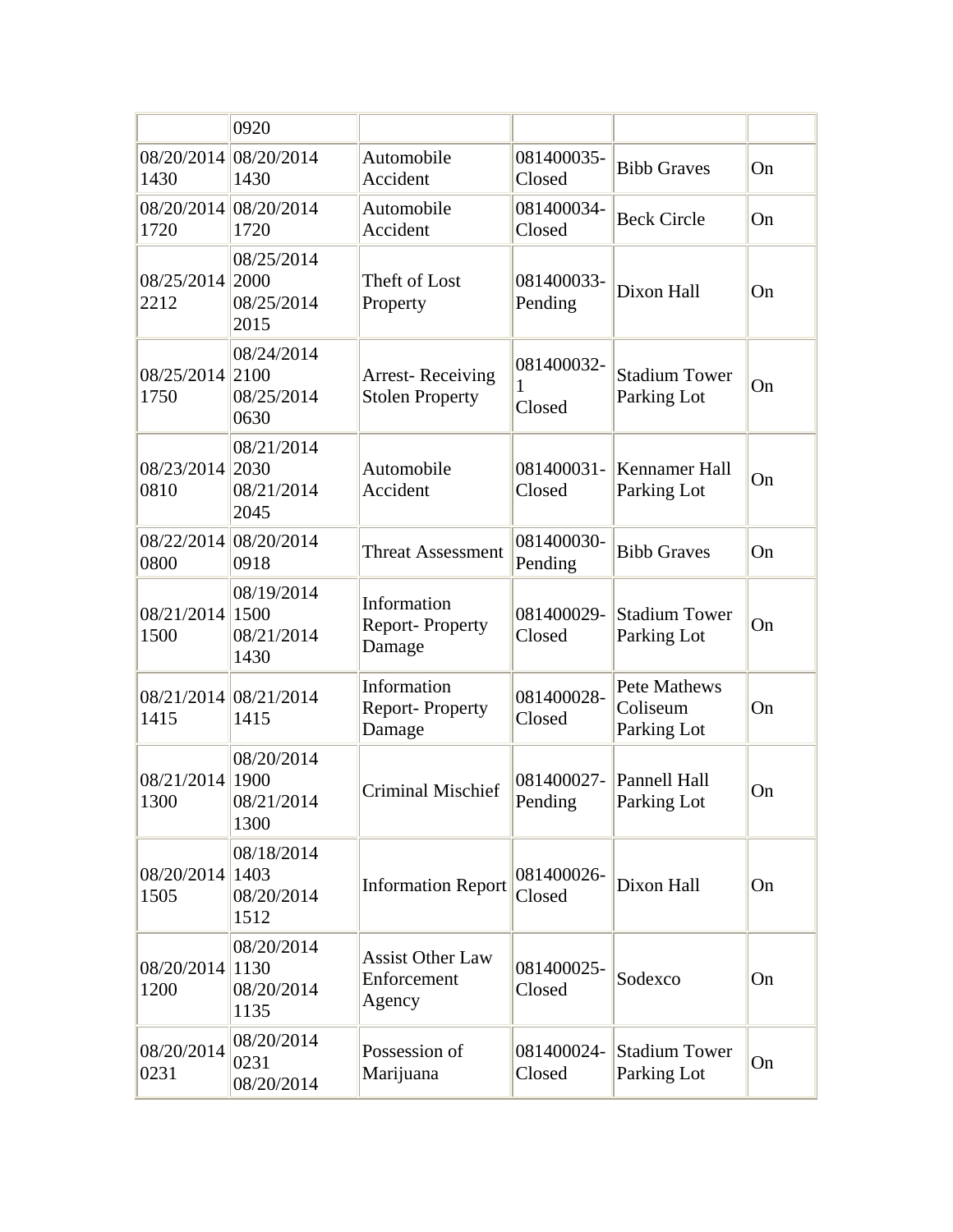|                         | 0245                                     |                                                      |                           |                                        |     |
|-------------------------|------------------------------------------|------------------------------------------------------|---------------------------|----------------------------------------|-----|
| 08/19/2014 1930<br>2021 | 08/19/2014<br>08/19/2014<br>2015         | Theft of Property                                    | 081400023-<br>Unfounded   | <b>Burgess Snow</b><br>Field           | On  |
| 1000                    | 08/19/2014 08/16/2014<br>2110            | Violation of JSU<br>Weapons                          | 081400022-<br>Closed      | <b>Cole Drive</b>                      | On  |
| 0734                    | 08/19/2014 08/19/2014<br>0732            | <b>Assist Other Law</b><br>Enforcement<br>Agency     | 081400021-<br>Closed      | Highway 21                             | Off |
| 08/19/2014 1200<br>0955 | 07/15/2014<br>08/19/2014<br>1200         | Theft of Property                                    | 081400020-<br>Closed      | <b>Burgess Snow</b><br>Field           | On  |
| 0605                    | 08/19/2014 08/16/2014<br>1930            | <b>Found Property</b>                                | 081400019-<br>Closed      | <b>JSU</b> Campus                      | On  |
| 0238                    | 08/19/2014 08/19/2014<br>0238            | Arrest-<br>Consumption of<br>Alcohol by a<br>Minor   | 081400018-<br>3<br>Closed | <b>Fitzpatrick Hall</b><br>Parking Lot | On  |
| 0238                    | 08/19/2014 08/19/2014<br>0238            | Arrest-<br>Consumption of<br>Alcohol by a<br>Minor   | 081400018-<br>2<br>Closed | <b>Fitzpatrick Hall</b><br>Parking Lot | On  |
| 0238                    | 08/19/2014 08/19/2014<br>0238            | Arrest-<br>Consumption of<br>Alcohol by a<br>Minor   | 081400018-<br>Closed      | <b>Fitzpatrick Hall</b><br>Parking Lot | On  |
| 2245                    | 08/18/2014 08/18/2014<br>2245            | <b>Arrest-Possession</b><br>of Alcohol by a<br>Minor | 081400017-<br>1<br>Closed | <b>Stadium Tower</b><br>Parking Lot    | On  |
| 08/18/2014<br>2021      | 08/18/2014<br>2020<br>08/18/2014<br>2040 | Violation of<br>Student Code of<br>Conduct           | 081400016-<br>Closed      | Campus Inn<br><b>Apartments</b>        | On  |
| 08/18/2014<br>1250      | 08/18/2014<br>1250<br>08/18/2014<br>1302 | <b>Threat Assessment</b>                             | 081400015-<br>Pending     | <b>Ayers Hall</b>                      | On  |
| 08/17/2014<br>1344      | 08/16/2014<br>2210                       | Theft of Property                                    | 081400014-<br>Pending     | Crow Hall                              | On  |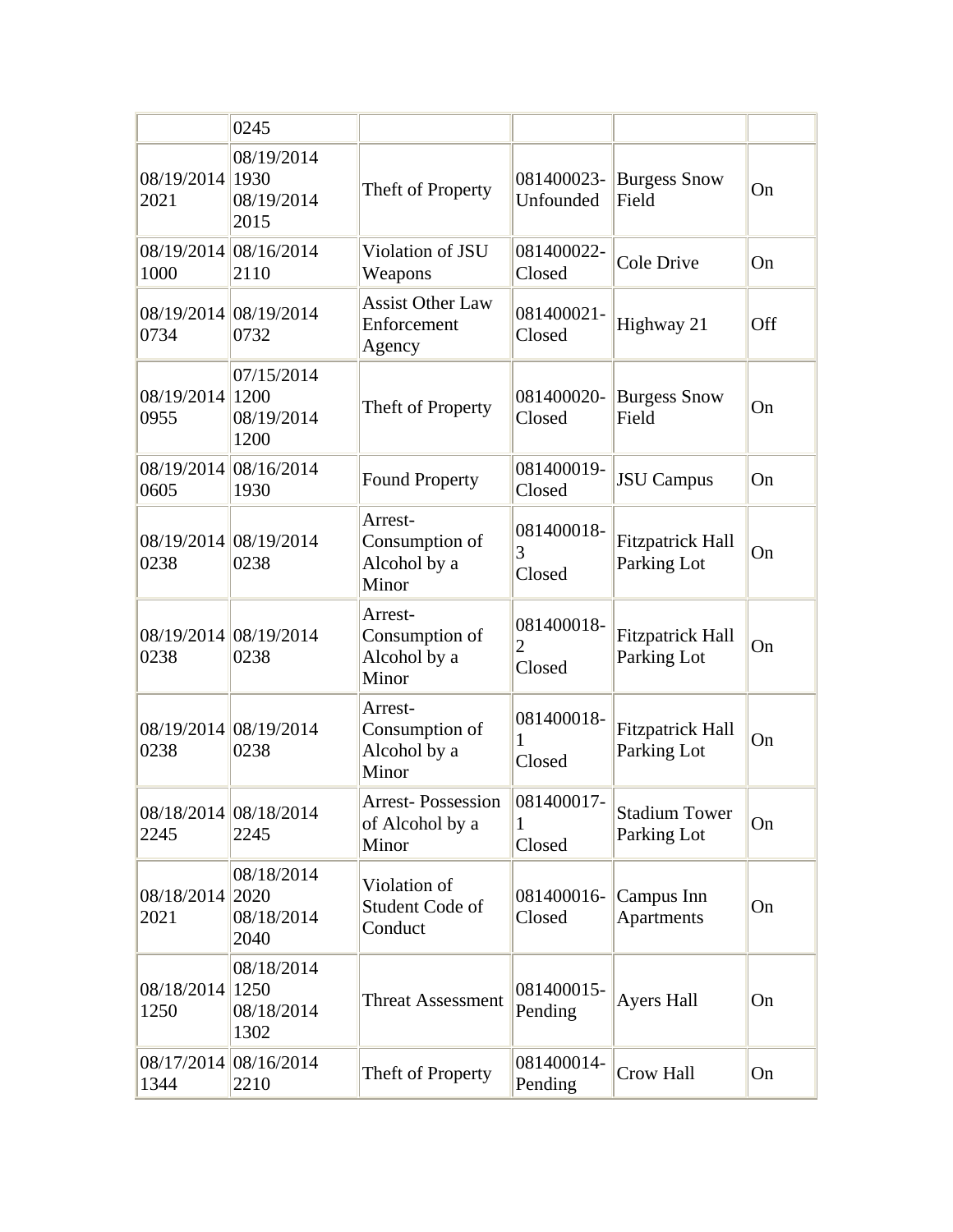|                         | 08/17/2014<br>1340                        |                                                   |                       |                                 |    |
|-------------------------|-------------------------------------------|---------------------------------------------------|-----------------------|---------------------------------|----|
| 08/16/2014 0000<br>1325 | 08/15/2014<br>08/16/2014<br>1325          | <b>Criminal Mischief</b>                          | 081400013-<br>Pending | <b>Kennamer Hall</b>            | On |
| 08/15/2014 1307<br>1720 | 08/15/2014<br>08/15/2014<br>1720          | Duty Upon<br>Striking an<br>Unattended<br>Vehicle | 081400012-<br>Pending | Campus Inn<br>Apartments        | On |
| 08/15/2014 2337<br>2252 | 08/14/2014<br>08/14/2014<br>2316          | Medical<br>Emergency                              | 081400011-<br>Closed  | <b>Houston Cole</b><br>Library  | On |
| 08/15/2014 0154<br>0154 | 08/15/2014<br>08/15/2014<br>0214          | <b>Assist Other Law</b><br>Enforcement<br>Agency  | 081400010-<br>Closed  | Mountain Street                 | On |
| 1145                    | 08/14/2014 08/13/2014<br>1030             | <b>Information Report</b>                         | 081400009-<br>Closed  | <b>JSU McClellan</b>            | On |
| 08/14/2014<br>1138      | 08/14/2014<br> 0400<br>08/14/2014<br>0630 | <b>Criminal Mischief</b>                          | 081400008-<br>Closed  | Paul Carpenter<br>Village       | On |
| 1655                    | 08/13/2014 08/13/2014<br>1655             | <b>Information Report</b>                         | 081400007-<br>Closed  | Salls Hall                      | On |
| 08/13/2014 1140<br>1141 | 08/13/2014<br>08/13/2014<br>1152          | Medical<br>Emergency                              | 081400006-<br>Closed  | Salls Hall                      | On |
| 08/11/2014 1215<br>1220 | 08/11/2014<br>08/11/2014<br>1235          | <b>Trespass Warning</b><br><b>Issued</b>          | 081400005-<br>Closed  | <b>JSU Dump Site</b>            | On |
| 08/10/2014 0723<br>0723 | 08/10/2014<br>08/10/2014<br>0824          | Fire Alarm                                        | 081400004-<br>Closed  | Logan Hall                      | On |
| 08/05/2014 1200<br>1818 | 08/05/2014<br>08/05/2014<br>1820          | Violation of<br>Student Code of<br>Conduct        | 081400003-<br>Pending | Campus Inn<br><b>Apartments</b> | On |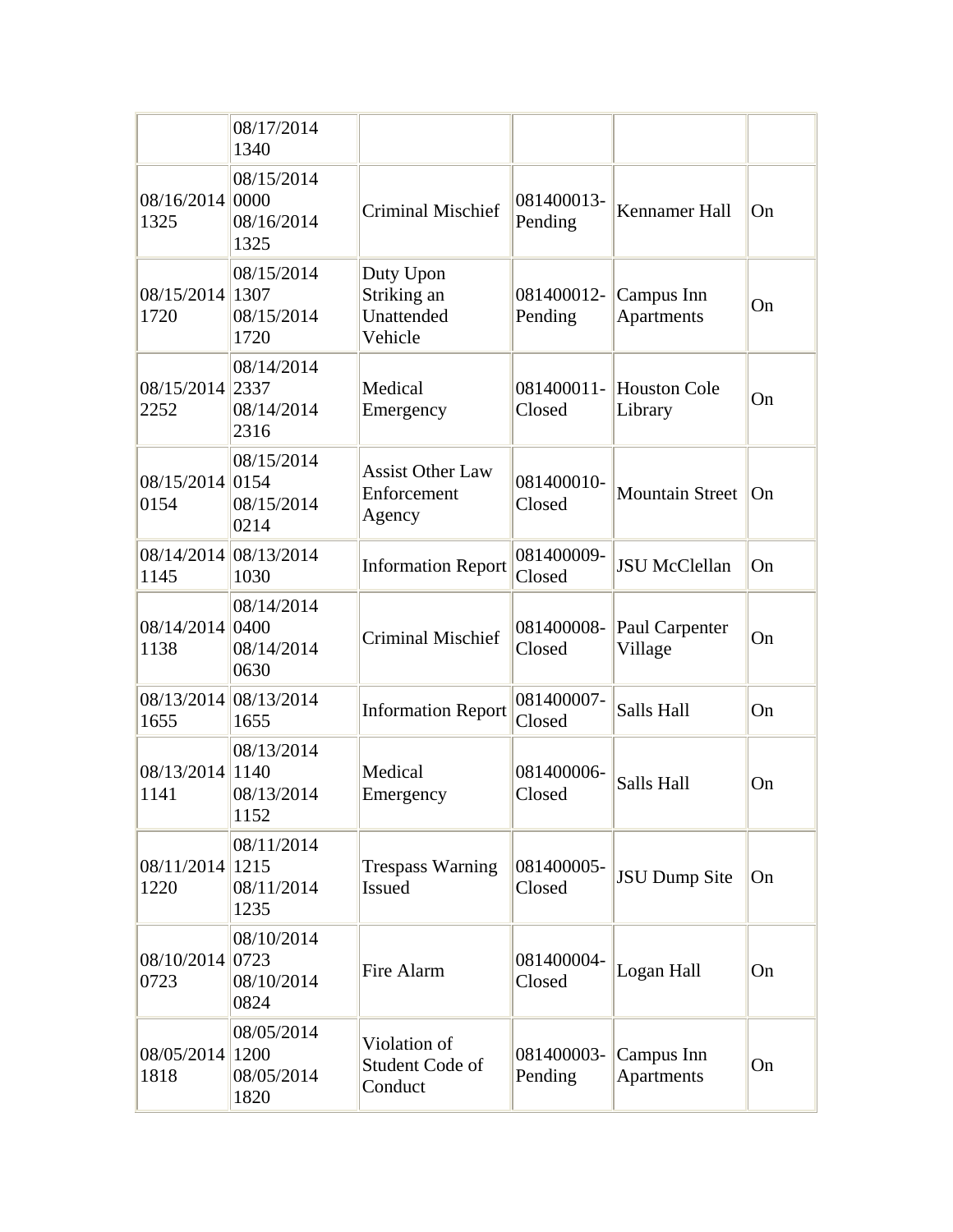| 08/04/2014 0800<br>1500 | 02/01/2012<br>08/04/2014<br>1500 | <b>Information Report</b>                                                   | 081400002-<br>Closed | Salls Hall                              | On  |
|-------------------------|----------------------------------|-----------------------------------------------------------------------------|----------------------|-----------------------------------------|-----|
| 08/02/2014 0800<br>0812 | 08/02/2014<br>08/02/2014<br>1000 | <b>Assist Other Law</b><br>Enforcement<br>Agency                            | 081400001-<br>Closed | The Reserve<br>Apartments               | On  |
| 07/30/2014 1422<br>1422 | 07/30/2014<br>07/30/2014<br>1529 | <b>Assist Other Law</b><br>Enforcement<br>Agency                            | 071400027-<br>Closed | Pelham Road                             | Off |
| 0635                    | 07/30/2014 07/26/2014<br>0000    | <b>Information Report</b>                                                   | 071400026-<br>Closed | Theron<br>Montgomery<br><b>Building</b> | On  |
| 07/29/2014 1200<br>1559 | 07/29/2014<br>07/29/2014<br>1230 | <b>Information Report</b>                                                   | 071400025-<br>Closed | <b>Bibb Graves</b>                      | On  |
| 07/27/2014 0035<br>0037 | 07/27/2014<br>07/27/2014<br>0127 | Fire Alarm                                                                  | 071400024<br>Closed  | McGee Hall                              | On  |
| 07/26/2014 1740<br>1747 | 07/26/2014<br>07/26/2014<br>1811 | Domestic<br>Violence, Theft of<br>Property, and<br>Unlawful<br>Imprisonment | 071400023-<br>Closed | <b>Stadium Tower</b>                    | On  |
| 07/25/2014 1800<br>0845 | 07/24/2014<br>07/25/2014<br>0001 | Criminal Mischief                                                           | 071400022-<br>Closed | Dillon Field                            | On  |
| 07/24/2014 0001<br>1719 | 07/24/2014<br>07/24/2014<br>1729 | <b>Property Damage</b>                                                      | 071400021-<br>Closed | <b>Bibb Graves</b>                      | On  |
| 07/24/2014 1400<br>1455 | 07/24/2014<br>07/24/2014<br>1509 | Violation of<br>Student Code of<br>Conduct                                  | 071400020-<br>Closed | Penn House<br>Apartments                | On  |
| 0958                    | 07/24/2014 07/24/2014<br>0800    | <b>Information Report</b>                                                   | 071400019-<br>Closed | International<br>House                  | On  |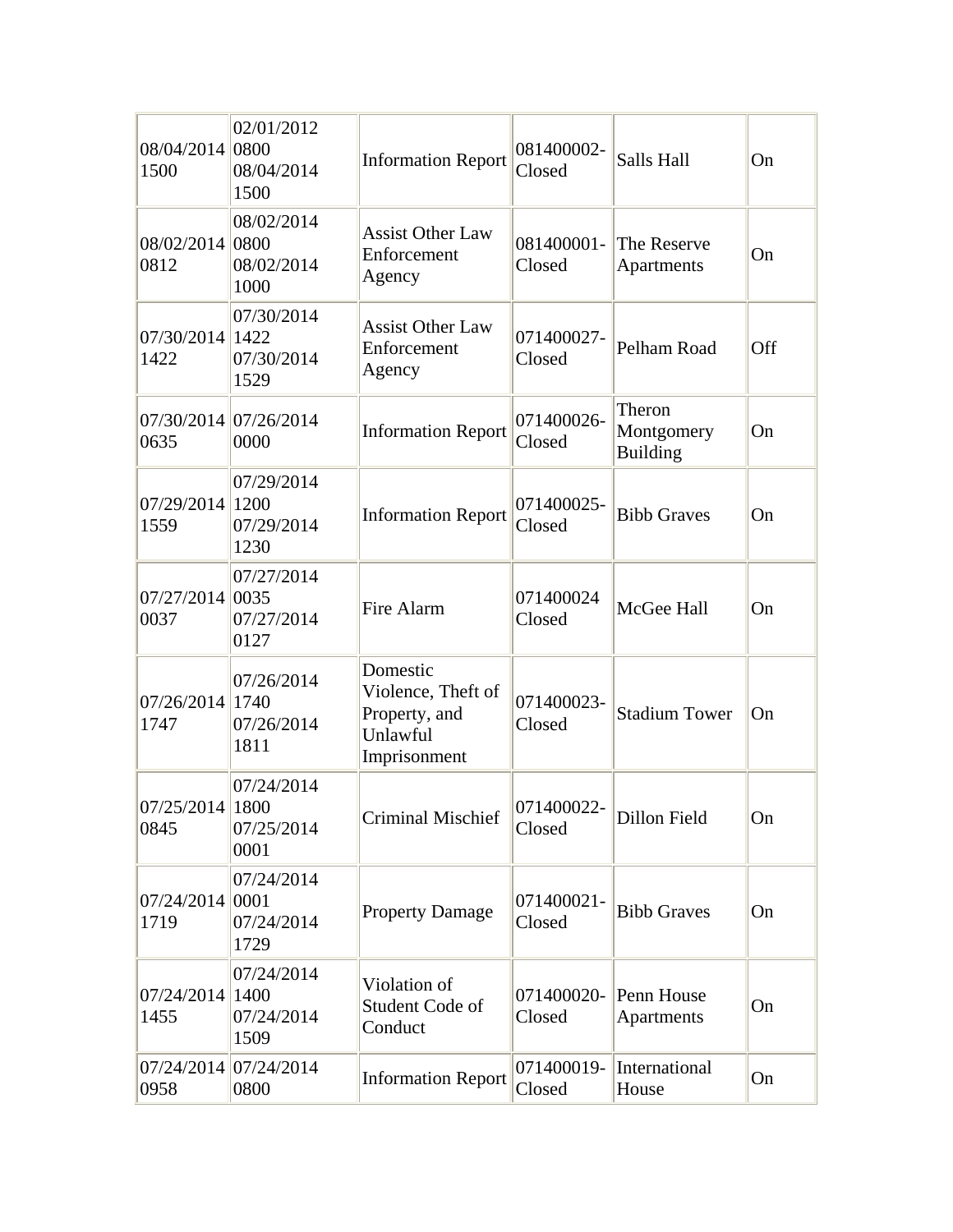|                            | 07/24/2014<br>1035                        |                                                   |                       |                                                        |           |
|----------------------------|-------------------------------------------|---------------------------------------------------|-----------------------|--------------------------------------------------------|-----------|
| 07/22/2014 0900<br>1113    | 07/21/2014<br>07/21/2014<br>1250          | Duty Upon<br>Striking an<br>Unattended<br>Vehicle | 071400018-<br>Closed  | <b>Houston Cole</b><br>Library<br>Parking Lot          | On        |
| 07/21/2014 1213<br>1213    | 07/21/2014<br>07/21/2014<br>1226          | Fire Alarm                                        | 071400017-<br>Closed  | <b>Houston Cole</b><br>Library                         | On        |
| $07/21/2014$ 0710<br>0718  | 07/21/2014<br>07/21/2014<br>0730          | Medical<br>Emergency                              | 071400016-<br>Closed  | Theron<br>Montgomery<br><b>Building</b><br>Parking Lot | On        |
| 07/20/2014 1141<br>1141    | 07/20/2014<br>07/20/2014<br>1158          | Fire Alarm                                        | 071400015-<br>Closed  | <b>Mason Hall</b>                                      | On        |
| 07/17/2014 0930<br>1602    | 07/17/2014<br>07/17/2014<br>1030          | Harassing<br>Communications                       | 071400014-<br>Closed  | <b>Bibb Graves</b>                                     | On        |
| $07/16/2014$ 1400<br>1410  | 07/16/2014<br>07/16/2014<br>1420          | <b>Information Report</b>                         | 071400013-<br>Closed  | <b>JSU</b> Campus                                      | On        |
| $07/16/2014$  1300<br>1315 | 07/16/2014<br>07/16/2014<br>1310          | <b>Information Report</b>                         | 071400012-<br>Closed  | Dothan, AL                                             | Off       |
| 1235                       | 07/16/2014 07/16/2014<br>1235             | <b>Threat Assessment</b>                          | 071400011-<br>Pending | <b>GEM</b>                                             | <b>On</b> |
| 07/15/2014<br>1140         | 07/15/2014<br> 1140<br>07/15/2014<br>1155 | Medical<br>Emergency                              | 071400010-<br>Closed  | <b>Bibb Graves</b>                                     | On        |
| 07/15/2014<br>1238         | 07/15/2014<br> 1150<br>07/15/2014<br>1253 | Theft of Property                                 | 071400009-<br>Closed  | Stephenson Hall On                                     |           |
| 1626                       | 07/14/2014 07/14/2014<br>1555             | Violation of JSU<br>Code of Conduct               | 071400008-<br>Closed  | Centre, AL                                             | Off       |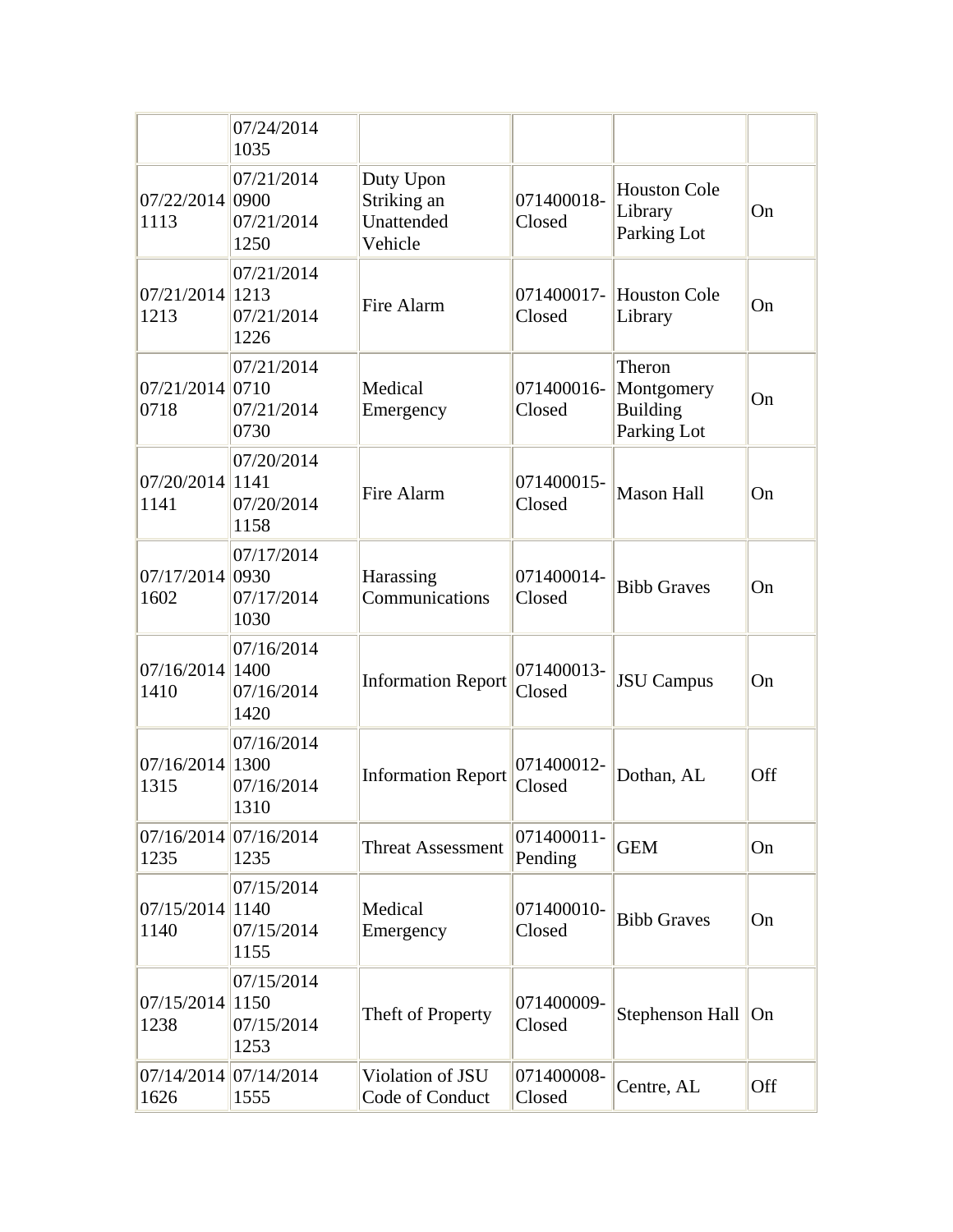| 07/14/2014 1005<br>1009 | 07/14/2014<br>07/14/2014<br>1030         | Medical<br>Emergency                                                                             | 071400007-<br>Closed      | Daugette Hall                      | On  |
|-------------------------|------------------------------------------|--------------------------------------------------------------------------------------------------|---------------------------|------------------------------------|-----|
| 07/13/2014 0030<br>1300 | 07/13/2014<br>07/13/2014<br>0100         | Theft of Lost<br>Property                                                                        | 071400006-<br>Closed      | <b>Stadium Tower</b>               | On  |
| 0315                    | 07/12/2014 07/12/2014<br>0315            | <b>Arrest-Driving</b><br>Under the<br>Influence                                                  | 071400005-<br>1<br>Closed | <b>Bennett</b><br><b>Boulevard</b> | On  |
| 07/09/2014 0500<br>1015 | 07/06/2014<br>07/06/2014<br>0525         | <b>Information Report</b>                                                                        | 071400004-<br>Closed      | Anniston, AL                       | Off |
| 07/05/2014 2000<br>1848 | 07/04/2014<br>07/05/2014<br>1847         | <b>Information Report</b>                                                                        | 071400003-<br>Closed      | <b>Martin Hall</b>                 | On  |
| 07/03/2014<br>0840      | 04/24/2014<br>1200<br>06/30/2014<br>1200 | Theft of Property                                                                                | 071400002-<br>Pending     | <b>Stadium Tower</b>               | On  |
| 07/02/2014 1430<br>1433 | 07/02/2014<br>07/02/2014<br>1500         | Medical<br>Emergency                                                                             | 071400001-<br>Closed      | Salls Hall<br>Parking Lot          | On  |
| 0125                    | 06/29/2014 06/29/2014<br>0125            | Arrest-<br>Consumption of<br>Alcohol by a<br>Minor                                               | 061400015-<br>1<br>Closed | F & M Bank<br>Parking Lot          | On  |
| 1040                    | 06/26/2014 06/26/2014<br>0626            | <b>Assist Other Law</b><br>Enforcement<br>Agency &<br>Violation of<br>Student Code of<br>Conduct | 061400014-<br>Closed      | 7th Avenue NE                      | Off |
| 0144                    | 06/25/2014 06/25/2014<br>0144            | <b>Arrest-Public</b><br>Intoxication                                                             | 061400013-<br>1<br>Closed | Paul Carpenter<br>Village          | On  |
| 1434                    | 06/20/2014 05/20/2014<br>1200            | Abandoned<br>Vehicle                                                                             | 061400012-<br>Closed      | Pete Mathews<br>Coliseum           | On  |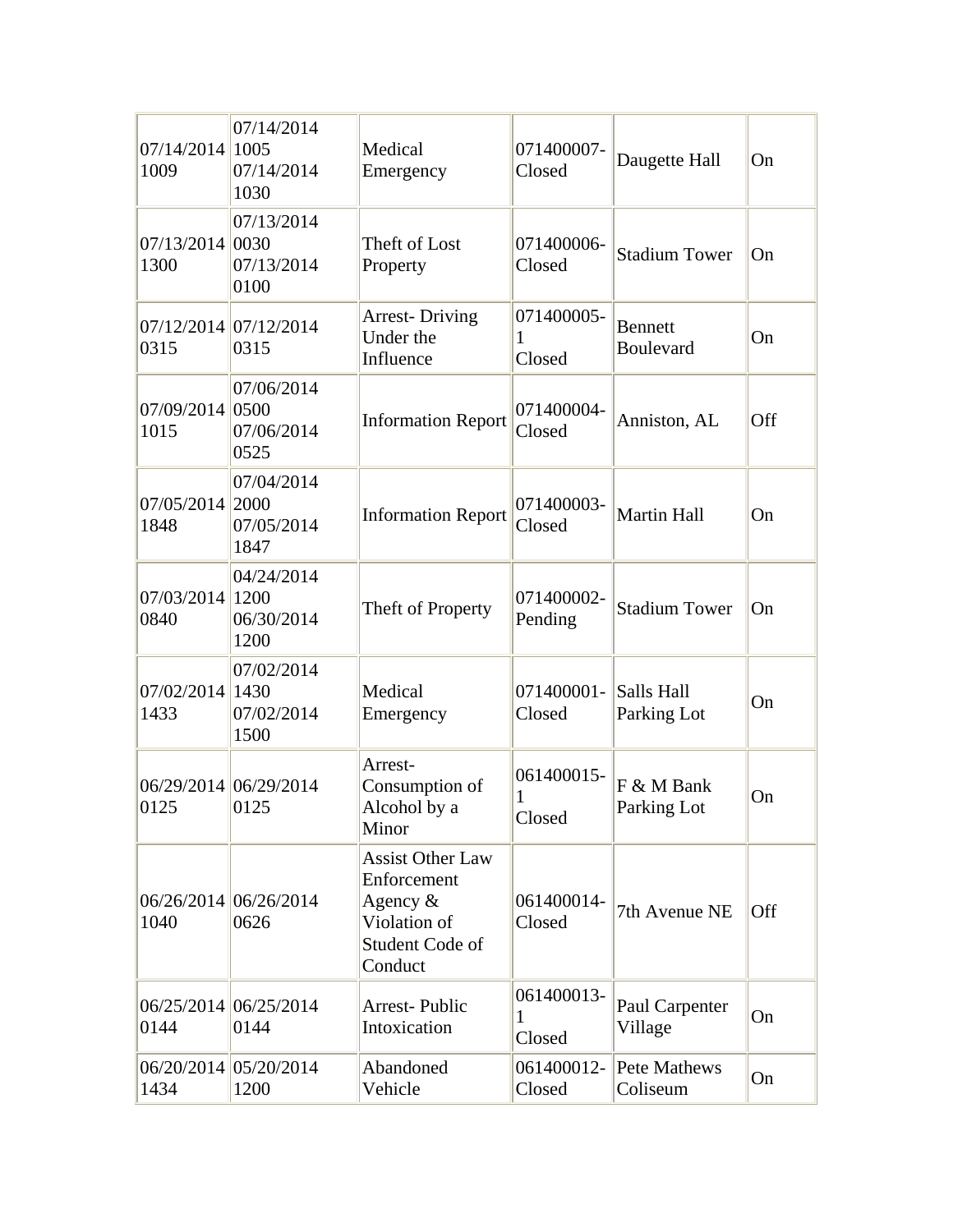|                         | 06/20/2014<br>1200                        |                                                   |                       |                                     |     |
|-------------------------|-------------------------------------------|---------------------------------------------------|-----------------------|-------------------------------------|-----|
| 06/18/2014 0411<br>0712 | 06/18/2014<br>06/18/2014<br>0712          | <b>Information Report</b>                         | 061400011-<br>Closed  | Salls Hall                          | On  |
| 06/17/2014 1221<br>1207 | 06/17/2014<br>06/17/2014<br>1224          | Medical<br>Emergency                              | 061400010-<br>Closed  | <b>Stadium Tower</b>                | On  |
| 06/17/2014 2250<br>0808 | 06/16/2014<br>06/16/2014<br>2300          | <b>Assist Other Law</b><br>Enforcement<br>Agency  | 061400009-<br>Closed  | Mountain Street<br><b>NW</b>        | Off |
| 06/14/2014 1835<br>1844 | 06/14/2014<br>06/14/2014<br>1844          | <b>Information Report</b>                         | 061400008-<br>Closed  | <b>Fitzpatrick Hall</b>             | On  |
| 1428                    | 06/13/2014 06/13/2014<br>0800             | <b>Information Report</b>                         | 061400007-<br>Closed  | Talladega<br><b>National Forest</b> | Off |
| 06/12/2014<br>1537      | 06/11/2014<br> 1030<br>06/12/2014<br>1536 | Duty Upon<br>Striking an<br>Unattended<br>Vehicle | 061400006-<br>Closed  | <b>Stadium Tower</b>                | On  |
| 06/10/2014<br>2057      | 06/10/2014<br>2030<br>06/10/2014<br>2113  | <b>Property Damage</b>                            | 061400005-<br>Closed  | <b>Fitzpatrick Hall</b>             | On  |
| 06/09/2014 2200<br>2203 | 06/09/2014<br>06/09/2014<br>2257          | <b>Information Report</b>                         | 061400004-<br>Closed  | International<br>House              | On  |
| 06/04/2014<br>2348      | 06/04/2014<br>2340<br>06/05/2014<br>0001  | Medical<br>Emergency                              | 061400003-<br>Closed  | <b>Stone Center</b>                 | On  |
| 06/04/2014<br>1135      | 06/04/2014<br>1135                        | Automobile<br>Accident                            | 061400002-<br>Closed  | <b>JSU Temporary</b><br>Storage Lot | On  |
| 06/03/2014<br>1325      | 06/02/2014<br>1200<br>06/02/2014<br>1300  | Theft of Property                                 | 061400001-<br>Pending | <b>JSU</b> Temporary<br>Storage Lot | On  |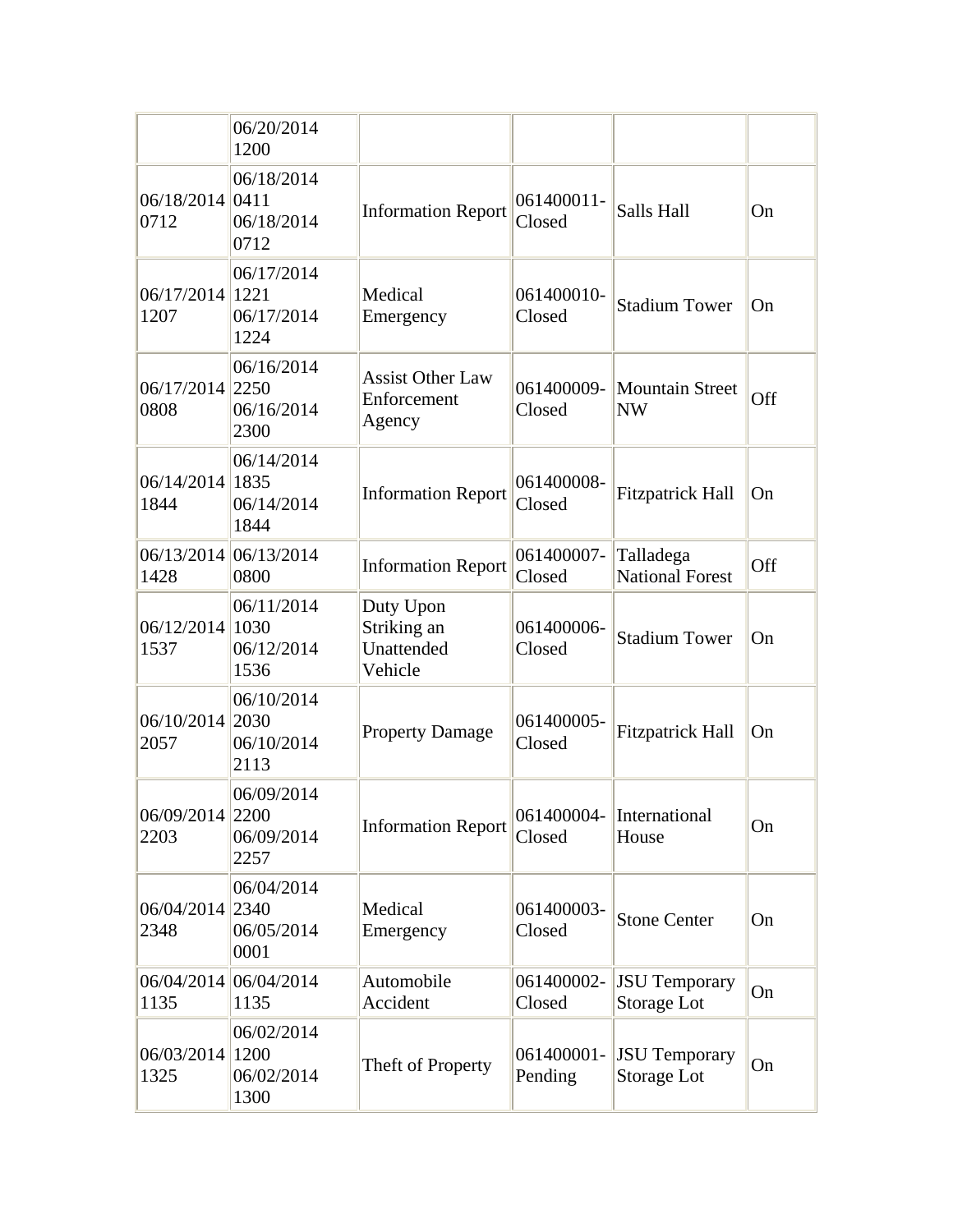| 0323                    | 05/28/2014 05/28/2014<br>0320             | Arrest- Unlawful<br>Breaking &<br>Entering a Vehicle | 051400013-<br>1<br>Closed | Park Place II<br>Apartments | Off |
|-------------------------|-------------------------------------------|------------------------------------------------------|---------------------------|-----------------------------|-----|
| 0907                    | 05/22/2014 05/22/2014<br>0907             | Automobile<br>Accident                               | 051400012-<br>Closed      | Merrill Hall                | On  |
| 05/17/2014 2300<br>0043 | 05/16/2013<br>05/17/2014<br>0020          | <b>Lost Property</b>                                 | 051400011-<br>Closed      | <b>JSU Stadium</b>          | On  |
| 05/15/2014 1740<br>1749 | 05/15/2014<br>05/15/2014<br>1833          | <b>Information Report</b>                            | 051400010-<br>Closed      | International<br>House      | On  |
| 05/12/2014<br>1510      | 05/12/2014<br> 1505<br>05/12/2014<br>1527 | <b>Trespass Warnings</b><br><b>Issued</b>            | 051400009-<br>Closed      | Sparkman Hall               | On  |
| 05/12/2014 1300<br>1054 | 11/30/2013<br>11/30/2013<br>1500          | <b>Information Report</b>                            | 051400008-<br>Closed      | <b>Cole Drive</b>           | On  |
| 05/10/2014 0000<br>0527 | 05/10/2014<br>05/10/2014<br>0527          | <b>Unlawful Breaking</b><br>& Entering a<br>Vehicle  | 051400007-<br>Pending     | Paul Carpenter<br>Village   | On  |
| 05/07/2014 1036<br>1036 | 05/07/2014<br>05/07/2014<br>1051          | Medical<br>Emergency                                 | 051400006-<br>Closed      | Stephenson Hall On          |     |
| 05/03/2014 0024<br>2024 | 05/03/2014<br>05/03/2014<br>0051          | <b>Criminal Mischief</b>                             | 051400005-<br>Pending     | Colonial Arms<br>Apartments | On  |
| 05/02/2014 2025<br>2028 | 05/02/2014<br>05/02/2014<br>2028          | Medical<br>Emergency                                 | 051400004-<br>Closed      | <b>JSU Stadium</b>          | On  |
| 05/02/2014 1530<br>1350 | 04/30/2014<br>05/02/2014<br>1345          | Theft of Property                                    | 051400003-<br>Closed      | Forney Hall                 | On  |
|                         | 05/02/2014 05/02/2014                     | Medical                                              | 051400002-Theron          |                             | On  |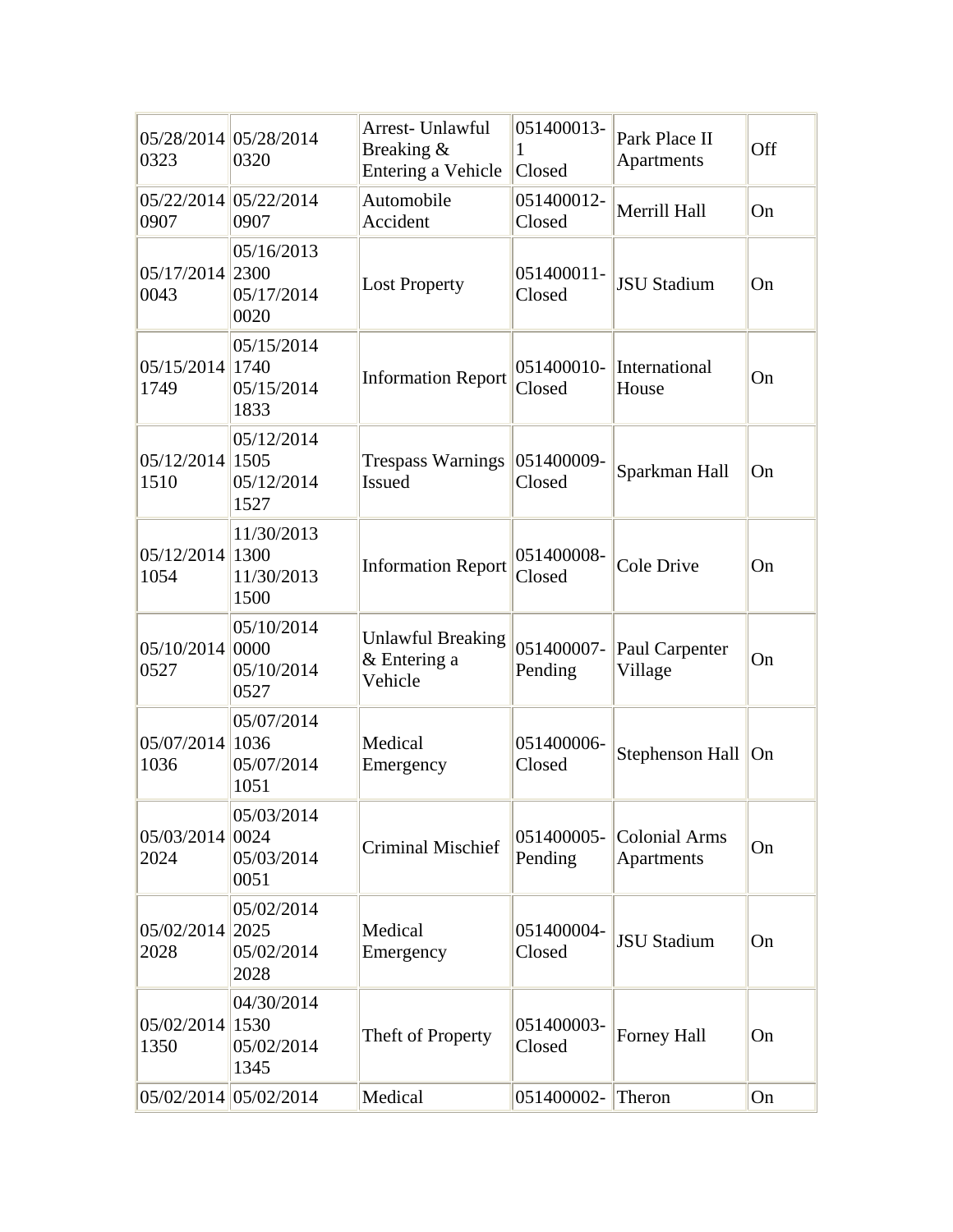| 1326                    | 1325<br>05/02/2014<br>1350                | Emergency                                  | Closed                    | Montgomery<br><b>Building</b>           |     |
|-------------------------|-------------------------------------------|--------------------------------------------|---------------------------|-----------------------------------------|-----|
| 05/01/2014 0550<br>0651 | 05/01/2014<br>05/01/2014<br>0730          | <b>Welfare Check</b>                       | 051400001-<br>Closed      | <b>Pannell Hall</b>                     | On  |
| 04/30/2014 1700<br>1705 | 04/16/2014<br>04/17/2014<br>1700          | <b>Information Report</b>                  | 041400039-<br>Closed      | Merrill Hall                            | On  |
| 04/23/2014 0001<br>1804 | 09/01/2013<br>04/23/2014<br>1800          | Arrest-Theft of<br>Property                | 041400038-<br>1<br>Closed | <b>Region's Bank</b>                    | Off |
| 1419                    | 04/23/2014 04/23/2014<br>1300             | Violation of<br>Student Code of<br>Conduct | 041400037-<br>Closed      | <b>Houston Cole</b><br>Library          | On  |
| 04/22/2014 1830<br>2201 | 04/22/2014<br>04/22/2014<br>2130          | <b>Burglary</b>                            | 041400036-<br>Pending     | <b>Colonial Arms</b><br>Apartments      | On  |
| 1604                    | 04/22/2014 04/22/2014<br>1604             | <b>Arrest-Possession</b><br>of Marijuana   | 041400035-<br>1<br>Closed | <b>Jax Apartments</b>                   | On  |
| 04/22/2014 0630<br>0727 | 04/22/2014<br>04/22/2014<br>0700          | <b>Criminal Trespass</b>                   | 041400034-<br>Closed      | Theron<br>Montgomery<br><b>Building</b> | On  |
| 0845                    | 04/22/2014 04/22/2014<br>0845             | Automobile<br>Accident                     | 041400033-<br>Closed      | Brewer Hall<br>Parking Lot              | On  |
| 04/20/2014<br>1632      | 04/18/2014<br> 1430<br>04/20/2014<br>1631 | <b>Burglary</b>                            | 041400032-<br>Pending     | Crow Hall                               | On  |
| 04/20/2014<br>0855      | 04/20/2014<br>0850<br>04/20/2014<br>0950  | Medical<br>Emergency                       | 041400031-<br>Closed      | Logan Hall                              | On  |
| 1516                    | 04/18/2014 04/18/2014<br>1300             | <b>Threat Assessment</b>                   | 041400030-<br>Closed      | 5th Avenue                              | Off |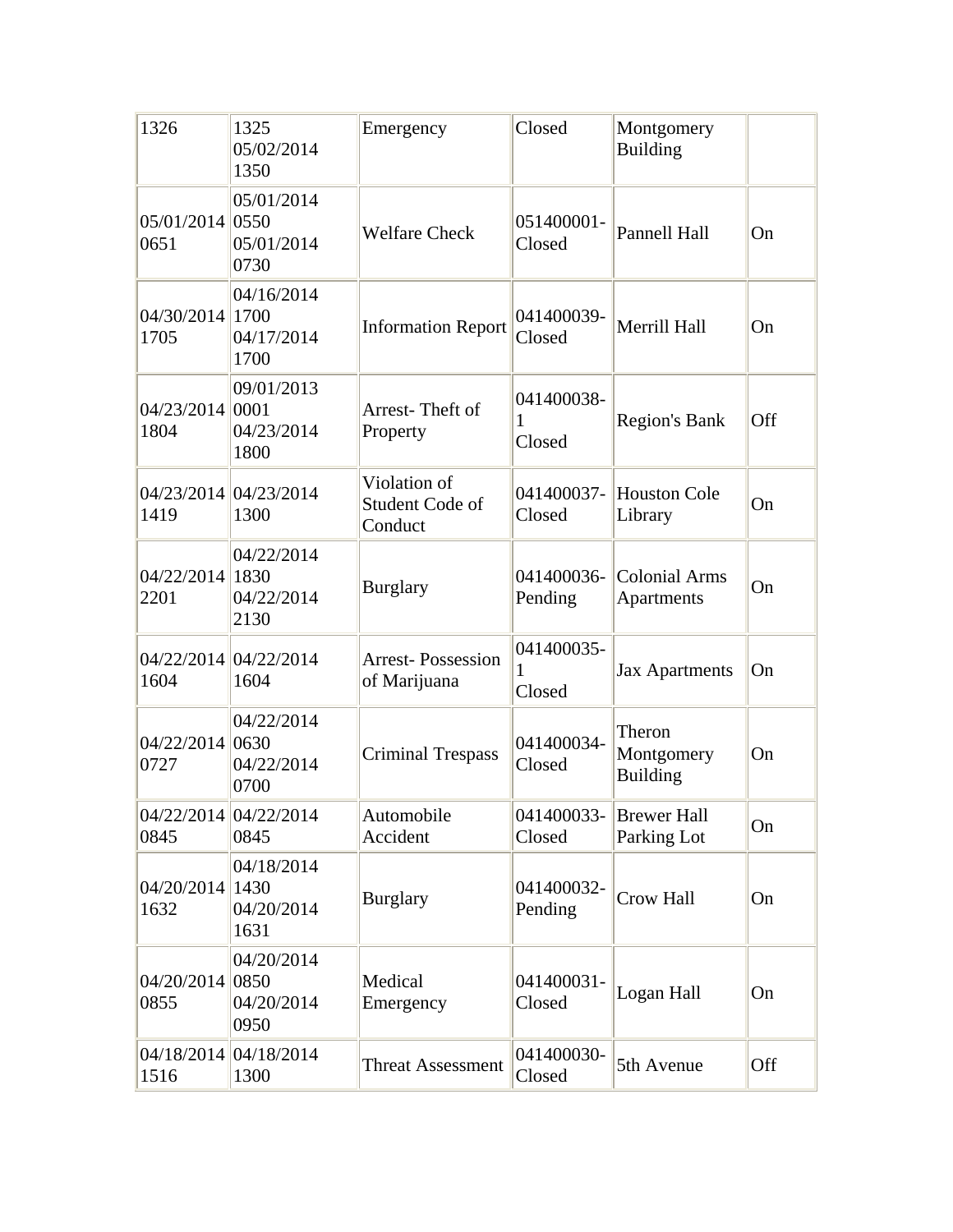| 04/18/2014 0941<br>0941 | 04/18/2014<br>04/18/2014<br>1015         | <b>Information Report</b>                  | 041400029-<br>Pending | <b>Mountain Street</b>              | Off       |
|-------------------------|------------------------------------------|--------------------------------------------|-----------------------|-------------------------------------|-----------|
| 0910                    | 04/18/2014 04/18/2014<br>0850            | <b>Threat Assessment</b>                   | 041400028-<br>Closed  | <b>Bibb Graves</b>                  | On        |
| 04/18/2014 0000<br>0347 | 04/18/2014<br>04/18/2014<br>0347         | <b>Unauthorized Use</b><br>of Vehicle      | 041400027-<br>Closed  | Sparkman Hall                       | On        |
| 04/18/2014 0325<br>0325 | 04/18/2014<br>04/18/2014<br>0337         | Violation of<br>Student Code of<br>Conduct | 041400026-<br>Closed  | Crow Hall<br>Parking Lot            | On        |
| 04/17/2014 1720<br>1820 | 04/17/2014<br>04/17/2014<br>1851         | Medical<br>Emergency                       | 041400025-<br>Closed  | Carlisle<br><b>Building</b>         | On        |
| 04/17/2014 1355<br>1359 | 04/17/2014<br>04/17/2014<br>1359         | <b>Property Damage</b>                     | 041400024-<br>Closed  | Campus Inn<br><b>Apartments</b>     | On        |
| 04/17/2014 2000<br>1026 | 04/16/2014<br>04/17/2014<br>1000         | <b>Criminal Mischief</b>                   | 041400023-<br>Pending | Patterson Hall<br>Parking Lot       | On        |
| 04/17/2014 0800<br>1000 | 04/16/2014<br>04/16/2014<br>1000         | Violation of<br>Student Code of<br>Conduct | 041400022-<br>Closed  | <b>Stone Center</b>                 | On        |
| 04/17/2014 0200<br>0216 | 04/17/2014<br>04/17/2014<br>0231         | Medical<br>Emergency                       | 041400021-<br>Closed  | Campus Inn<br><b>Apartments</b>     | On        |
| 04/16/2014<br>2239      | 04/16/2014<br>2230<br>04/16/2014<br>1938 | <b>Domestic Dispute</b>                    | 041400020-<br>Closed  | <b>Stadium Tower</b><br>Parking Lot | <b>On</b> |
| 04/16/2014<br>1911      | 04/16/2014<br>1905<br>04/16/2014<br>1938 | Violation of<br>Student Code of<br>Conduct | 041400019-<br>Closed  | Dixon Hall                          | On        |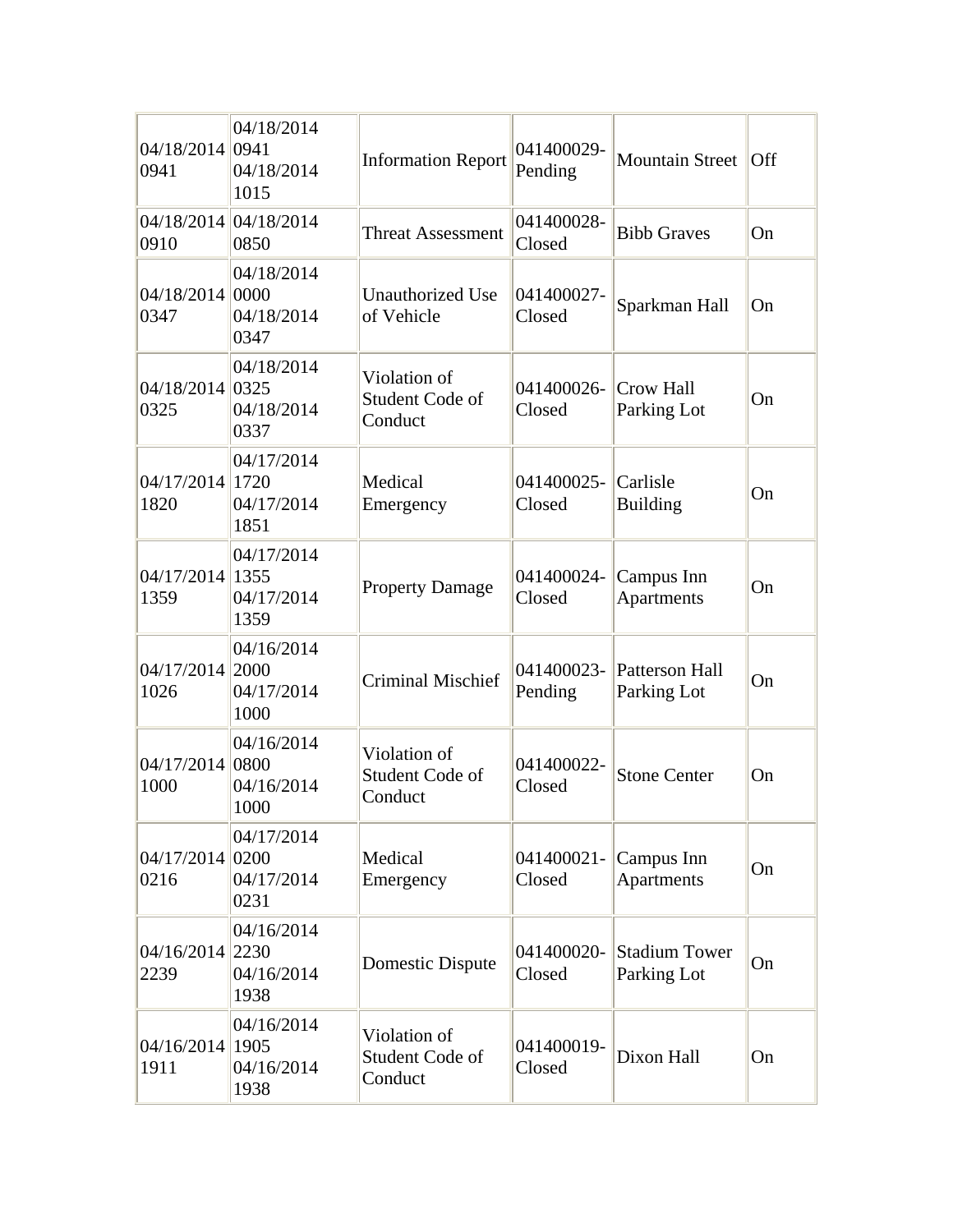| 1634                      | 04/16/2014 04/16/2014<br>1634            | Harassment                                        | 041400018-<br>Pending | <b>Fitzpatrick Hall</b>          | On |
|---------------------------|------------------------------------------|---------------------------------------------------|-----------------------|----------------------------------|----|
| 1445                      | 04/16/2014 04/16/2014<br>1200            | <b>Information Report</b>                         | 041400017-<br>Closed  | <b>JSU Track</b><br>Parking Area | On |
| 04/15/2014 0001<br>1639   | 03/17/2014<br>04/15/2014<br>1655         | <b>Burglary</b>                                   | 041400016-<br>Pending | <b>Stadium Tower</b>             | On |
| 0014                      | 04/13/2014 04/13/2014<br>0014            | Violation of<br>Student Code of<br>Conduct        | 041400015-<br>Closed  | Crow Hall<br>Parking Lot         | On |
| 04/13/2014 1400<br>1405   | 04/13/2014<br>04/13/2014<br>1405         | Violation of<br><b>Student Code</b><br>Conduct    | 041400014-<br>Closed  | Dixon Hall                       | On |
| 04/12/2014<br>2100        | 04/11/2014<br>1830<br>04/12/2014<br>1100 | Duty Upon<br>Striking an<br>Unattended<br>Vehicle | 041400013-<br>Closed  | Stadium Tower<br>Parking Lot     | On |
| 04/11/2014 0000<br>1245   | 11/01/2013<br>11/30/2013<br>0000         | <b>Information Report</b>                         | 041400012-<br>Pending | Paul Carpenter<br>Village        | On |
| $04/11/2014$ 0030<br>1200 | 04/10/2014<br>04/10/2014<br>1300         | Duty Upon<br>Striking an<br>Unattended<br>Vehicle | 041400011-<br>Pending | Curtiss Hall<br>Parking Lot      | On |
| 04/09/2014<br>1854        | 04/09/2014<br>1820<br>04/09/2014<br>1917 | Violation of<br>Student Code of<br>Conduct        | 041400010-<br>Closed  | Pannell Hall                     | On |
| 04/09/2014<br>1015        | 04/08/2014<br>1300<br>04/08/2014<br>2000 | <b>Criminal Mischief</b>                          | 041400009-<br>Closed  | <b>Curtiss Hall</b>              | On |
| 04/08/2014<br>1909        | 04/08/2014<br>1905<br>04/08/2014<br>1929 | Medical<br>Emergency                              | 041400008-<br>Closed  | Stephenson Hall On               |    |
| 1230                      | 04/08/2014 04/08/2014<br>1045            | <b>Assist Other Law</b><br>Enforcement<br>Agency  | 041400007-<br>Closed  | Salls Hall                       | On |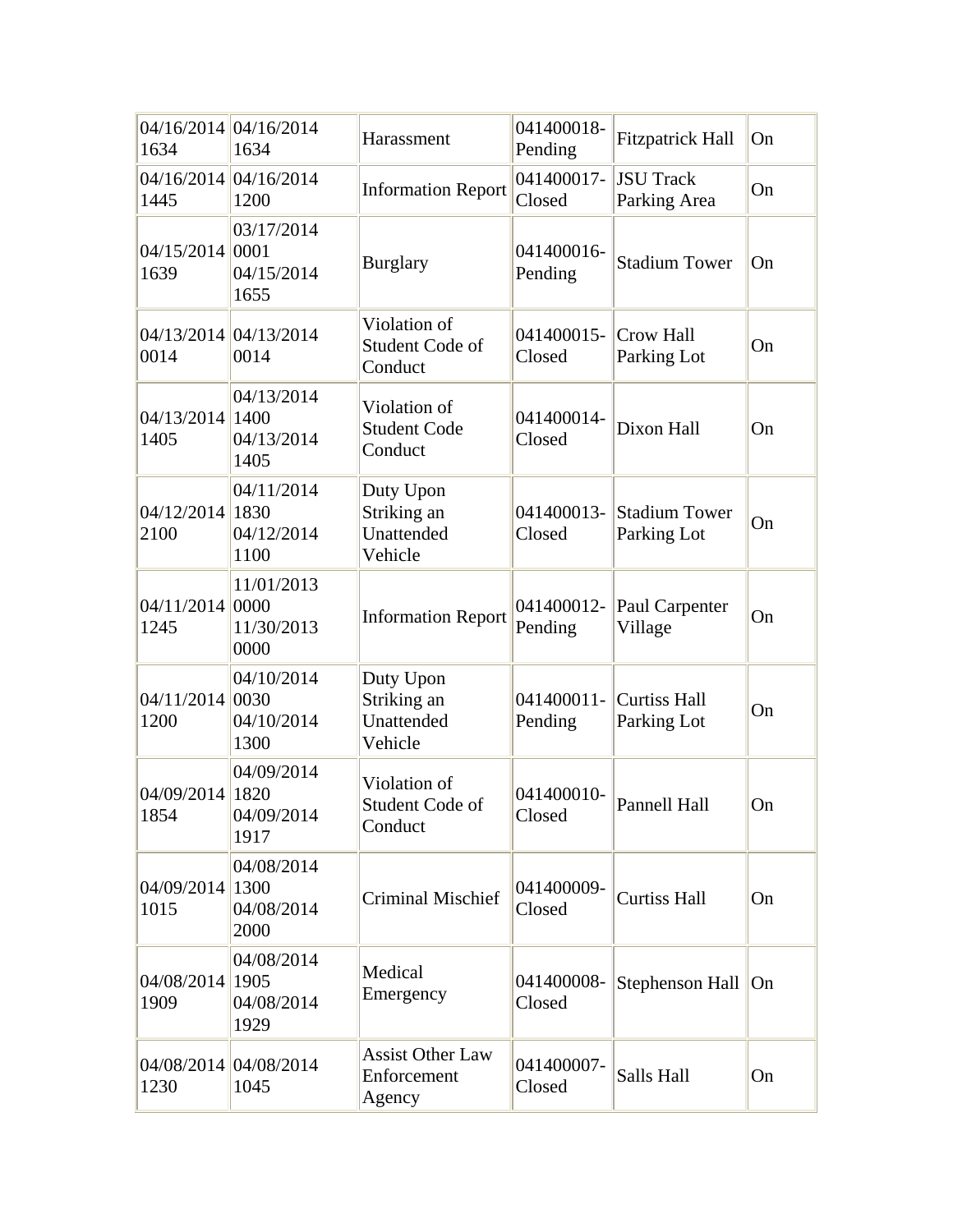| 04/08/2014<br>0900      | 04/03/2014<br>2300               | <b>Sexual Abuse</b>                                 | 041400006-<br>Closed  | Park Place III<br>Apartments | Off |
|-------------------------|----------------------------------|-----------------------------------------------------|-----------------------|------------------------------|-----|
| 04/08/2014 2000<br>0253 | 04/07/2014<br>04/08/2014<br>0304 | Medical<br>Emergency                                | 041400005-<br>Closed  | <b>Jax Apartments</b>        | On  |
| 1205                    | 04/07/2014 03/31/2014<br>1200    | Harassment                                          | 041400004-<br>Closed  | Merrill Hall                 | On  |
| 04/05/2014 1440<br>1447 | 04/05/2014<br>04/05/2014<br>1446 | Medical<br>Emergency                                | 041400003-<br>Closed  | <b>Burgess Snow</b><br>Field | On  |
| 04/02/2014 1230<br>1515 | 04/02/2014<br>04/02/2014<br>1250 | <b>Lost Property</b>                                | 041400002-<br>Closed  | <b>Ayers Hall</b>            | On  |
| 04/02/2014 0035<br>0041 | 04/02/2014<br>04/02/2014<br>0053 | <b>Welfare Check</b>                                | 041400003-<br>Closed  | <b>Stadium Tower</b>         | On  |
| 04/02/2014 0035<br>0041 | 04/02/2014<br>04/02/2014<br>0053 | <b>Welfare Check</b>                                | 031400044-<br>Closed  | <b>Stadium Tower</b>         | On  |
| 03/31/2014 1945<br>1837 | 03/30/2014<br>03/30/2014<br>2030 | <b>Unlawful Breaking</b><br>& Entering a<br>Vehicle | 031400043-<br>Closed  | Crow Hall<br>Parking Lot     | On  |
| 1516                    | 03/31/2014 03/31/2014<br>1516    | Automobile<br>Accident                              | 031400042-<br>Closed  | Logan Hall<br>Parking Lot    | On  |
| 03/21/2014 1200<br>1821 | 03/14/2014<br>03/19/2014<br>1200 | Theft of Property                                   | 031400041-<br>Closed  | Dixon Hall                   | On  |
| 03/20/2014 0940<br>1310 | 03/20/2014<br>03/20/2014<br>1015 | Theft of Property                                   | 031400040-<br>Pending | Stephenson Hall On           |     |
| 03/20/2014<br>0230      | 03/20/2014<br>0200<br>03/20/2014 | Medical<br>Emergency                                | 031400039-<br>Closed  | <b>Curtiss Hall</b>          | On  |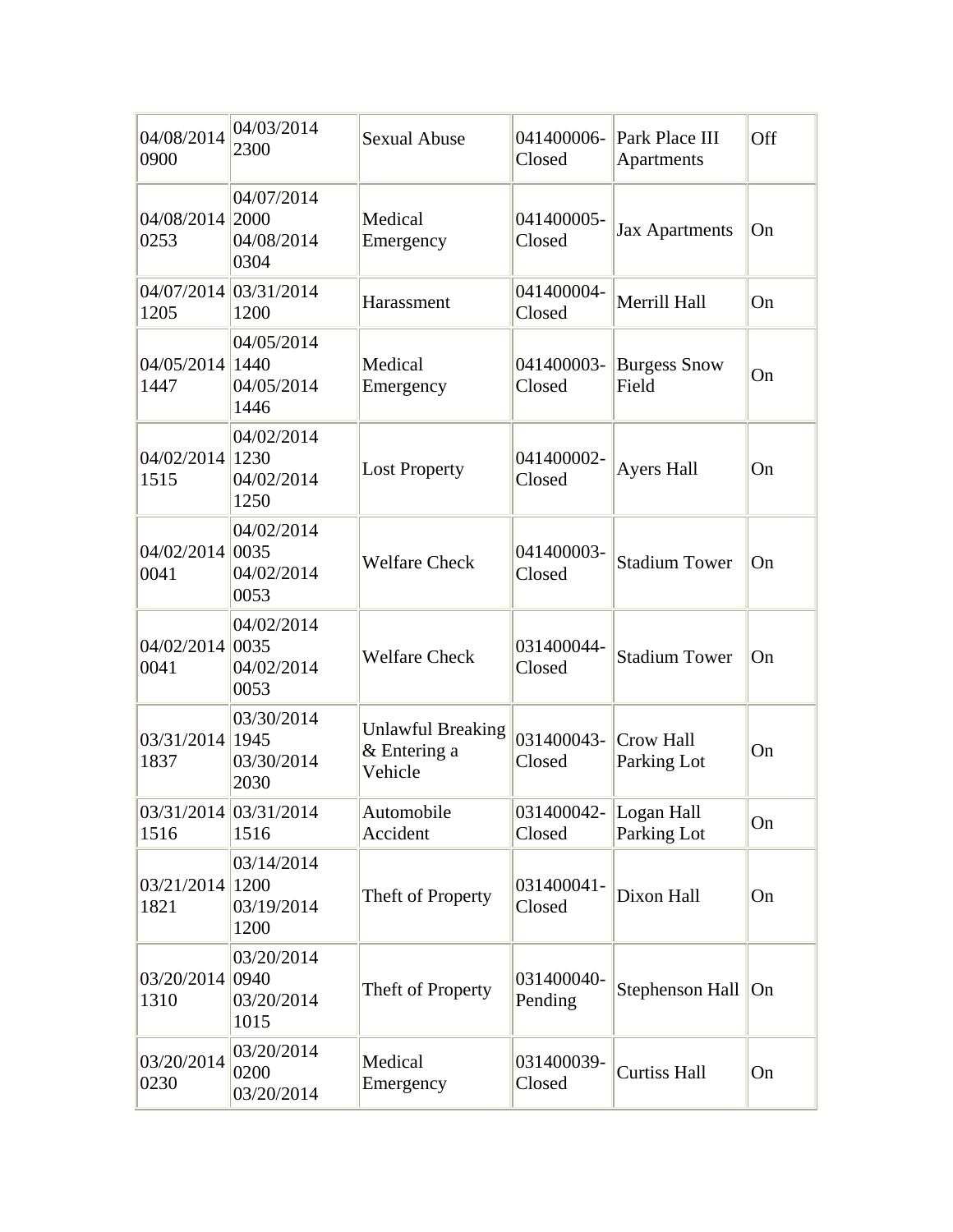|                         | 0233                                     |                                                                            |                           |                                    |     |
|-------------------------|------------------------------------------|----------------------------------------------------------------------------|---------------------------|------------------------------------|-----|
| 03/19/2014 2155<br>2155 | 03/19/2014<br>03/19/2014<br>2210         | <b>Criminal Trespass</b>                                                   | 031400038-<br>Closed      | <b>Crow Hall</b>                   | On  |
| 03/19/2014 1745<br>1722 | 03/10/2014<br>03/12/2014<br>1615         | Theft of Property                                                          | 031400037-<br>Inactive    | <b>Mason Hall</b>                  | On  |
| 03/18/2014 1415<br>1552 | 03/18/2014<br>03/18/2014<br>1530         | Harassment                                                                 | 031400036-<br>Closed      | Kennamer Hall<br>Parking Lot       | On  |
| 03/18/2014 1400<br>1114 | 03/18/2014<br>03/18/2014<br>1415         | <b>Vehicle Damage</b>                                                      | 031400035-<br>Closed      | <b>Stone Center</b><br>Parking Lot | On  |
| 1217                    | 03/18/2014 03/18/2014<br>1150            | <b>Assist Other Law</b><br>Enforcement<br>Agency                           | 031400034-<br>Closed      | Duncan<br>Maintenance<br>Shop      | On  |
| 1135                    | 03/18/2014 03/18/2014<br>0211            | Violation of<br>Student Code of<br>Conduct                                 | 031400033-<br>Closed      | McDonald's<br>Parking Lot          | Off |
| 0222                    | 03/18/2014 03/18/2014<br>0222            | Arrest-Public<br>Intoxication &<br>Consumption of<br>Alcohol by a<br>Minor | 031400032-<br>1<br>Closed | Pelham Road<br>North               | Off |
| 03/16/2014 1600<br>1604 | 03/16/2014<br>03/16/2014<br>1630         | <b>Information Report</b>                                                  | 031400031-<br>Closed      | University Field                   | On  |
| 03/16/2014 0613<br>0613 | 03/16/2014<br>03/16/2014<br>0650         | Possession of<br>Marijuana                                                 | 031400030-<br>Closed      | <b>Stone Center</b><br>Parking Lot | On  |
| 03/15/2014<br>2303      | 03/05/2014<br>1000<br>03/15/2014<br>2300 | Harassing<br>Communication                                                 | 031400029-<br>Closed      | <b>JSU</b>                         | On  |
| 0624                    | 03/05/2014 03/15/2014<br>0620            | <b>Suspicious Person</b>                                                   | 031400028-<br>Closed      | Theron<br>Montgomery               | On  |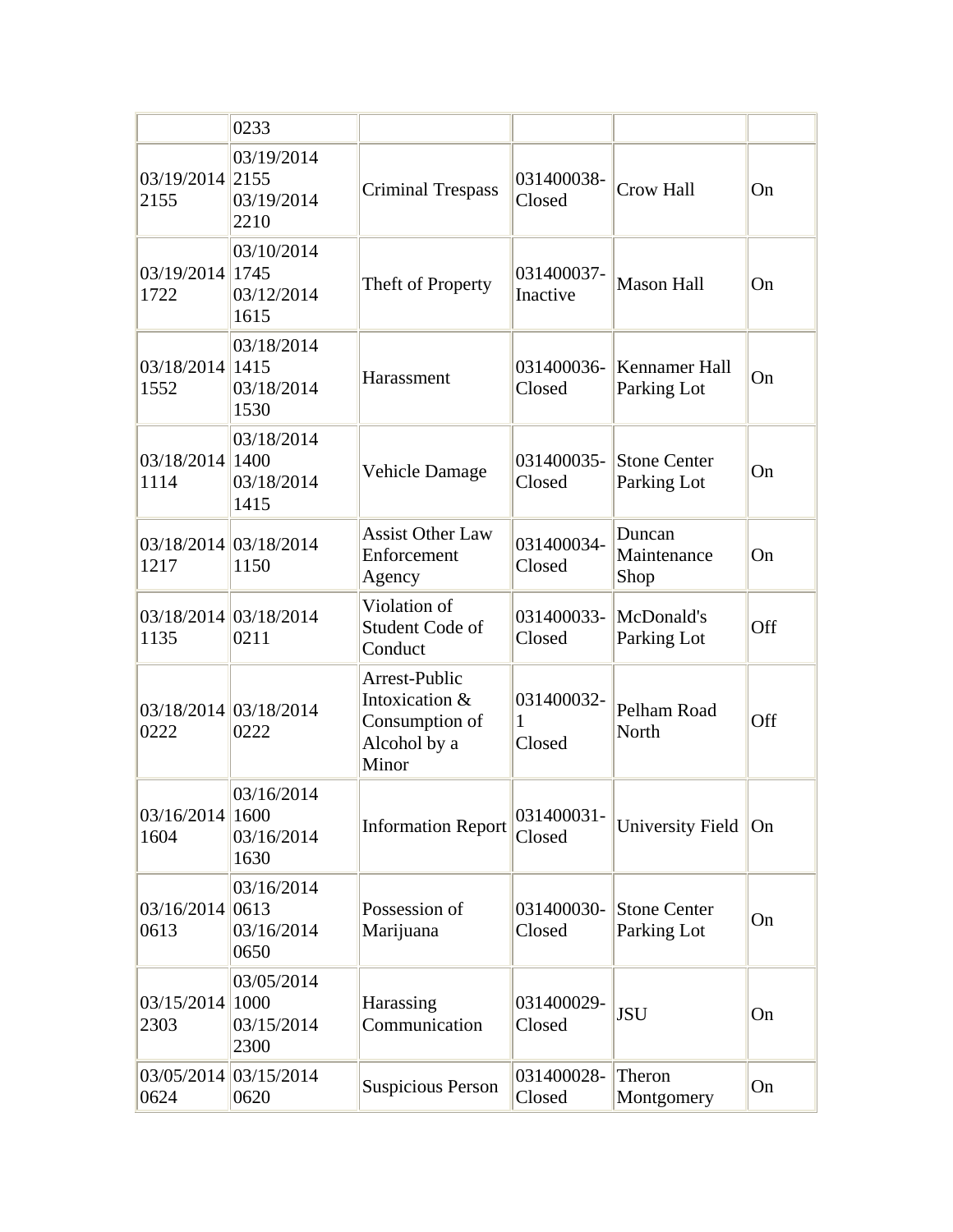|                         | 03/15/2014<br>0640                       |                                                     |                           | <b>Building</b>                |    |
|-------------------------|------------------------------------------|-----------------------------------------------------|---------------------------|--------------------------------|----|
| 03/14/2014 1745<br>1745 | 03/14/2014<br>03/14/2014<br>1844         | Violation of<br>Student Code of<br>Conduct          | 031400027-<br>Closed      | <b>Crow Hall</b>               | On |
| 03/14/2014 1041<br>1041 | 03/14/2014<br>03/14/2014<br>1122         | <b>Information Report</b>                           | 031400026-<br>Closed      | <b>Ayers Hall</b>              | On |
| 03/14/2014 0000<br>1025 | 02/28/2014<br>03/14/2014<br>1030         | Theft of Property                                   | 031400025-<br>Closed      | <b>JSU</b>                     | On |
| 03/13/2014 1200<br>1730 | 03/13/2014<br>03/13/2014<br>1445         | <b>Unlawful Breaking</b><br>& Entering a<br>Vehicle | 031400024-<br>Closed      | <b>Houston Cole</b><br>Library | On |
| 03/12/2014 1308<br>1311 | 03/12/2014<br>03/12/2014<br>1325         | Duty Upon<br>Striking an<br>Unattended<br>Vehicle   | 031400023-<br>Pending     | Pannell Hall<br>Parking Lot    | On |
| 0829                    | 03/12/2014 03/12/2014<br>0900            | <b>Threat Assessment</b>                            | 031400022-<br>Closed      | Daugette Hall                  | On |
| 1525                    | 03/11/2014 03/11/2014<br>1525            | <b>Arrest-Possession</b><br>of Marijuana            | 031400021-<br>1<br>Closed | <b>Trustee Circle</b>          | On |
| 03/11/2014 0000<br>0950 | 03/11/2014<br>03/11/2014<br>0951         | Theft of Property                                   | 031400020-<br>Closed      | <b>Trustee Circle</b>          | On |
| 03/11/2014<br>0741      | 03/10/2014<br>0000<br>03/10/2014<br>0741 | <b>Criminal Mischief</b>                            | 031400019-<br>Closed      | Self Hall                      | On |
| 03/10/2014<br>1956      | 03/10/2014<br>1615<br>03/10/2014<br>1715 | <b>Lost Property</b>                                | 031400018-<br>Closed      | <b>Houston Cole</b><br>Library | On |
| 1758                    | 03/10/2014 03/10/2014<br>1758            | Automobile<br>Accident                              | 031400017-<br>Closed      | Patterson Hall<br>Parking Lot  | On |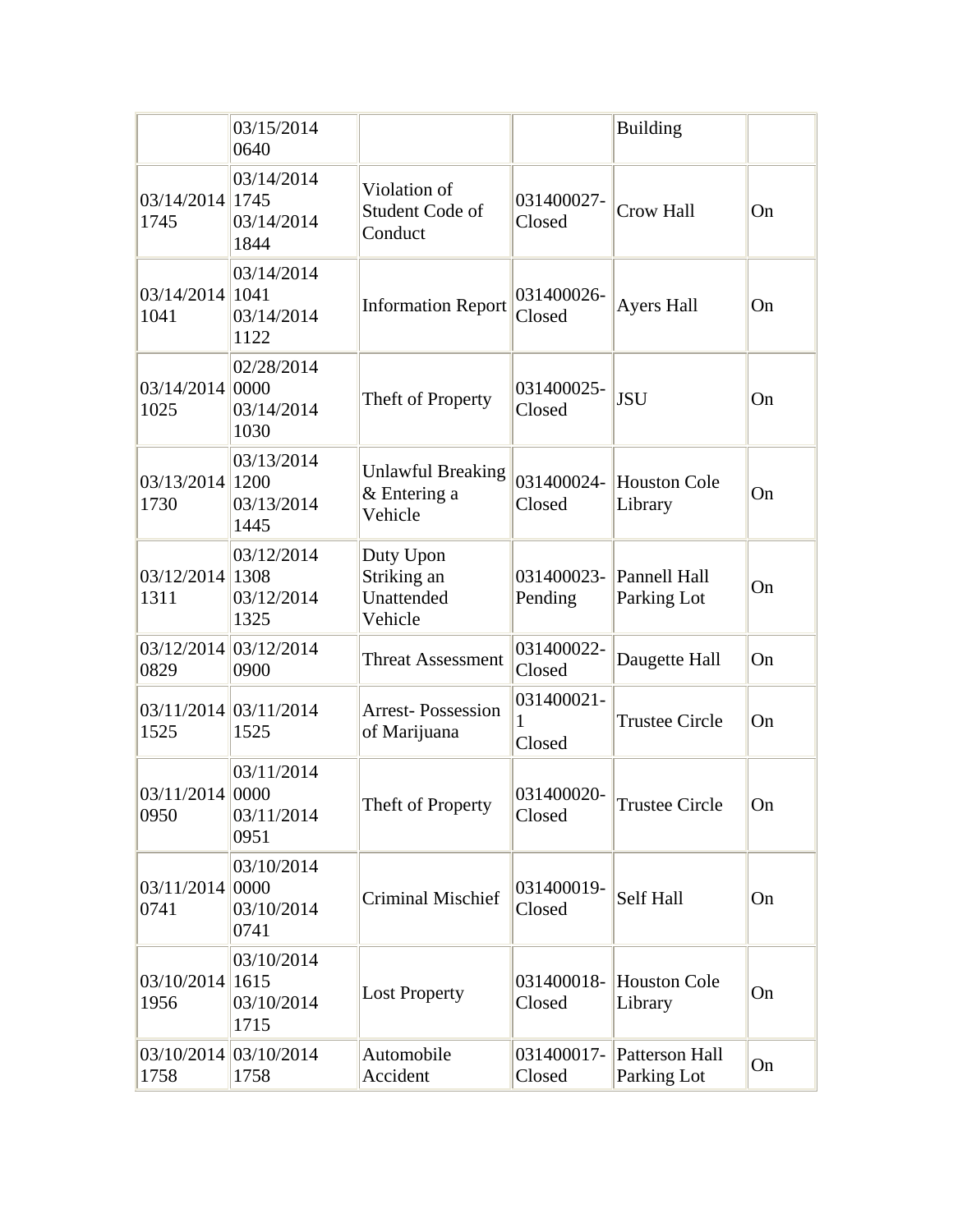| 1515                    | 03/10/2014 03/10/2014<br>1245            | <b>Property Damage</b>                                              | 031400016-<br>Closed                   | International<br>House<br>Parking Lot                  | On  |
|-------------------------|------------------------------------------|---------------------------------------------------------------------|----------------------------------------|--------------------------------------------------------|-----|
| 03/10/2014 0944<br>0944 | 03/10/2014<br>03/12/2014<br>1001         | Domestic Dispute                                                    | 031400015-<br>Closed                   | <b>Houston Cole</b><br>Library<br>Parking Lot          | On  |
| 2107                    | 03/08/2014 03/08/2014<br>2107            | <b>Arrest- Criminal</b><br><b>Trespass</b>                          | 031400014-<br>Closed                   | Sparkman Hall                                          | On  |
| 03/08/2014<br>1806      | 03/08/2014<br>1800<br>03/08/2014<br>1829 | Violation of<br>Student Code of<br>Conduct                          | 031400013-<br>Closed                   | Paul Carpenter<br>Village                              | On  |
| 03/07/2014<br>1113      | 02/21/2014<br>1400<br>02/21/2014<br>1800 | <b>Burglary</b>                                                     | 031400012-<br>Pending                  | <b>Crow Hall</b>                                       | On  |
| 1429                    | 03/06/2014 03/05/2014<br>2100            | <b>Lost Property</b>                                                | 031400011-<br>Closed                   | Logan Hall<br>Parking Lot                              | On  |
| 1058                    | 03/05/2014 03/05/2014<br>1058            | Automobile<br>Accident                                              | 031400010-<br>Closed                   | Theron<br>Montgomery<br><b>Building</b><br>Parking Lot | On  |
| 1000                    | 03/05/2014 03/05/2014<br>1000            | Automobile<br>Accident                                              | 031400009-<br>Closed                   | <b>Brewer Hall</b><br>parking Lot                      | On  |
| 03/12/2014<br>0800      | 03/12/2014<br>0800                       | <b>Arrest-Possession</b><br>of Marijuana                            | 031400008-<br>$\overline{2}$<br>Closed | Jacksonville<br>Police<br>Department                   | Off |
| 1100                    | 03/06/2014 03/06/2014<br>1100            | <b>Arrest-Possession</b><br>of Marijuana &<br>Drug<br>Paraphernalia | 031400008-<br>1<br>Closed              | <b>Jax Apartments</b>                                  | On  |
| 1455                    | 03/05/2014 03/05/2014<br>1455            | Automobile<br>Accident                                              | 031400007-<br>Closed                   | Mason Hall                                             | On  |
| 03/05/2014<br>0955      | 03/05/2014<br>0955                       | Automobile<br>Accident                                              | 031400006-<br>Closed                   | <b>Naylor Street</b>                                   | On  |
| 03/04/2014<br>1740      | 03/04/2014<br>1730<br>03/04/2014<br>1812 | Medical<br>Emergency                                                | 031400005-<br>Closed                   | Theron<br>Montgomery<br><b>Building</b>                | On  |
|                         | 03/04/2014 03/04/2014                    | Violation of                                                        | 031400004-                             | Ayers Hall                                             | On  |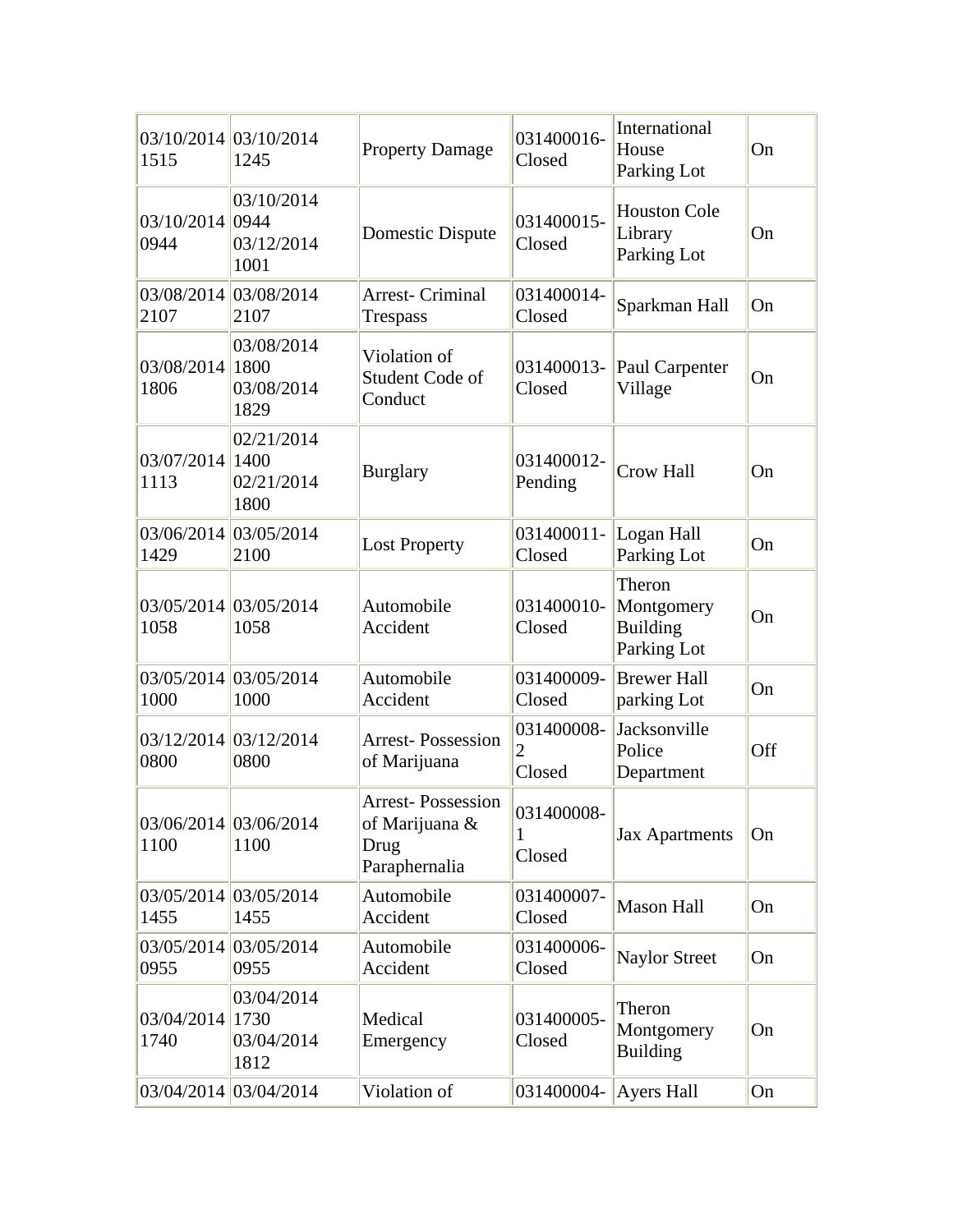| 1525                       | 1525<br>03/04/2014<br>1530               | Student Code of<br>Conduct                                          | Closed                    |                                         |                         |
|----------------------------|------------------------------------------|---------------------------------------------------------------------|---------------------------|-----------------------------------------|-------------------------|
| 03/05/2014 1100<br>1322    | 03/04/2014<br>03/04/2014<br>1300         | Theft of Property                                                   | 031400003-<br>Pending     | Theron<br>Montgomery<br><b>Building</b> | On                      |
| 2205                       | 03/03/2014 03/03/2014<br>2205            | <b>Arrest-Possession</b><br>of Marijuana &<br>Drug<br>Paraphernalia | 031400002-<br>1<br>Closed | Dixon Hall                              | On                      |
| 03/03/2014 2230<br>1754    | 03/02/2014<br>03/02/2014<br>2300         | Violation of<br>Student Code of<br>Conduct                          | 031400054-<br>Closed      | Mountain Street                         | $\overline{\text{Off}}$ |
| $02/27/2014$  1000<br>1103 | 02/27/2014<br>02/27/2014<br>1100         | <b>Lost Decal</b>                                                   | 021400053-<br>Closed      | <b>JSU</b>                              | On                      |
| 02/27/2014 1930<br>1950    | 02/27/2014<br>02/27/2014<br>2026         | Violation of<br>Student Code of<br>Conduct                          | 021400052-<br>Closed      | <b>Stadium Tower</b>                    | On                      |
| 1406                       | 02/27/2014 02/27/2014<br>1000            | <b>Welfare Check</b>                                                | 021400051-<br>Closed      | <b>JSU</b>                              | On                      |
| 02/27/2014 1700<br>1257    | 02/26/2014<br>02/27/2014<br>0900         | Unlawful Breaking 021400050-<br><b>Entering a Vehicle</b>           | Pending                   | <b>Jax Apartments</b>                   | On                      |
| 02/27/2014 1155<br>1115    | 02/27/2014<br>02/27/2014<br>1215         | Vehicle Damage                                                      | 021400049-<br>Closed      | <b>Stadium Tower</b><br>Parking Lot     | On                      |
| 0905                       | 02/27/2014 02/27/2014<br>0905            | Automobile<br>Accident                                              | 021400048-<br>Closed      | <b>Bennett</b><br>Boulevard             | On                      |
| 02/25/2014<br>2203         | 02/25/2014<br>2000<br>02/25/2014<br>2200 | Theft of Property                                                   | 021400047-<br>Closed      | <b>Houston Cole</b><br>Library          | On                      |
| 02/25/2014<br>1752         | 02/25/2014<br>1745<br>02/25/2014         | Medical<br>Emergency                                                | 021400046-<br>Closed      | <b>JSU Stadium</b>                      | On                      |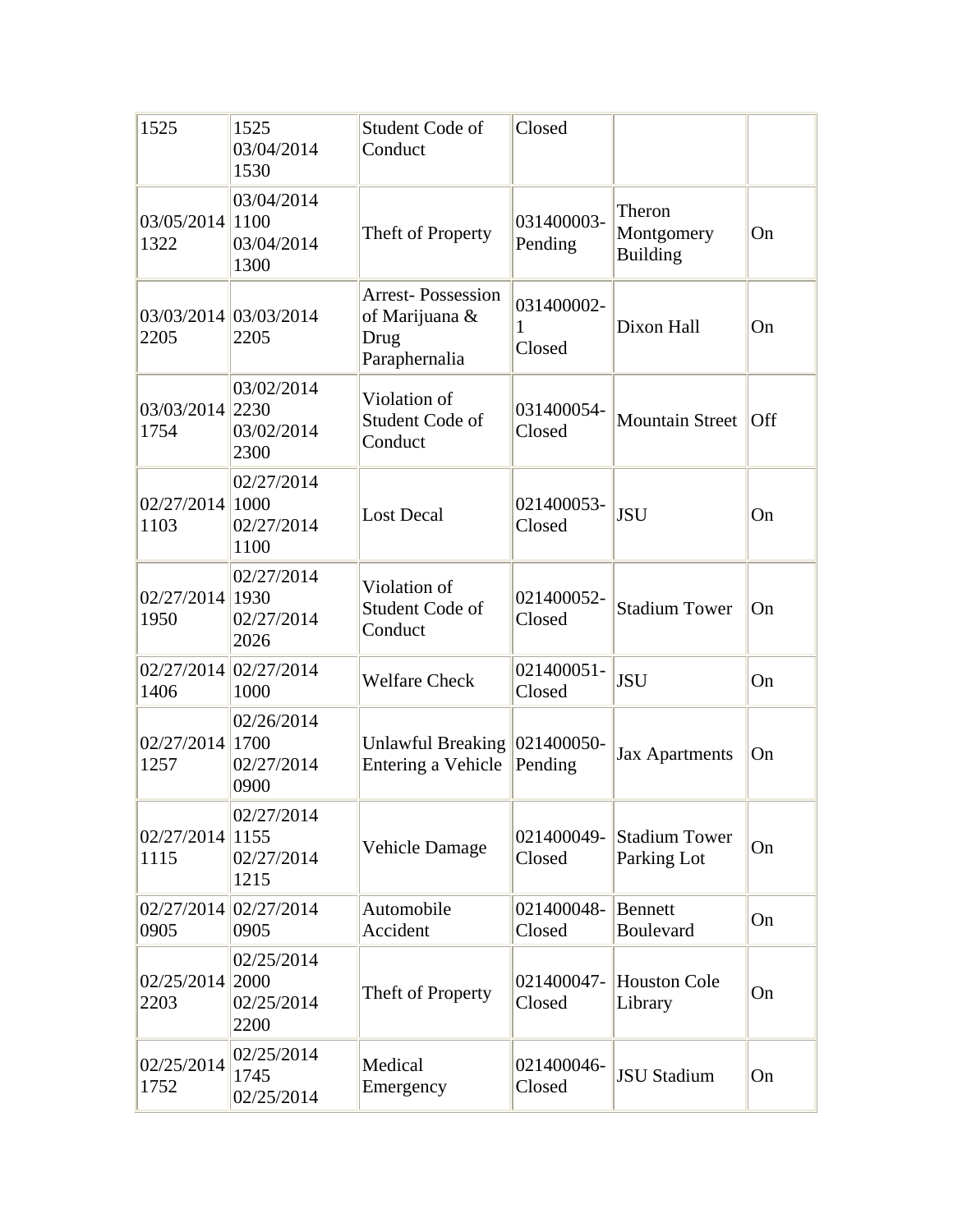|                         | 1800                                               |                                                                          |                           |                                      |     |
|-------------------------|----------------------------------------------------|--------------------------------------------------------------------------|---------------------------|--------------------------------------|-----|
| 02/25/2014 1415<br>1500 | 02/25/2014<br>02/25/2014<br>1544                   | <b>Information Report</b>                                                | 021400045-<br>Closed      | Salls Hall                           | On  |
| 02/25/2014 1000<br>1000 | 02/25/2014<br>02/25/2014<br>1015                   | Medical<br>Emergency                                                     | 021400044-<br>Closed      | <b>Stone Center</b>                  | On  |
| 1115                    | 02/25/2014 02/21/2014<br>0030                      | <b>Arrest-Reckless</b><br>Endangerment &<br>Unlawful<br>Imprisonment 1st | 021400043-<br>2<br>Closed | Paul Carpenter<br>Village            | On  |
| 1115                    | 02/25/2014 02/21/2014<br>0030                      | <b>Arrest-Reckless</b><br>Endangerment &<br>Unlawful<br>Imprisonment 1st | 021400043-<br>1<br>Closed | Paul Carpenter<br>Village            | On  |
| 1800                    | 02/24/2014 02/04/2014<br>2345                      | <b>Information Report</b>                                                | 021400042-<br>Closed      | <b>Grub Mart</b>                     | Off |
| 02/23/2014 2300<br>0403 | 02/22/2014<br>02/23/2014<br>0030                   | <b>Domestic Violence</b>                                                 | 021400041-<br>Closed      | <b>Stadium Tower</b><br>Parking Lot  | On  |
| 02/22/2014 2030<br>2253 | 02/22/2014<br>02/22/2014<br>2130                   | Theft of Property                                                        | 021400040-<br>Pending     | <b>Stone Center</b>                  | On  |
| 02/21/2014 0030<br>1434 | 02/21/2014<br>02/21/2014<br>0230                   | <b>Unlawful Breaking</b><br>& Entering a<br>Vehicle                      | Pending                   | 021400039- Paul Carpenter<br>Village | On  |
| 02/21/2014<br>0940      | 02/19/2014<br>$ 0030\rangle$<br>02/21/2014<br>0955 | Harassing<br>Communications                                              | 021400038-<br>Pending     | <b>JSU</b>                           | On  |
| 02/21/2014<br>0318      | 02/21/2014<br>$ 0230\rangle$<br>02/21/2014<br>0318 | <b>Property Damage</b>                                                   | 021400037-<br>Closed      | <b>Colonial Arms</b><br>Apartments   | On  |
| 1307                    | 02/20/2014 02/20/2014<br>1307                      | <b>Threat Assessment</b>                                                 | 021400036-<br>Pending     | Salls Hall                           | On  |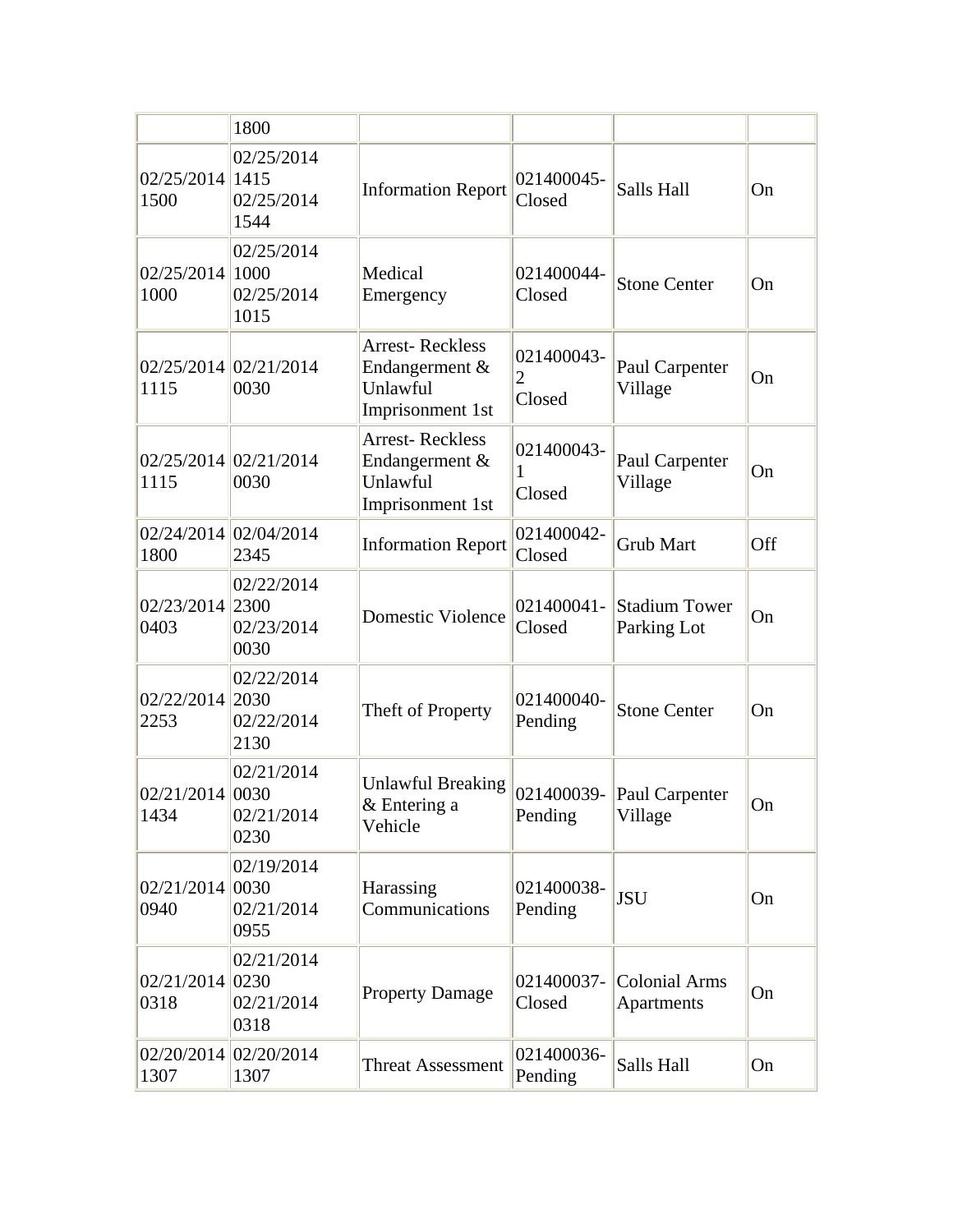| 02/20/2014 0001<br>1224   | 02/20/2014<br>02/20/2014<br>1000 | <b>Information Report</b>                                                                                   | 021400035-<br>Closed                   | <b>Curtiss Hall</b>      | On  |
|---------------------------|----------------------------------|-------------------------------------------------------------------------------------------------------------|----------------------------------------|--------------------------|-----|
| 0128                      | 02/20/2014 02/20/2014<br>0128    | <b>Arrest-Giving</b><br>False Name to<br><b>Law Enforcement</b><br>& Possession of<br>Drug<br>Paraphernalia | 021400034-<br>Closed                   | Pelham Road<br>South     | Off |
| 02/20/2014 1445<br>1445   | 02/19/2014<br>02/19/2014<br>1500 | <b>Assist Other Law</b><br>Enforcement<br>Agency                                                            | 021400033-<br>Closed                   | Pete Mathews<br>Coliseum | On  |
| $02/19/2014$ 0130<br>0154 | 02/19/2014<br>02/19/2014<br>0250 | <b>Burglary</b>                                                                                             | 021400032-<br>Closed                   | <b>Stadium Tower</b>     | On  |
| $02/19/2014$ 0130<br>0154 | 02/19/2014<br>02/19/2014<br>0250 | <b>Burglary</b>                                                                                             | 021400031-<br>Pending                  | <b>Stadium Tower</b>     | On  |
| $02/19/2014$ 0130<br>0154 | 02/19/2014<br>02/19/2014<br>0250 | <b>Burglary</b>                                                                                             | 021400030-<br>Closed                   | <b>Stadium Tower</b>     | On  |
| 2252                      | 02/18/2014 02/18/2014<br>2252    | <b>Arrest-Possession</b><br>of Marijuana &<br>Drug<br>Paraphernalia                                         | 021400029-<br>3<br>Closed              | Crow Hall<br>Parking Lot | On  |
| 2252                      | 02/18/2014 02/18/2014<br>2252    | <b>Arrest-Possession</b><br>of Marijuana &<br>Drug<br>Paraphernalia                                         | 021400029-<br>$\overline{2}$<br>Closed | Crow Hall<br>Parking Lot | On  |
| 2252                      | 02/18/2014 02/18/2014<br>2252    | <b>Arrest-Possession</b><br>of Marijuana &<br>Drug<br>Paraphernalia                                         | 021400029-<br>1<br>Closed              | Crow Hall<br>Parking Lot | On  |
| 02/18/2014 1320<br>1815   | 02/18/2014<br>02/18/2014<br>1350 | Theft of Property                                                                                           | 021400028-<br>Closed                   | <b>Mason Hall</b>        | On  |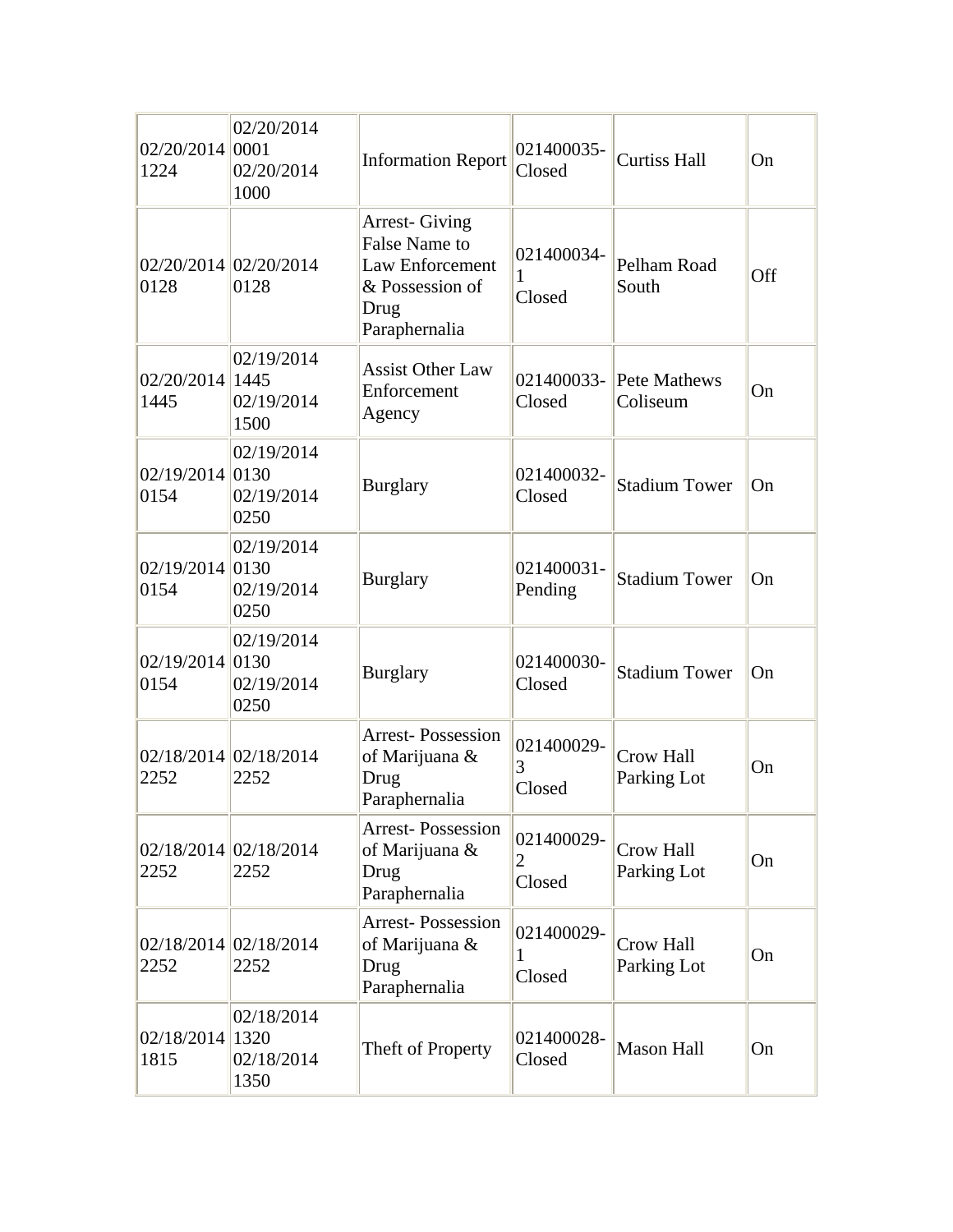| 0830                       | 02/18/2014 02/17/2014<br>1400    | <b>Information Report</b>                         | 021400027-<br>Closed      | Theron<br>Montgomery<br><b>Building</b> | On |
|----------------------------|----------------------------------|---------------------------------------------------|---------------------------|-----------------------------------------|----|
| $02/17/2014$  1600<br>1653 | 02/17/2014<br>02/17/2014<br>1707 | <b>Arrest-Possession</b><br>of Marijuana          | 021400026-<br>1<br>Closed | Penn House<br>Apartments                | On |
| 1526                       | 02/17/2014 12/05/2013<br>0000    | <b>Lost Property</b>                              | 021400025-<br>Closed      | <b>Central Station</b>                  | On |
| 02/16/2014 2220<br>2223    | 02/16/2014<br>02/16/2014<br>2223 | Fire Alarm                                        | 021400024-<br>Closed      | <b>Pannell Hall</b>                     | On |
| $02/14/2014$ 1053<br>1053  | 02/14/2014<br>02/14/2014<br>1107 | Medical<br>Emergency                              | 021400023-<br>Closed      | <b>Brewer Hall</b>                      | On |
| 1214                       | $02/14/2014$ 02/14/2014<br>0800  | <b>Threat Assessment</b>                          | 021400022-<br>Closed      | Social Media                            | On |
| 1113                       | 02/14/2014 02/14/2014<br>1113    | Automobile<br>Accident                            | 021400021-<br>Closed      | Coffee Circle                           | On |
| 02/14/2014 1145<br>1043    | 02/13/2014<br>02/14/2014<br>0800 | <b>Burglary</b>                                   | 021400020-<br>Closed      | <b>Stadium Tower</b>                    | On |
| 02/12/2014 2200<br>1709    | 02/11/2014<br>02/12/2014<br>1709 | Duty Upon<br>Striking an<br>Unattended<br>Vehicle | 021400019-<br>Closed      | Dixon Hall<br>Parking Lot               | On |
| $02/12/2014$  1540<br>1600 | 02/12/2014<br>02/12/2014<br>1600 | <b>Arrest-Possession</b><br>of Marijuana          | 021400018-<br>1<br>Closed | Dixon Hall                              | On |
| 02/13/2014 2358<br>2358    | 02/12/2014<br>02/13/2014<br>0028 | Medical<br>Emergency                              | 021400017-<br>Closed      | <b>Curtiss Hall</b>                     | On |
| 02/10/2014 1700<br>1729    | 02/10/2014<br>02/10/2014<br>1725 | <b>Domestic Violence</b>                          | 021400016-<br>Closed      | <b>Stadium Tower</b>                    | On |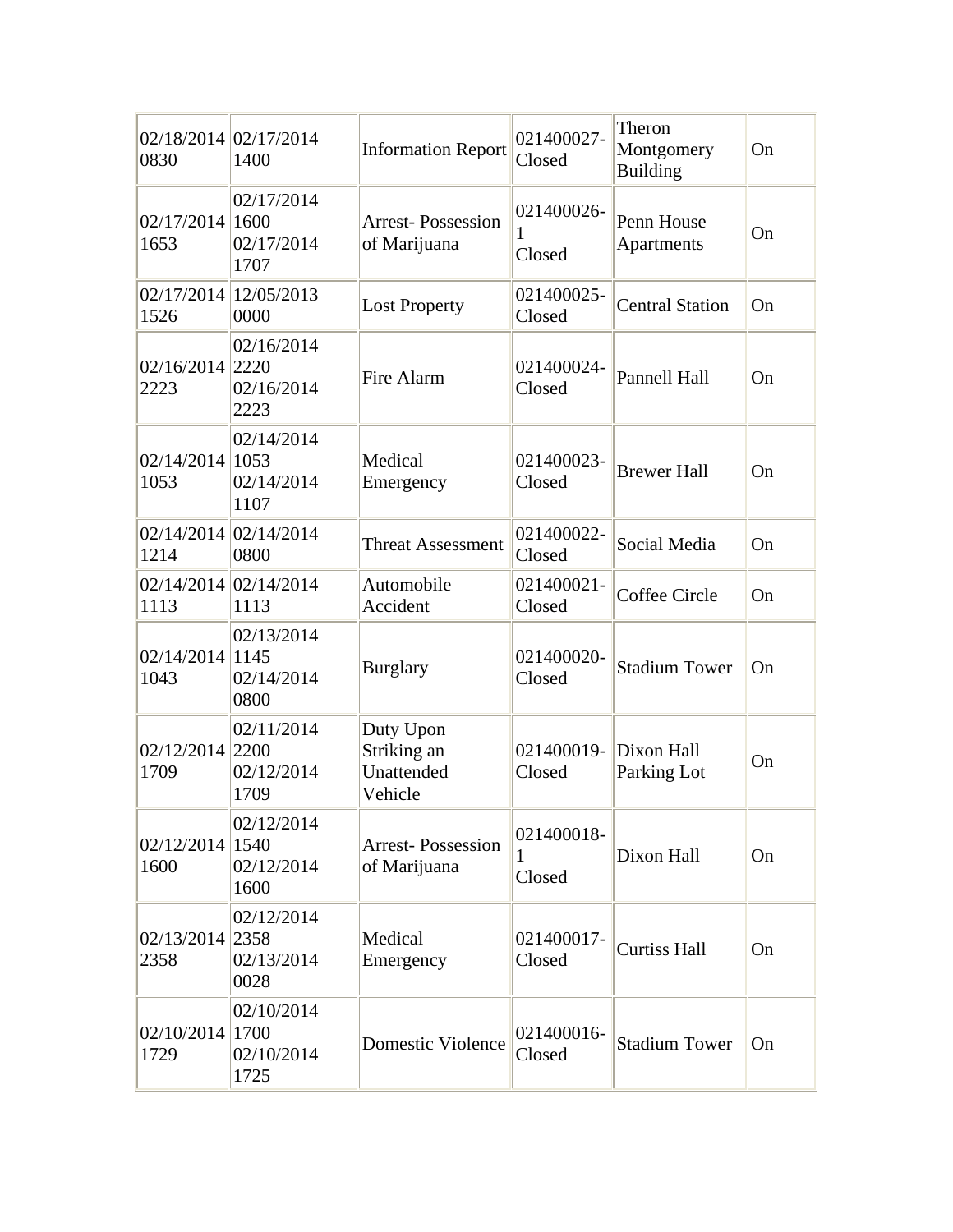| 2315                      | 02/09/2014 02/09/2014<br>2315            | <b>Arrest-Possession</b><br>of Alcohol by a<br>Minor | 021400015-<br>2<br>Closed | Sparkman Hall                           | On  |
|---------------------------|------------------------------------------|------------------------------------------------------|---------------------------|-----------------------------------------|-----|
| 2315                      | 02/09/2014 02/09/2014<br>2315            | <b>Arrest-Possession</b><br>of Marijuana             | 021400015-<br>1<br>Closed | Sparkman Hall                           | On  |
| 02/09/2014 0904<br>0903   | 02/09/2014<br>02/09/2014<br>1118         | <b>Welfare Check</b>                                 | 021400014-<br>Pending     | Daugette Hall                           | On  |
| 02/06/2014 1200<br>2131   | 02/06/2014<br>02/06/2014<br>2130         | Duty Upon<br>Striking an<br>Unattended<br>Vehicle    | 021400013-<br>Closed      | Crow Hall<br>Parking Lot                | On  |
| 1203                      | 02/06/2014 02/06/2014<br>1203            | <b>Threat Assessment</b>                             | 021400012-<br>Closed      | Ladiga Street                           | Off |
| 1035                      | 02/06/2014 02/06/2014<br>1035            | Violation of<br>Student Code of<br>Conduct           | 021400011-<br>Closed      | <b>Stone Center</b>                     | On  |
| 1531                      | 02/05/2014 02/05/2014<br>1200            | <b>Threat Assessment</b>                             | 021400010-<br>Pending     | <b>Ayers Hall</b>                       | On  |
| 02/05/2014<br>1453        | 02/04/2014<br>1630<br>02/05/2014<br>1430 | Duty Upon<br>Striking an<br>Unattended<br>Vehicle    | 021400009-<br>Closed      | Logan Hall<br>Parking Lot               | On  |
| 1420                      | 02/05/2014 02/04/2014<br>1200            | <b>Threat Assessment</b>                             | 021400008-<br>Pending     | Dixon Hall                              | On  |
| 02/05/2014 1300<br>1335   | 02/05/2014<br>02/05/2014<br>1310         | <b>Information Report</b>                            | 021400007-<br>Pending     | <b>Jax Apartments</b>                   | On  |
| $02/05/2014$ 0130<br>1326 | 02/05/2014<br>02/05/2014<br>1309         | <b>Burglary</b>                                      | 021400006-<br>Closed      | Campus Inn<br>Apartments                | On  |
| 1722                      | 02/03/2014 02/01/2014<br>1900            | <b>Accident Report</b>                               | 021400005-<br>Closed      | Campus Inn<br>Apartments<br>Parking Lot | On  |
| 02/03/2014<br>1648        | 02/03/2014<br>1630<br>02/03/2014         | Domestic Dispute                                     | 021400004-<br>Closed      | <b>Houston Cole</b><br>Library          | On  |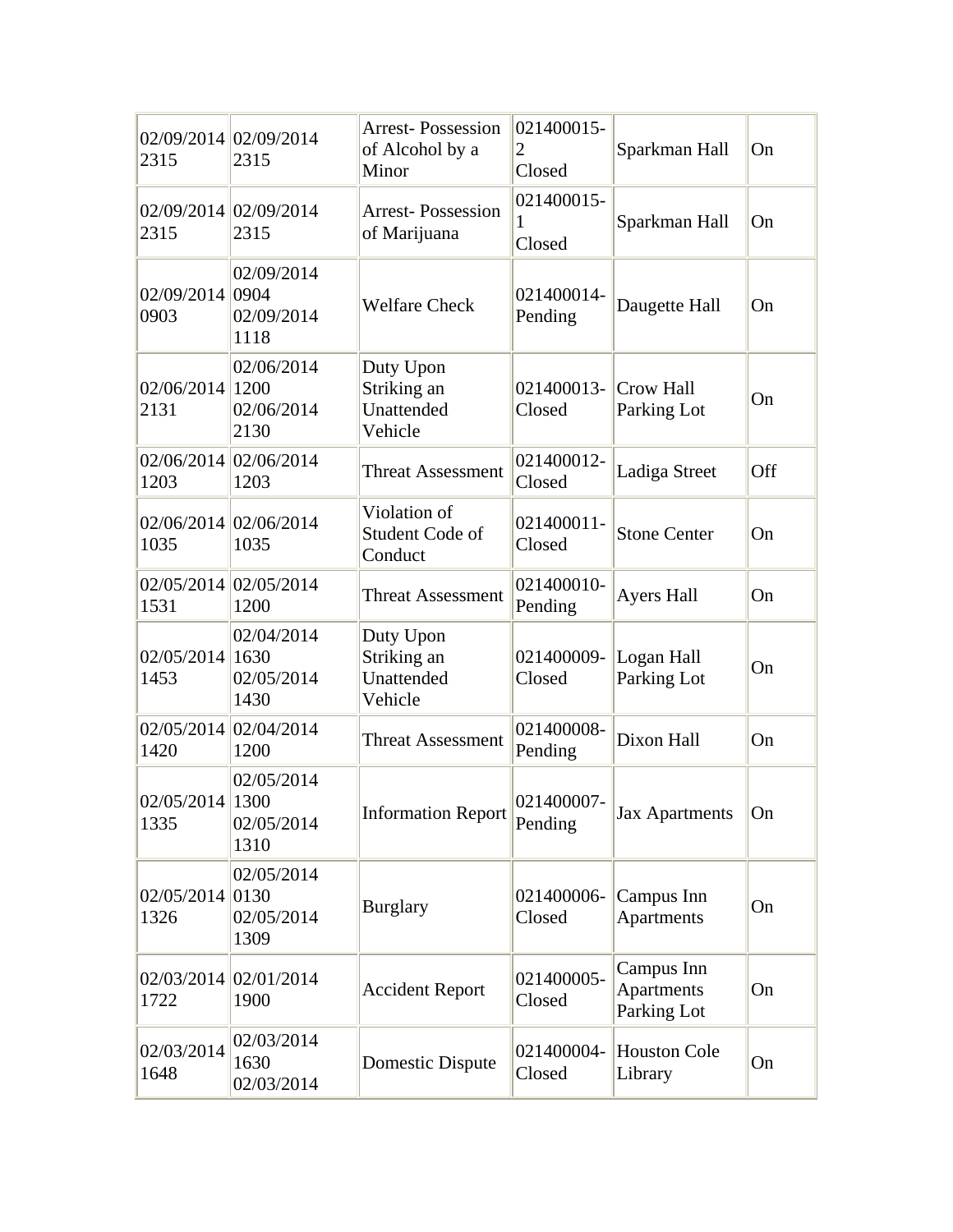|                           | 1648                             |                           |                           |                                           |     |
|---------------------------|----------------------------------|---------------------------|---------------------------|-------------------------------------------|-----|
| 02/03/2014 1717<br>1717   | 02/03/2014<br>02/03/2014<br>1731 | <b>Information Report</b> | 021400003-<br>Closed      | <b>Nelson Street</b>                      | On  |
| 02/03/2014 1330<br>1523   | 02/03/2014<br>02/03/2014<br>1523 | <b>Burglary</b>           | 021400002-<br>Closed      | Campus Inn<br>Apartments                  | On  |
| $02/02/2014$ 2100<br>2130 | 02/01/2014<br>02/01/2014<br>2330 | <b>Welfare Check</b>      | 021400001-<br>Closed      | Logan Hall                                | On  |
| 1055                      | 01/28/2014 01/28/2014<br>1055    | Automobile<br>Accident    | 011400048-<br>Closed      | University<br>Circle                      | On  |
| 01/30/2014 2330<br>1250   | 01/28/2014<br>01/28/2014<br>2345 | Arrest-<br>Harassment     | 011400047-<br>1<br>Closed | Paul Carpenter<br>Village                 | On  |
| 01/30/2014 0400<br>0412   | 01/30/2014<br>01/30/2014<br>0412 | Medical<br>Emergency      | 011400046-<br>Closed      | <b>Patterson Hall</b>                     | On  |
| 01/30/2014 0000<br>0359   | 01/30/2014<br>01/30/2014<br>0320 | Theft of Property         | 011400045-<br>Pending     | <b>Stadium Tower</b>                      | On  |
| 1059                      | 01/28/2014 01/28/2014<br>1059    | Automobile<br>Accident    | 011400044-<br>Closed      | Pelham Road                               | Off |
| 1055                      | 01/28/2014 01/28/2014<br>1055    | Automobile<br>Accident    | 011400043-<br>Closed      | Pelham Road                               | Off |
| 1057                      | 01/28/2014 01/28/2014<br>1057    | Automobile<br>Accident    | 011400042-<br>Closed      | <b>Mountain Street</b>                    | Off |
| 01/24/2014 1305<br>1310   | 01/27/2014<br>01/27/2014<br>1330 | Medical<br>Emergency      | 011400041-<br>Closed      | Martin Hall                               | On  |
| 01/25/2014 2340<br>2348   | 01/24/2014<br>01/25/2014<br>0013 | <b>Information Report</b> | 011400040-<br>Closed      | <b>Colonial Arms</b><br><b>Apartments</b> | On  |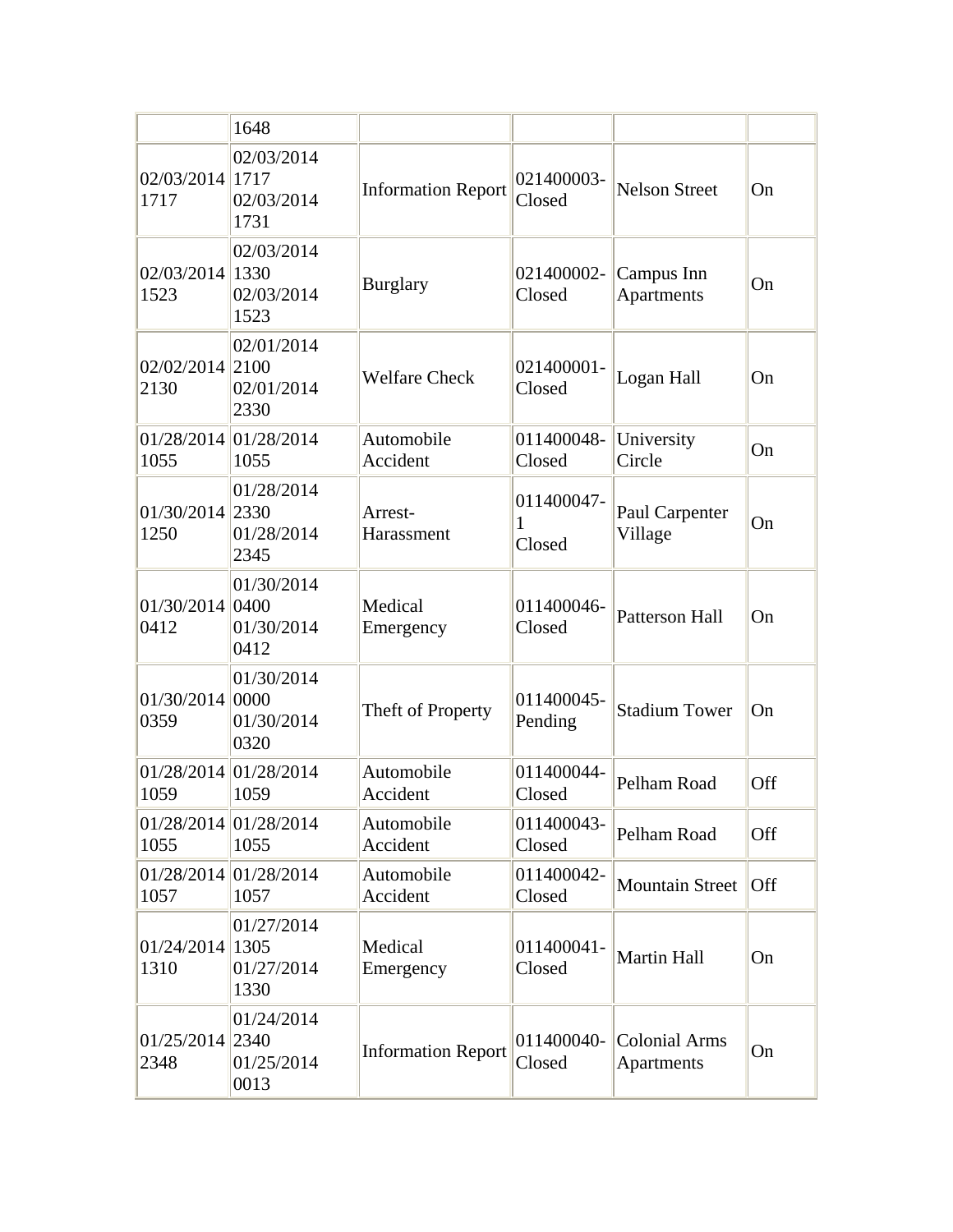| $01/24/2014$  1640<br>1713 | 01/24/2014<br>01/24/2014<br>1720         | <b>Welfare Check</b>                              | 011400039-<br>Closed      | <b>Bibb Graves</b>                             | On  |
|----------------------------|------------------------------------------|---------------------------------------------------|---------------------------|------------------------------------------------|-----|
| 1245                       | 01/24/2014 01/24/2014<br>1245            | Automobile<br>Accident                            | 011400038-<br>Closed      | <b>Nelson Street</b>                           | On  |
| 01/24/2014 0000<br>0930    | 01/01/2010<br>01/01/2012<br>0000         | <b>Information Report</b>                         | 011400037-<br>Closed      | The Grove<br>Apartments                        | Off |
| 01/23/2014 2030<br>2156    | 01/23/2014<br>01/23/2014<br>2218         | <b>Criminal Mischief</b>                          | 011400036-<br>Closed      | Pete Mathews<br>Coliseum<br>Parking Lot        | On  |
| 01/23/2014 1830<br>2040    | 01/23/2014<br>01/23/2014<br>2039         | Duty Upon<br>Striking an<br>Unattended<br>Vehicle | 011400035-<br>Closed      | Pete Mathews<br>Coliseum<br>Parking Lot        | On  |
| 01/23/2014 1828<br>1858    | 01/23/2014<br>01/23/2014<br>1905         | <b>Arrest-Possession</b><br>of Marijuana          | 011400034-<br>1<br>Closed | Campus Inn<br>Apartments                       | On  |
| 01/23/2014 1630<br>1642    | 01/23/2014<br>01/23/2014<br>1710         | <b>Trespass Warning</b>                           | 011400033-<br>Closed      | <b>Crow Hall</b>                               | On  |
| 1943                       | 01/22/2014 01/22/2014<br>1940            | Duty Upon<br>Striking an<br>Unattended<br>Vehicle | 011400032-<br>Closed      | <b>Jax Apartments</b><br>Parking Lot           | On  |
| 01/22/2014<br>1804         | 01/22/2014<br>1200<br>01/22/2014<br>1819 | Violation of<br>Student Code of<br>Conduct        | 011400031-<br>Closed      | <b>Stadium Tower</b><br>Parking Lot            | On  |
| 1608                       | 01/22/2014 01/22/2014<br>1608            | Automobile<br>Accident                            | 011400030-<br>Closed      | <b>Mason Hall</b><br>Parking Lot               | On  |
| 1530                       | 01/22/2014 01/22/2014<br>1530            | Automobile<br>Accident                            | 011400029-<br>Closed      | <b>Pete Mathews</b><br>Coliseum<br>Parking Lot | On  |
| 01/22/2014<br>1457         | 01/22/2014<br>1457<br>01/22/2014         | Possession of<br>Marijuana                        | 011400028-<br>Closed      | <b>Central Station</b>                         | On  |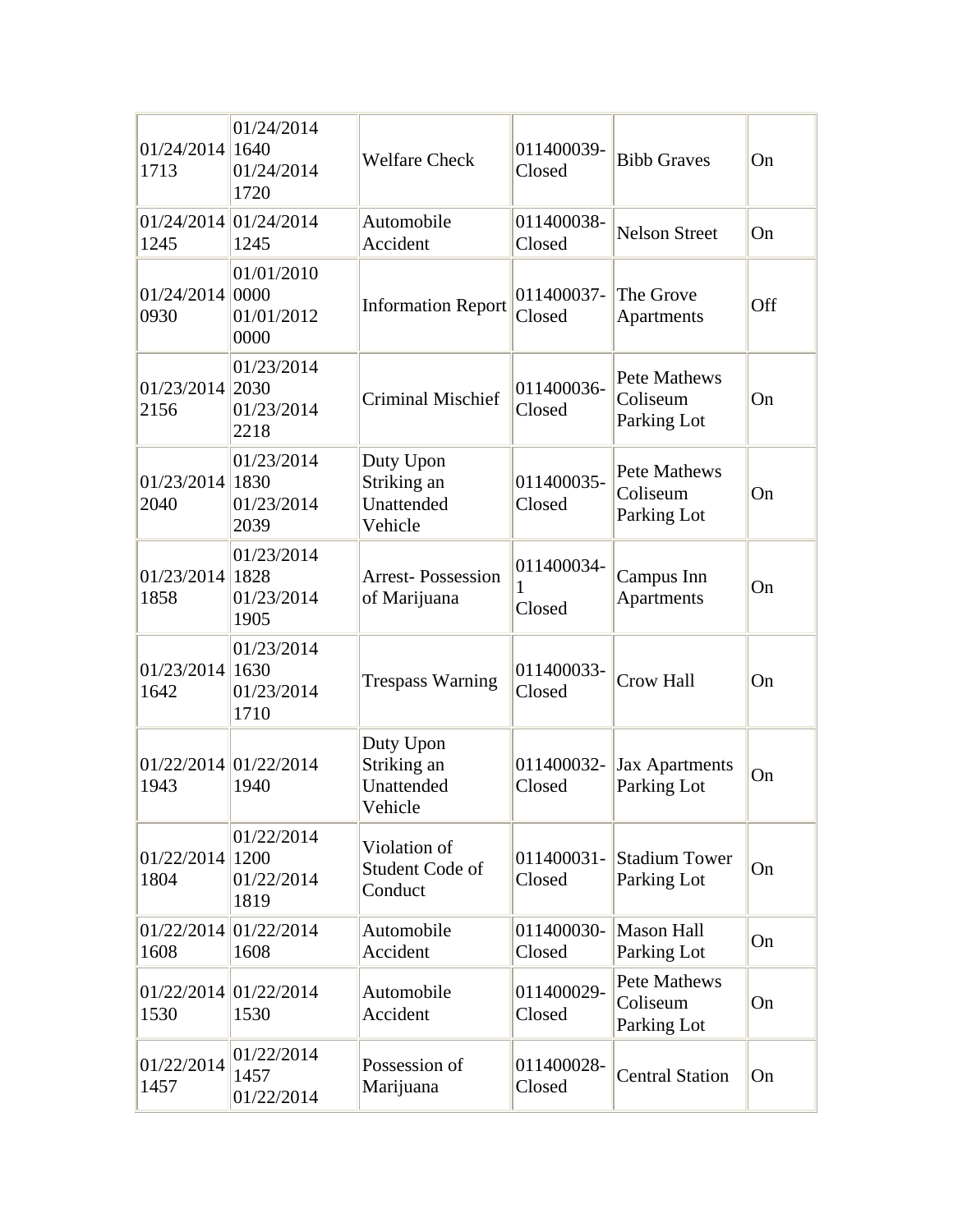|                            | 1516                                      |                                            |                           |                                    |     |
|----------------------------|-------------------------------------------|--------------------------------------------|---------------------------|------------------------------------|-----|
| 1015                       | 01/22/2014 01/22/2014<br>1015             | Automobile<br>Accident                     | 011400027-<br>Closed      | Rowe Hall<br>Parking Lot           | On  |
| 01/20/2014 1721<br>1809    | 01/20/2014<br>01/20/2014<br>1734          | Violation of<br>Student Code of<br>Conduct | 011400026-<br>Closed      | Crow Hall                          | On  |
| 01/17/2014 2300<br>2341    | 01/17/2014<br>01/17/2014<br>2340          | <b>Information Report</b>                  | 011400025-<br>Inactive    | Crow Hall                          | On  |
| 01/17/2014<br>1523         | 01/17/2014<br> 1004<br>01/17/2014<br>1226 | Harassing<br>Communications                | 011400024-<br>Closed      | <b>Wallace Hall</b>                | On  |
| 2302                       | 01/16/2014 01/16/2014<br>2302             | <b>Arrest-Possession</b><br>of Marijuana   | 011400023-<br>1<br>Closed | <b>Burke Avenue</b>                | Off |
| $01/16/2014$ 2200<br>2224  | 01/16/2014<br>01/16/2014<br>2224          | Medical<br>Emergency                       | 011400022-<br>Closed      | Sparkman Hall                      | On  |
| $01/16/2014$  1915<br>1923 | 01/16/2014<br>01/16/2014<br>1923          | Violation of<br>Student Code of<br>Conduct | 011400021-<br>Closed      | <b>Fitzpatrick Hall</b>            | On  |
| 01/16/2014<br>1538         | 01/05/2014<br>1700<br>01/05/2014<br>2200  | <b>Information Report</b>                  | 011400020-<br>Closed      | Verizon<br>Wireless                | Off |
| 1335                       | 01/15/2014 01/15/2014<br>1335             | Automobile<br>Accident                     | 011400019-<br>Closed      | <b>Stone Center</b><br>Parking Lot | On  |
| 01/14/2014<br>2036         | 01/14/2014<br>2030<br>01/14/2014<br>2050  | <b>Criminal Trespass</b>                   | 011400018-<br>Closed      | <b>Stadium Tower</b>               | On  |
| 01/14/2014<br>1415         | 12/01/2013<br> 0001<br>01/14/2014<br>1448 | <b>Information Report</b>                  | 011400017-<br>Closed      | <b>Region's Bank</b>               | Off |
|                            | 01/14/2014 01/14/2014                     | Automobile                                 |                           | 011400016- $\vert$ Houston Cole    | On  |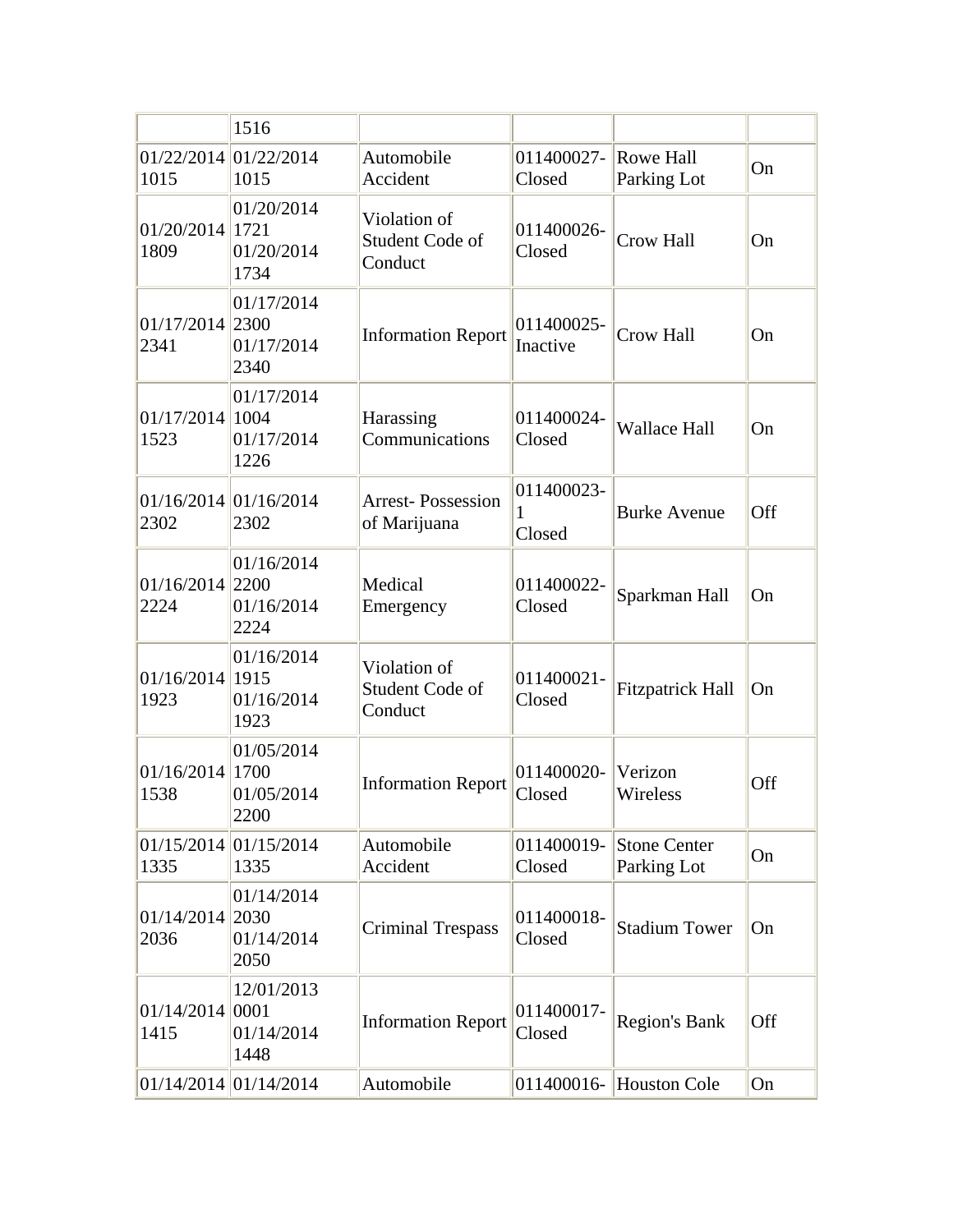| 1030                       | 1030                                 | Accident                                                            | Closed                                 | Library<br>Parking Lot            |     |
|----------------------------|--------------------------------------|---------------------------------------------------------------------|----------------------------------------|-----------------------------------|-----|
| 1000                       | 01/14/2014 01/14/2014<br>1000        | Automobile<br>Accident                                              | 011400015-<br>Closed                   | University<br>Circle              | On  |
| 1338                       | 01/13/2014 01/13/2014<br>1338        | Automobile<br>Accident                                              | 011400014-<br>Closed                   | <b>Brewer Hall</b><br>Parking Lot | On  |
| $01/12/2014$ 0<br>2034     | 01/12/2014 203<br>01/12/2014<br>2038 | Medical<br>Emergency                                                | 011400013-<br>Closed                   | <b>Jax Apartments</b>             | On  |
| 1644                       | 01/10/2014 01/10/2014<br>1644        | <b>Arrest-Possession</b><br>of Marijuana                            | 011400012-<br>$\overline{2}$<br>Closed | Dixon Hall                        | On  |
| 1644                       | 01/10/2014 01/10/2014<br>1644        | <b>Arrest-Possession</b><br>of Marijuana &<br>Drug<br>Paraphernalia | 011400012-<br>1<br>Closed              | Dixon Hall                        | On  |
| $01/10/2014$ 0300<br>1557  | 01/10/2014<br>01/01/2014<br>0410     | <b>Arrest-Burglary</b>                                              | 011400011-<br>1<br>Closed              | Sparkman Hall                     | On  |
| $01/10/2014$ 0300<br>1557  | 01/10/2014<br>01/10/2014<br>0400     | Arrest-<br>Harassment &<br>Criminal<br>Trespassing                  | 011400010-<br>1<br>Closed              | Sparkman Hall                     | On  |
| 01/10/2014 2300<br>1517    | 12/31/2013<br>01/01/2014<br>0500     | <b>Lost Property</b>                                                | 011400009-<br>Closed                   | <b>Church Avenue</b>              | Off |
| $01/10/2014$  1435<br>1444 | 01/10/2014<br>01/10/2014<br>1501     | Medical<br>Emergency                                                | 011400008-<br>Closed                   | <b>Houston Cole</b><br>Library    | On  |
| $01/10/2014$  1130<br>1130 | 01/10/2014<br>01/10/2014<br>1145     | Medical<br>Emergency                                                | 011400007-<br>Closed                   | <b>Mason Hall</b>                 | On  |
| 01/10/2014 0914<br>0914    | 01/10/2014<br>01/10/2014<br>0930     | Possession of<br>Marijuana & Drug<br>Paraphernalia                  | 011400006-<br>Pending                  | Campus Inn<br><b>Apartments</b>   | On  |